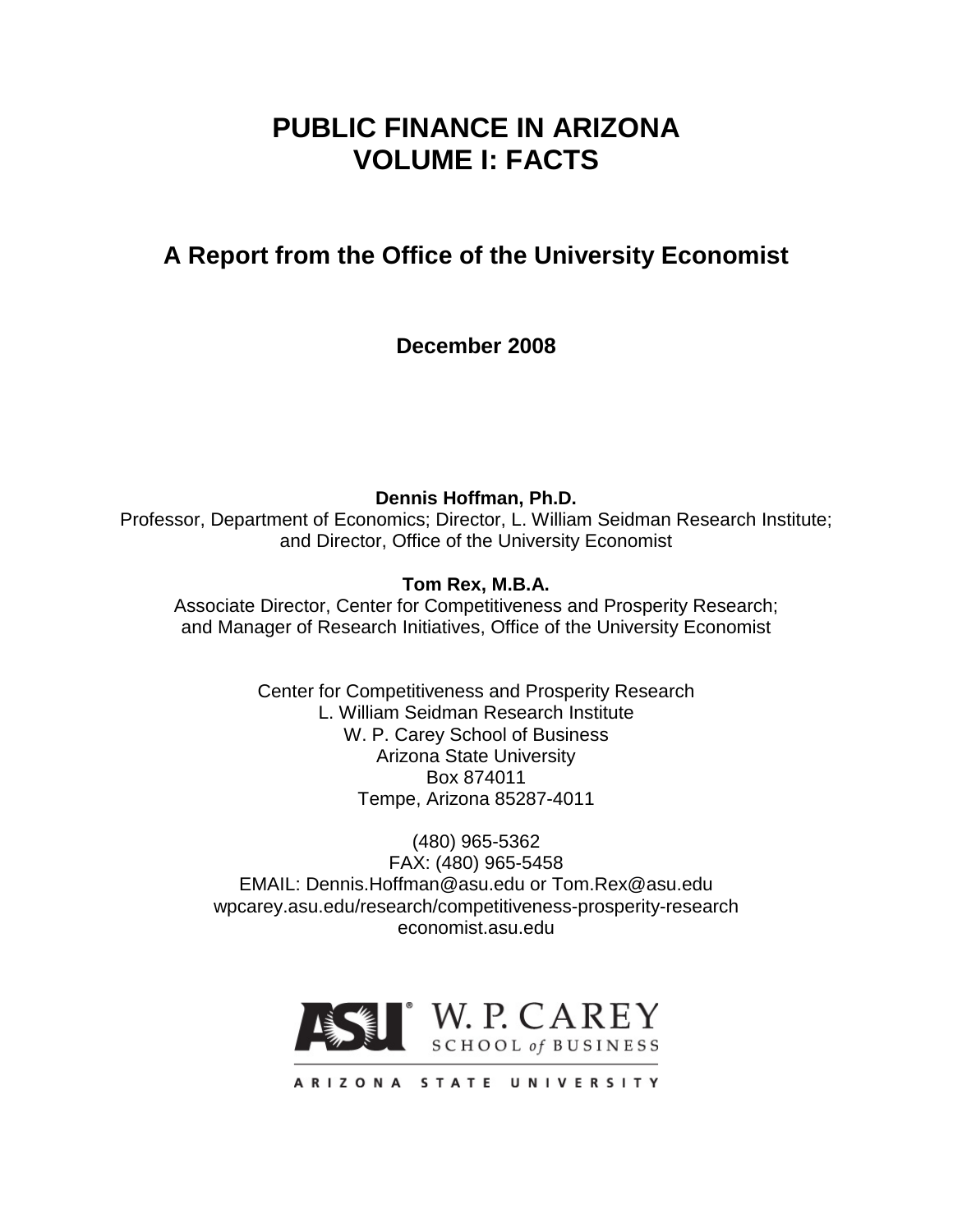#### **PREFACE**

This is the first of a series of three reports that discuss government finance in Arizona. The reports are available at www.wpcarey.asu.edu/seid/ccpr.

An objective review of government finance in Arizona is presented in this first volume. Included in the report are analyses of Arizona state government finance, using data of the Arizona Joint Legislative Budget Committee, and of the combined finances of all state and local governments within Arizona, using data of the U.S. Census Bureau. A historical perspective is provided for both datasets. For combined state and local government finance, comparisons are made to other states and to the national average. In addition, other measures of the tax burden by state are examined.

The second volume goes beyond the factual material included in the first volume. It particularly addresses the conceptual and empirical relationships between taxes, government revenue, and economic growth. It also discusses current issues specific to Arizona state government finance. The second volume is a revised version of the report "Tax Reductions, the Economy, and the Deficit in the Arizona State Government General Fund," incorporating new and updated material.

The third volume presents options and offers recommendations for managing the Arizona state government general fund. The near-term budget deficit is addressed as well as ways to prevent budget deficits from recurring every time economic growth slows. The third volume is an update to the report "Options for Managing the Arizona State Government General Fund: Closing the Structural Deficit and Preventing Large Deficits in the Future," but few changes were made.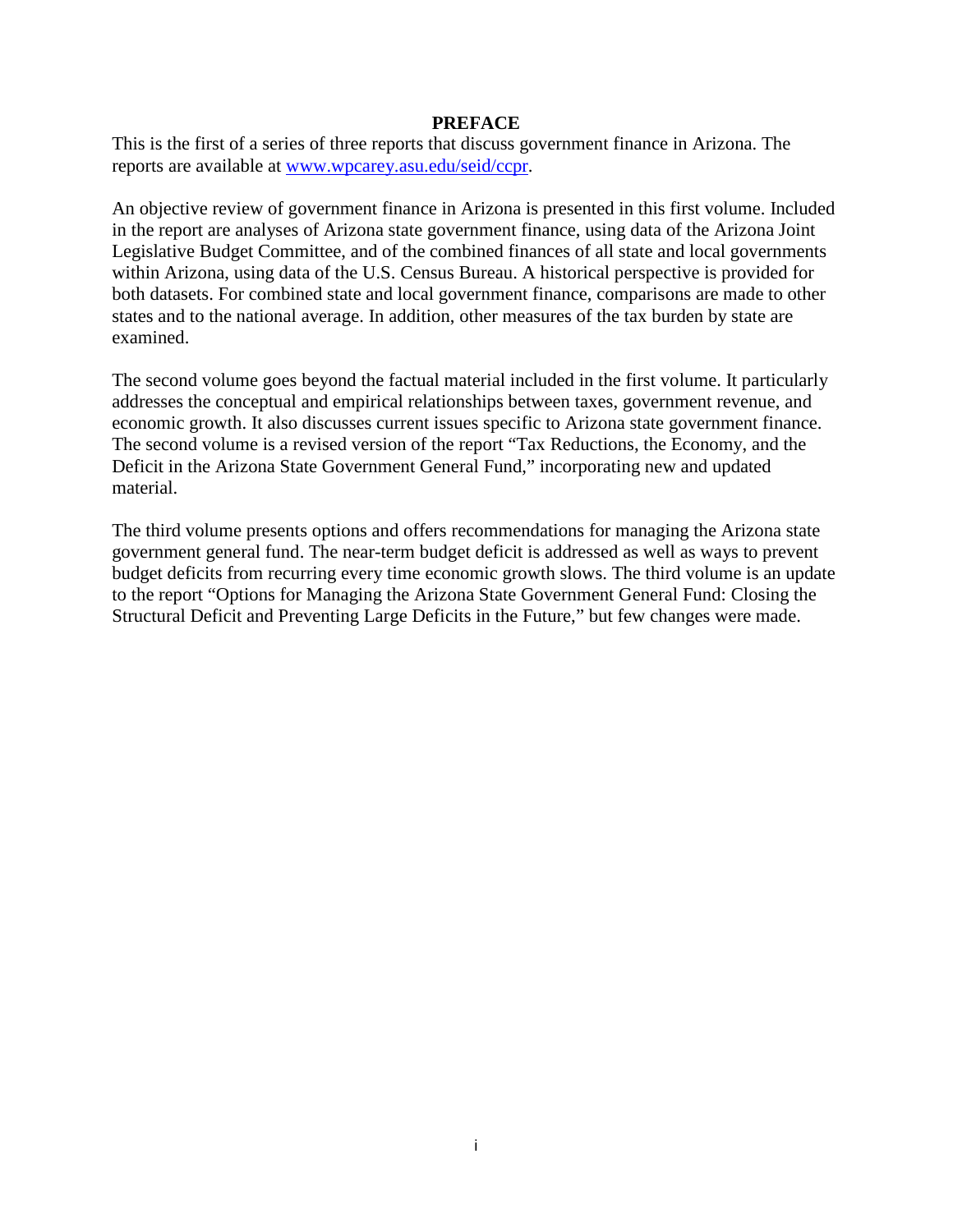# **TABLE OF CONTENTS**

| Summary                                                          |    |
|------------------------------------------------------------------|----|
| Arizona State Government                                         | 3  |
| <b>General Fund Revenue</b>                                      | 3  |
| <b>Budget Stabilization Fund</b>                                 | 13 |
| <b>General Fund Expenditures</b>                                 | 15 |
| <b>Combined State and Local Government Finance: Introduction</b> | 22 |
| Comparing Government Finances Over Time and Across States        | 22 |
| Summary                                                          | 26 |
| <b>Combined State and Local Government Finance: Analysis</b>     | 28 |
| Census Bureau Revenue                                            | 28 |
| <b>Census Bureau Expenditures</b>                                | 33 |
| <b>Tax Foundation Tax Burden</b>                                 | 40 |
| District of Columbia Tax Burden                                  | 43 |
| Summary                                                          | 44 |

# **LIST OF TABLES**

| 1. Estimated Dollar Value of Tax Changes, 1989 Through 2009, Arizona State Government       | 5  |
|---------------------------------------------------------------------------------------------|----|
| General Fund                                                                                |    |
| 2. Revenue by Source, 2008, Arizona State Government General Fund                           | 7  |
| 3. Estimated Dollar Value of Tax Changes by Type of Tax, 1989 Through 2009, Arizona State   | 9  |
| Government General Fund                                                                     |    |
| 4. Expenditures by Category and Subcategory, 2008, Arizona State Government General Fund    | 18 |
| 5. General Revenue by Source, 2006, Arizona State and Local Governments                     | 31 |
| 6. General Expenditures by Category, 2006, Arizona State and Local Governments              | 36 |
| 7. General Current Operations Expenditures and Capital Outlays by Category, 2006, Arizona   | 37 |
| <b>State and Local Governments</b>                                                          |    |
| 8. 2007 District of Columbia Tax Burden Study, State and Local Government Taxes in Phoenix, | 43 |
| Arizona                                                                                     |    |
| 9. Comparisons of Measures of General Revenue and Expenditures, 2006, Arizona State and     | 44 |
| <b>Local Governments</b>                                                                    |    |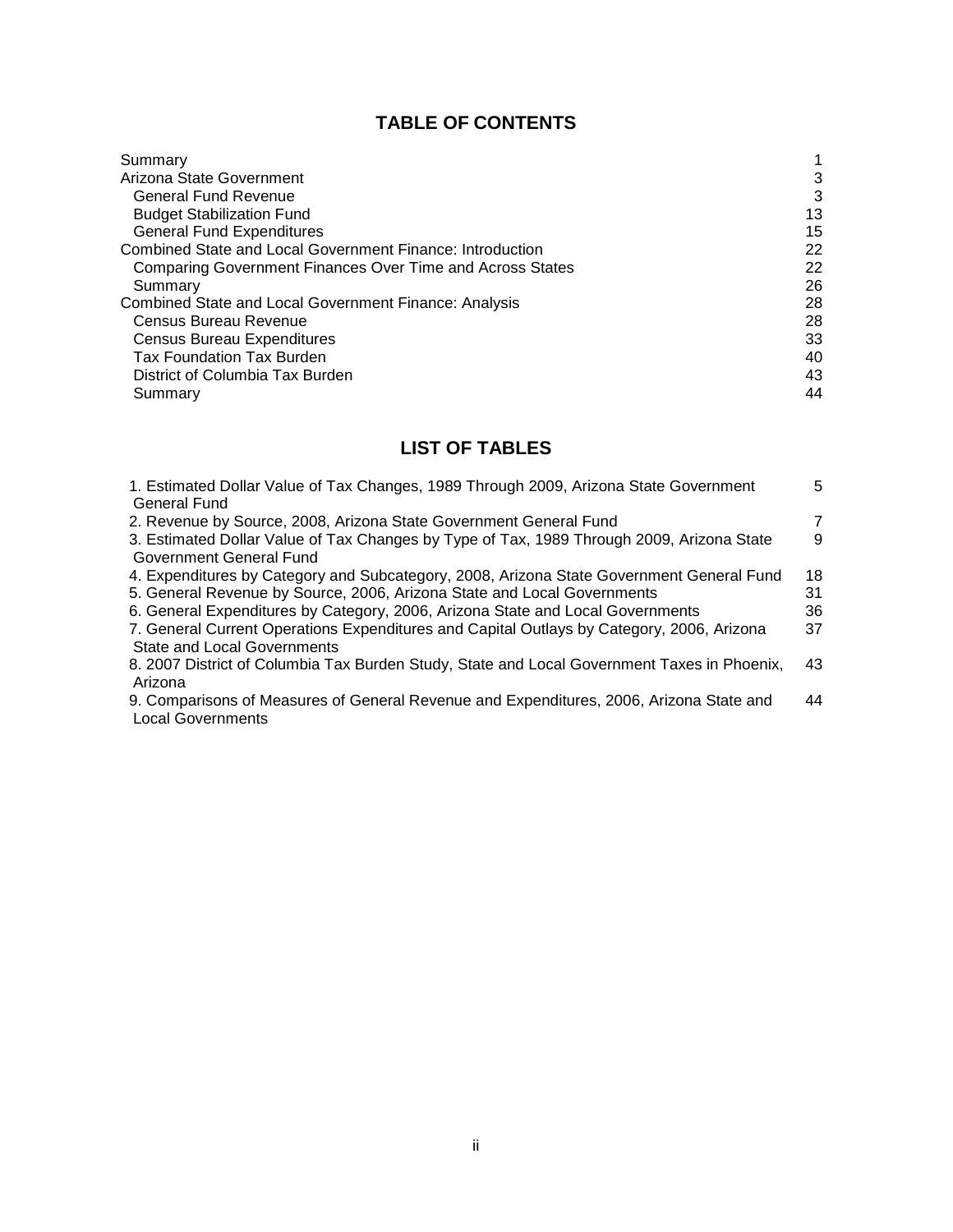# **LIST OF CHARTS**

| 1. Revenue Per \$1,000 of Personal Income, 1971 Through 2008, Arizona State Government                                                                                                           | 4  |
|--------------------------------------------------------------------------------------------------------------------------------------------------------------------------------------------------|----|
| <b>General Fund</b><br>2. Capital Gains in Arizona as a Percentage of Personal Income, 1988 Through 2006 Calendar                                                                                | 6  |
| Years<br>3. Share of Total Revenue by Category, 1971 and 2008, Arizona State Government General                                                                                                  | 8  |
| Fund<br>4. Revenue Per \$1,000 of Personal Income by Category, 1971 Through 2008, Arizona State<br><b>Government General Fund</b>                                                                | 10 |
| 5. Expenditures Per \$1,000 of Personal Income, 1979 Through 2008, Arizona State<br>Government General Fund                                                                                      | 15 |
| 6. Expenditures and Constitutional Appropriation Limit as a Percentage of Personal Income,<br>1979 Through 2008, Arizona State Government General Fund                                           | 16 |
| 7. Expenditures Per \$1,000 of Personal Income by Category, 1979 Through 2008, Arizona<br><b>State Government General Fund</b>                                                                   | 19 |
| 8. Share of Total Expenditures by Category, 1979 and 2008, Arizona State Government<br><b>General Fund</b>                                                                                       | 20 |
| 9. Education Expenditures Per \$1,000 of Personal Income by Subcategory, 1979 Through<br>2008, Arizona State Government General Fund                                                             | 21 |
| 10. General Revenue as a Percentage of the National Average, 1964 Through 2006, Arizona<br><b>State and Local Governments</b>                                                                    | 28 |
| 11. General Revenue by Major Source Per \$1,000 of Personal Income as a Percentage of the<br>National Average, 1964 Through 2006, Arizona State and Local Governments                            | 29 |
| 12. General Expenditures as a Percentage of the National Average, 1964 Through 2006, Arizona<br><b>State and Local Governments</b>                                                               | 33 |
| 13. General Current Operations Spending and Capital Outlays Per \$1,000 of Personal Income as<br>a Percentage of the National Average, 1964 Through 2006, Arizona State and Local<br>Governments | 34 |
| 14. Tax Foundation Tax Burden in Arizona, 1977 Through 2008, State and Local Government<br><b>Taxes</b>                                                                                          | 40 |
| 15. Tax Foundation Tax Burden in Arizona Relative to National Average, 1977 Through 2008,<br><b>State and Local Government Taxes</b>                                                             | 41 |
|                                                                                                                                                                                                  |    |

16. 2008 Tax Foundation Tax Burden in Comparison States, State and Local Government Taxes 42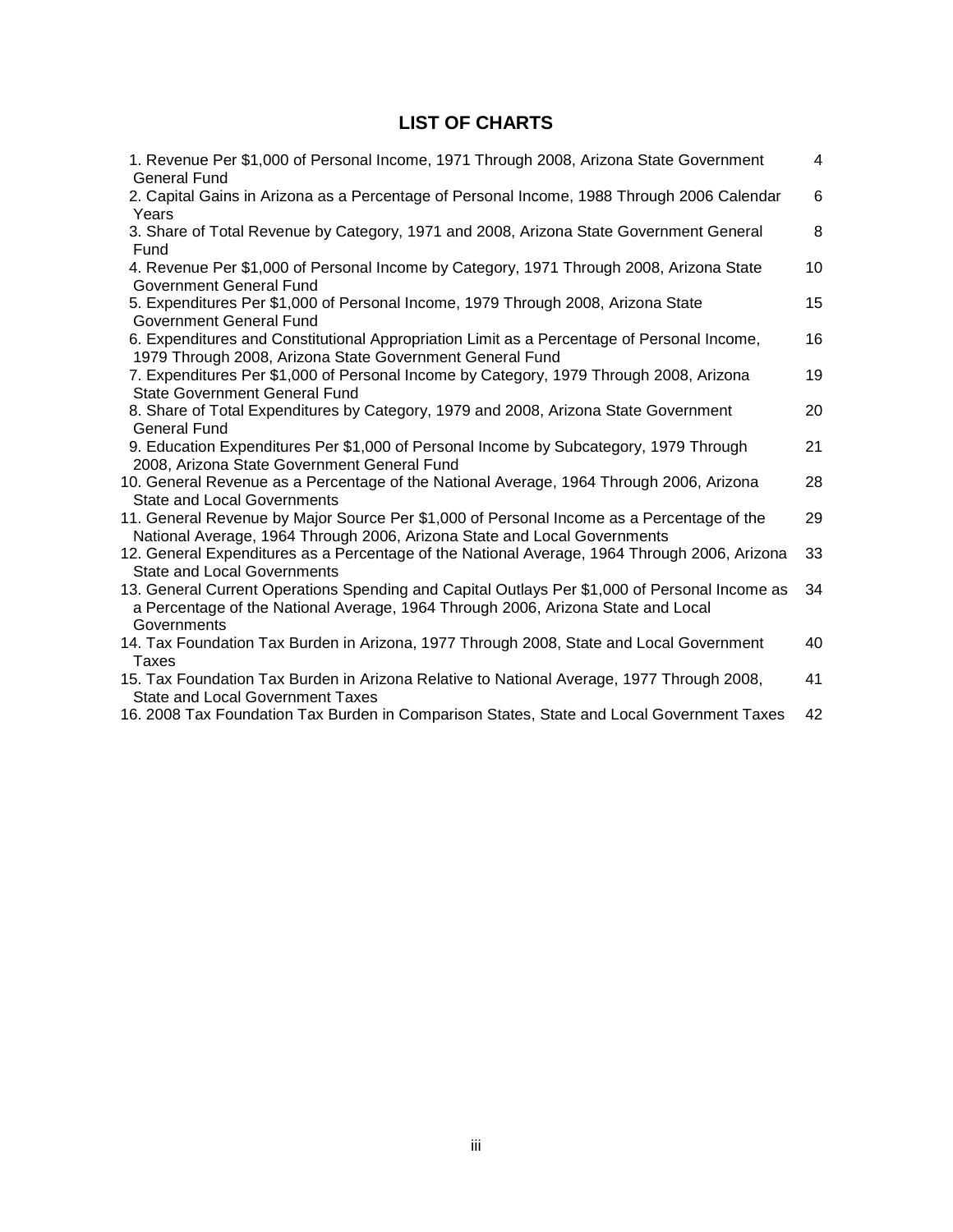#### **SUMMARY**

The Arizona state government general fund is projected to have a deficit of more than \$1 billion in the current fiscal year, following a deficit in the previous fiscal year. Another, larger, deficit is projected for the next fiscal year. While some have tried to blame the deficit on high spending, state government general fund expenditures have not been out of line with the historical record. Instead, revenue is at a historic low as a result of two factors: tax cuts over the past 15 years that were larger than spending reductions, and a cyclical downturn in revenue linked to the weak economy.

An examination of broader public finance data verifies the conclusion that government spending is not the cause of the current budget deficits affecting many state and local governments in Arizona. Over time, government revenue and expenditures in Arizona have dropped, with a cyclical decrease in revenue the primary problem for most local governments.

If state and local governments had implemented adequate rainy-day funds, current budget dilemmas would be much more manageable. State government did create a budget stabilization fund in 1990, designed to set aside revenue during times of strong economic growth to be spent during periods of weak economic growth or recession. However, the state government's rainyday fund was weakened in 1995 before it had a chance to demonstrate its value. As a result, the amount of monies put into the fund during periods of budget surpluses has been highly inadequate to offset the lowered revenue during economic downturns. Instead, temporary surpluses were used to grant permanent tax reductions.

### **Arizona State Government General Fund**

Arizona state government general fund revenue per \$1,000 of personal income was at a record low in fiscal year 2008 and will be even lower in the current fiscal year. Revenue has been below the historic norm in most years since 2000.

The net effects of tax law changes passed by the Arizona Legislature since 1992 have cumulated to \$1.6 billion per year in lost revenue on a nominal basis. Considering inflation and population growth, revenue in the current fiscal year is nearly \$2.6 billion less than it would have been had the long series of tax cuts not taken place.

The tax cuts were passed in years in which state government general fund revenue was greater than expected, causing a surplus with which tax cuts could be implemented while still balancing the budget in the near term. However, revenue always has been cyclical, going up and down with the economic cycle. Over the last decade, cyclicality has been greater than in the past due to two factors: (1) the tax law changes have narrowed the tax base of state government, making revenue flows more cyclical, and (2) capital gains have become much more volatile (a national phenomenon).

Capital gains surged during the late 1990s due to the stock market boom. Many of the tax cuts were implemented during this period. Following a sharp decline, capital gains again soared temporarily due to the real estate boom, and again were accompanied by a large tax reduction.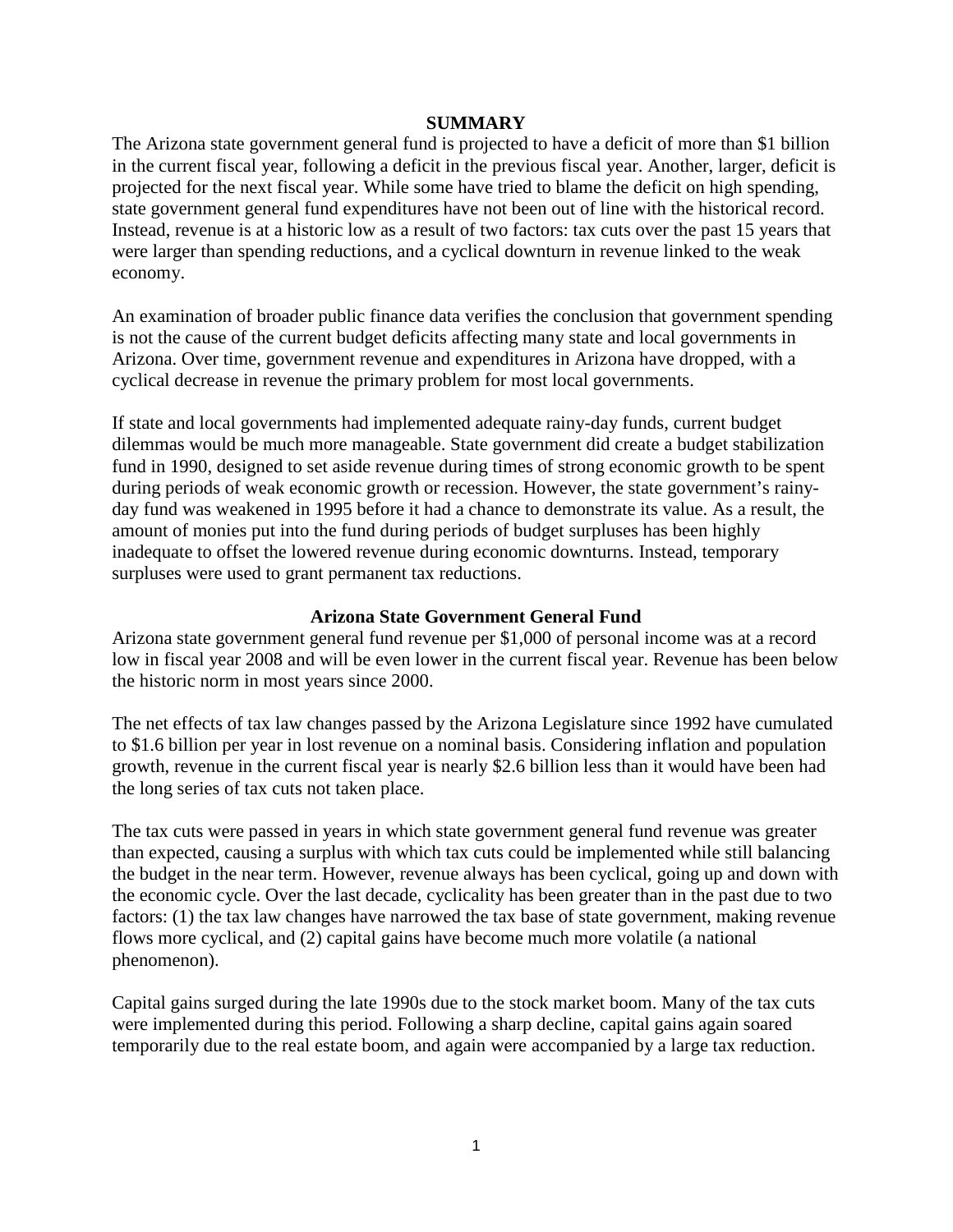Arizona state government general fund expenditures per \$1,000 of personal income have fallen since the early 1990s. In fiscal year 2008, expenditures per \$1,000 of personal income were 17th highest of the last 30 years, including being lower than in 15 of the 16 years between 1981 and 1996. While the 2008 figure was up considerably from the 2003 figure, expenditures in 2003 were at a record low due to the spending cuts implemented at that time in order to balance the general fund during the last economic downturn.

An appropriation limitation exists in the Arizona Constitution. Not only has spending been well below the limit since the early 1980s, spending has fallen over time relative to the limit.

### **Arizona State and Local Government Finance**

To compare government spending in Arizona to other states, state and local government finance must be combined, since the level of government levying taxes and fees and having responsibility for funding programs varies from state to state. This cross-country comparison reveals that not only has government revenue and expenditures in Arizona declined over time, they have decreased relative to the national average. Arizona's revenue and expenditure ranks among all states and among a smaller group of fast-growing and/or western states also have fallen.

Arizona state and local government revenue per \$1,000 of personal income has been at historic lows since the early 1990s — far below the figures of the 1960s and below the norm of the period from the 1970s into early 1990s. Arizona's figure has been less than the national average since the mid-1990s. The state's revenue rank in 2006 was 39th in the nation and ninth among 13 comparison states. If not for revenue received from the federal government, Arizona would rank even lower: 45th nationally and next-to-last in the comparison group on own-source revenue (tax and nontax revenue combined). Per \$1,000 of personal income, own-source revenue was 12 percent less than the national average in 2006; prior to 1995, it had been average or above average in each year.

Four measures of the tax burden in Arizona each put the state's burden in 2006 at between 8 and 18 percent less than the national average, with each measure down 6-to-14 percentage points since 1992. Among all states, Arizona ranked between 37th and 40th on each measure. It placed ninth or 10th among the 13 comparison states. The latest data from the Tax Foundation for 2008 ranks Arizona 41st, the lowest on record.

Expenditures by state and local governments in Arizona have fallen significantly since the early 1990s per \$1,000 of personal income. The 2006 figure was 7 percent less than the national average and the lowest on record. However, the state's rapid population growth causes aboveaverage needs for capital spending (building roads, schools, and other physical infrastructure). Though capital outlays are down considerably from the historic norm, the state's capital spending still is above the national average. This leaves spending on current operations far below the national average and below the historical norm. Arizona's current operations spending per \$1,000 of personal income in 2006 ranked 42nd in the nation and 10th among the 13 comparison states. On a per capita basis, current operations spending was second lowest in the country.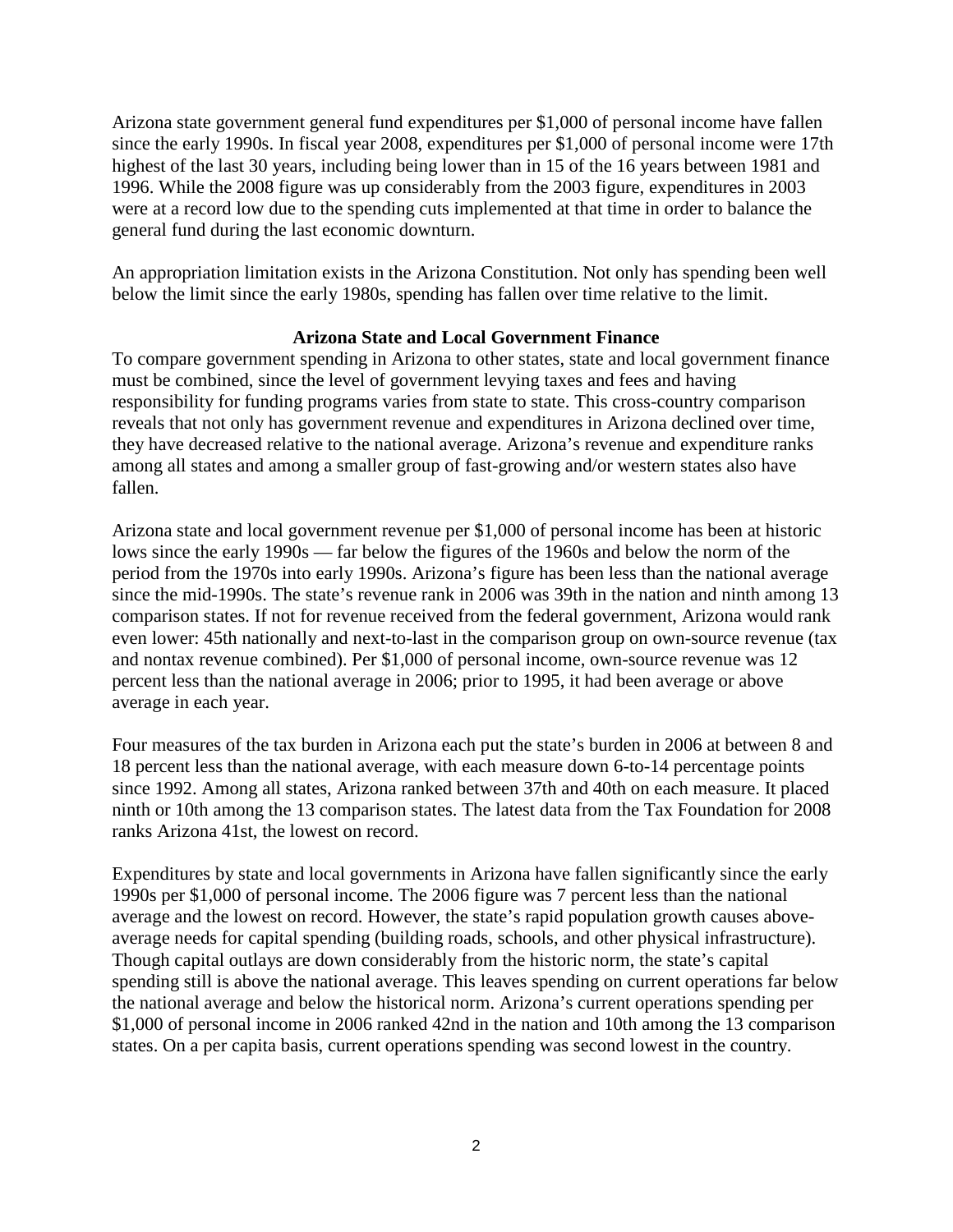#### **ARIZONA STATE GOVERNMENT**

The focus of this section is the Arizona state government general fund, the fund currently receiving attention because of its large deficit in the last fiscal year and projected large deficits in the current and succeeding fiscal years. The general fund is the largest of numerous funds maintained by the state government. In comparison to some public accounting systems, the general fund is narrowly defined; for example, transportation revenue and funding for the Arizona Department of Transportation are not part of the general fund.

State government finance data come from the Arizona Joint Legislative Budget Committee (JLBC), which reports state government finance data on a fiscal year basis. The current fiscal year (2009) runs from July 1, 2008 through June 30, 2009. Unless otherwise noted, years in this report refer to fiscal years.

In order to compare state government finance data over time, nominal revenue and expenditures reported by the JLBC need to be adjusted for inflation, population growth, and real per capita economic growth. All of these adjustments can be accomplished simply by dividing revenue and expenditure data by personal income, as reported by the U.S. Department of Commerce. (To match to the fiscal year of the state government, quarterly personal income from the third quarter of one calendar year through the second quarter of the next year was averaged.)

#### **General Fund Revenue**

State government general fund revenue per \$1,000 of personal income since 1971 is displayed in Chart 1. The bulk of the revenue comes from tax collections. The lines plotted in Chart 1, particularly the tax line, illustrate considerable cyclicality in revenue corresponding to the economic cycle. In addition, revenue has declined from the peak levels of the mid-to-late 1970s, with most of the decrease occurring since the early 1990s.

The decrease in revenue from the early 1990s through 2001 occurred during a long period of strong economic growth and resulted from a series of tax decreases passed by the Arizona Legislature, as detailed in the following subsection. In contrast, the further decline in 2003 and 2004 was due to a weak economy. The sharp increase in revenue in 2005 and 2006 reflects a strong economy that was boosted by the real estate boom. The large downturn in revenue in 2007 and 2008 (the last year on the chart) is partially due to further tax cuts, and partially results from a substantial weakening of economic growth. With revenue falling further in the current fiscal year due to the economic recession, total revenue per \$1,000 of personal income is certain to fall below \$40, by far the lowest figure on record.

#### **History of Tax Law Changes**

The line in Chart 1 depicting tax collections per \$1,000 of personal income reflects both cyclical changes and the effects of tax increases and reductions. Significant changes to the Arizona tax code have been implemented over the last 30 years.

Tax collections were reduced significantly between 1979 and 1981: Decreases in property tax rates caused collections to drop in 1979 and 1980, and the sales tax on food to be consumed at home was eliminated in 1981. At the same time that substantial reductions in revenue resulted from these changes, an economic slump and declines in federal revenue sharing also lowered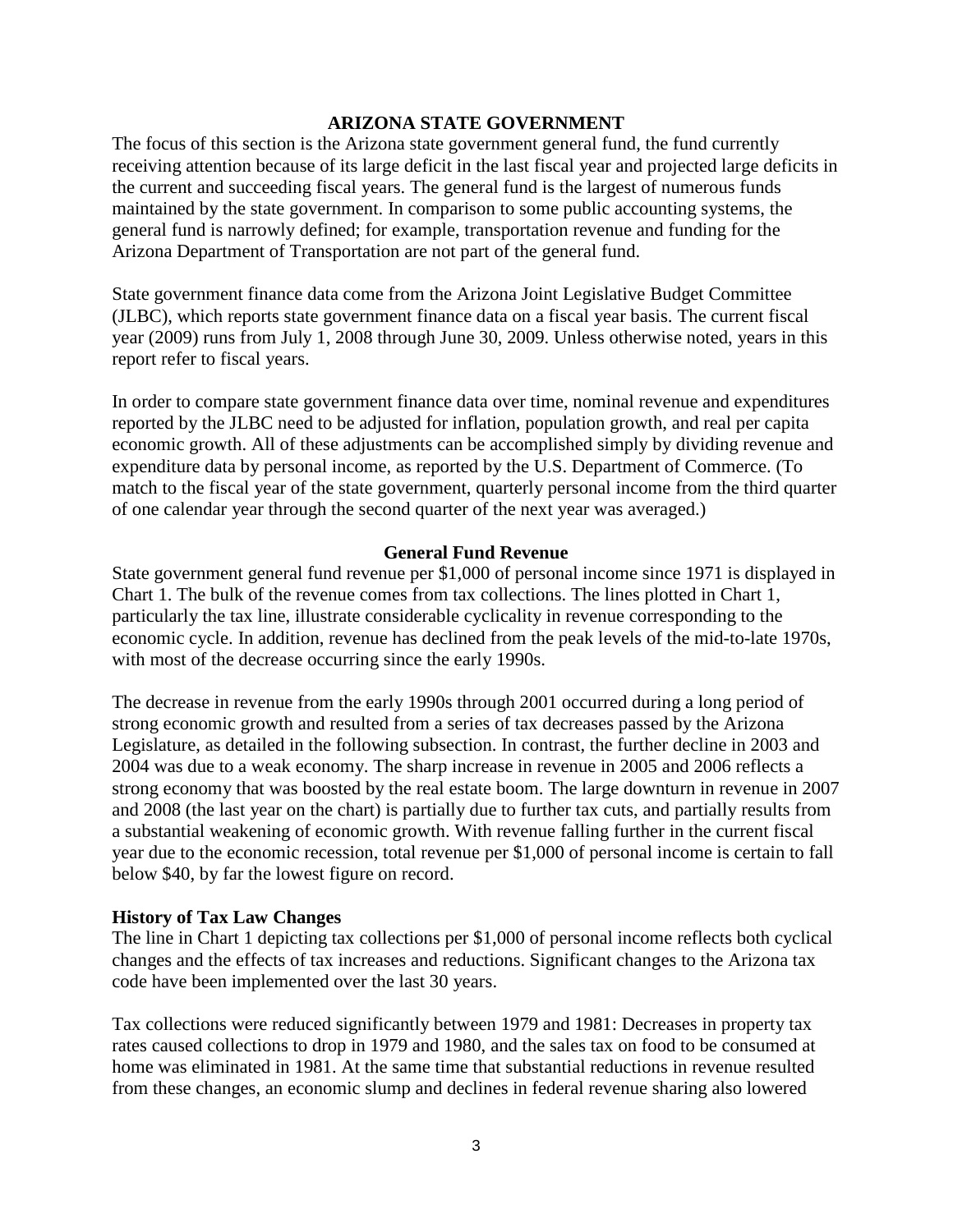



Sources: Arizona Joint Legislative Budget Committee (revenue) and U.S. Department of Commerce, Bureau of Economic Analysis (personal income).

public-sector revenues. The result was a significant imbalance between revenues and expenditures that was solved by a combination of spending reductions and a temporary increase in the sales tax rate. Even with a strong economic recovery that began in 1983, the budget could not be balanced without maintaining the higher general sales tax rate. Thus, this higher rate was made permanent in 1984. Despite this rate increase, tax collections per \$1,000 of personal income remained below that of the late 1970s, as shown in Chart 1.

In the mid-1980s, few changes were made to the tax code. After 1986, the state economy weakened substantially, lowering state government revenue. At the same time, spending for the Arizona Health Care Cost Containment System (AHCCCS, the state's alternative to Medicaid) skyrocketed. (Prior to the mid-1980s, spending on indigent health care was a county, not state, responsibility.)

In order to annually balance the general fund, as required by the Arizona Constitution, tax increases and spending reductions were implemented from 1989 through 1991. Collections were increased from various taxes, most notably the individual income tax. Expressed as a percentage of general fund expenditures, the effects of the tax law changes were large from 1989 through 1991, raising revenues at least 3.6 percent in each of the three years. Despite a weak economy through 1992, tax collections rose. The JLBC estimated that the effect of these tax increases was to raise state government revenue by nearly \$450 million per year by 1992 (see Table 1).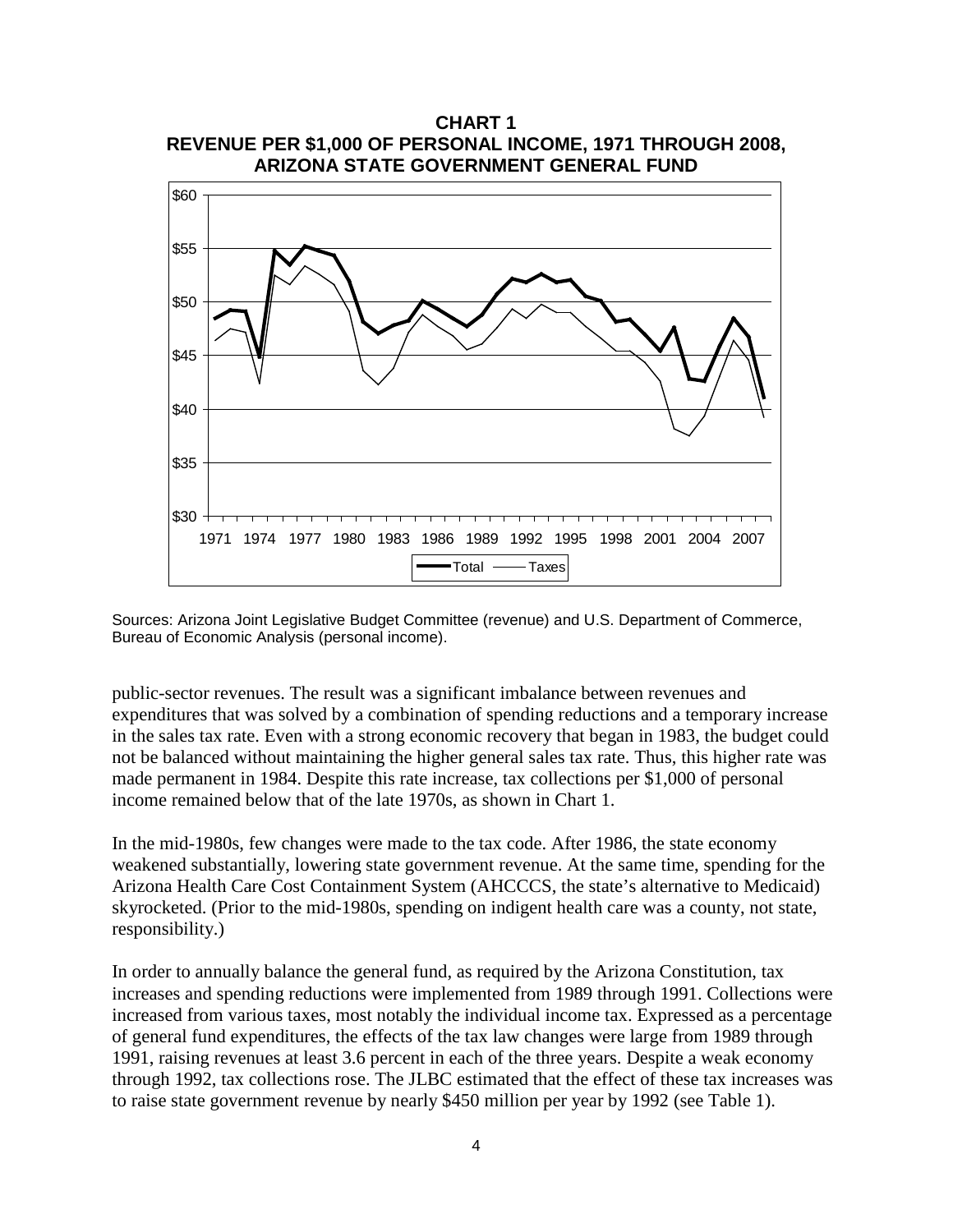# **TABLE 1 ESTIMATED DOLLAR VALUE OF TAX CHANGES, 1989 THROUGH 2009, ARIZONA STATE GOVERNMENT GENERAL FUND**

|                    | <b>Tax Change in Millions</b> |                   |                   |  |  |  |  |
|--------------------|-------------------------------|-------------------|-------------------|--|--|--|--|
| <b>Fiscal Year</b> |                               | <b>Cumulative</b> | <b>Cumulative</b> |  |  |  |  |
|                    | Annual                        | <b>Since 1988</b> | <b>Since 1992</b> |  |  |  |  |
| 1989               | \$122                         | \$122             |                   |  |  |  |  |
| 1990               | 109                           | 231               |                   |  |  |  |  |
| 1991               | 208                           | 439               |                   |  |  |  |  |
| 1992               | 10                            | 449               |                   |  |  |  |  |
| 1993               | $-19$                         | 430               | $$-19$            |  |  |  |  |
| 1994               | $-25$                         | 405               | -44               |  |  |  |  |
| 1995               | $-121$                        | 284               | $-165$            |  |  |  |  |
| 1996               | $-285$                        | -1                | -450              |  |  |  |  |
| 1997               | -175                          | $-176$            | $-625$            |  |  |  |  |
| 1998               | $-172$                        | $-348$            | -797              |  |  |  |  |
| 1999               | -142                          | -490              | $-939$            |  |  |  |  |
| 2000               | $-105$                        | -595              | $-1,044$          |  |  |  |  |
| 2001               | $-158$                        | $-753$            | $-1,202$          |  |  |  |  |
| 2002               | -33                           | -786              | $-1,235$          |  |  |  |  |
| 2003               | 12                            | -774              | $-1,223$          |  |  |  |  |
| 2004               | 57                            | -717              | $-1,166$          |  |  |  |  |
| 2005               | -5                            | $-722$            | $-1,171$          |  |  |  |  |
| 2006               | -18                           | -740              | $-1,189$          |  |  |  |  |
| 2007               | -194                          | -934              | $-1,383$          |  |  |  |  |
| 2008               | $-218$                        | $-1,152$          | $-1,601$          |  |  |  |  |
| 2009               | $-35$                         | $-1,187$          | $-1,636$          |  |  |  |  |
| 2009, Adjusted*    |                               | $-1,377$          | $-2,579$          |  |  |  |  |

\* Adjusted for inflation and population growth

Sources: Arizona Joint Legislative Budget Committee (tax changes) and U.S. Department of Commerce, Census Bureau (population) and Bureau of Economic Analysis (gross national product implicit price deflator).

After 1992, the Arizona economy began to strengthen, causing a cyclical recovery in revenue to begin. The budget surpluses resulting from the improving economy enabled a series of tax cuts to be passed. The magnitudes of the initial cuts were small and/or the reductions were phased in due to revenue collection still being weak and continued spending increases for AHCCCS. The Arizona economy strengthened further during 1994, with growth rates reaching boom conditions in 1995. The cyclical surge in revenue that resulted allowed subsequent tax reductions to be much larger. Between 1995 and 2001, the decreases in revenues ranged from 1.8 to 6.5 percent of the size of the general fund. The tax increases of 1989 through 1992 were reversed by 1996 on a nominal basis, by 1997 on a real basis, and by 1998 on a real per capita basis.

Tax reductions continued through 2001. Thus, despite the strong economic cycle, revenue per \$1,000 of personal income decreased substantially after 1995.

An economic recession followed by a weak and slow recovery held down state revenue for years, precluding new tax reductions of any magnitude to be implemented between 2002 and 2006.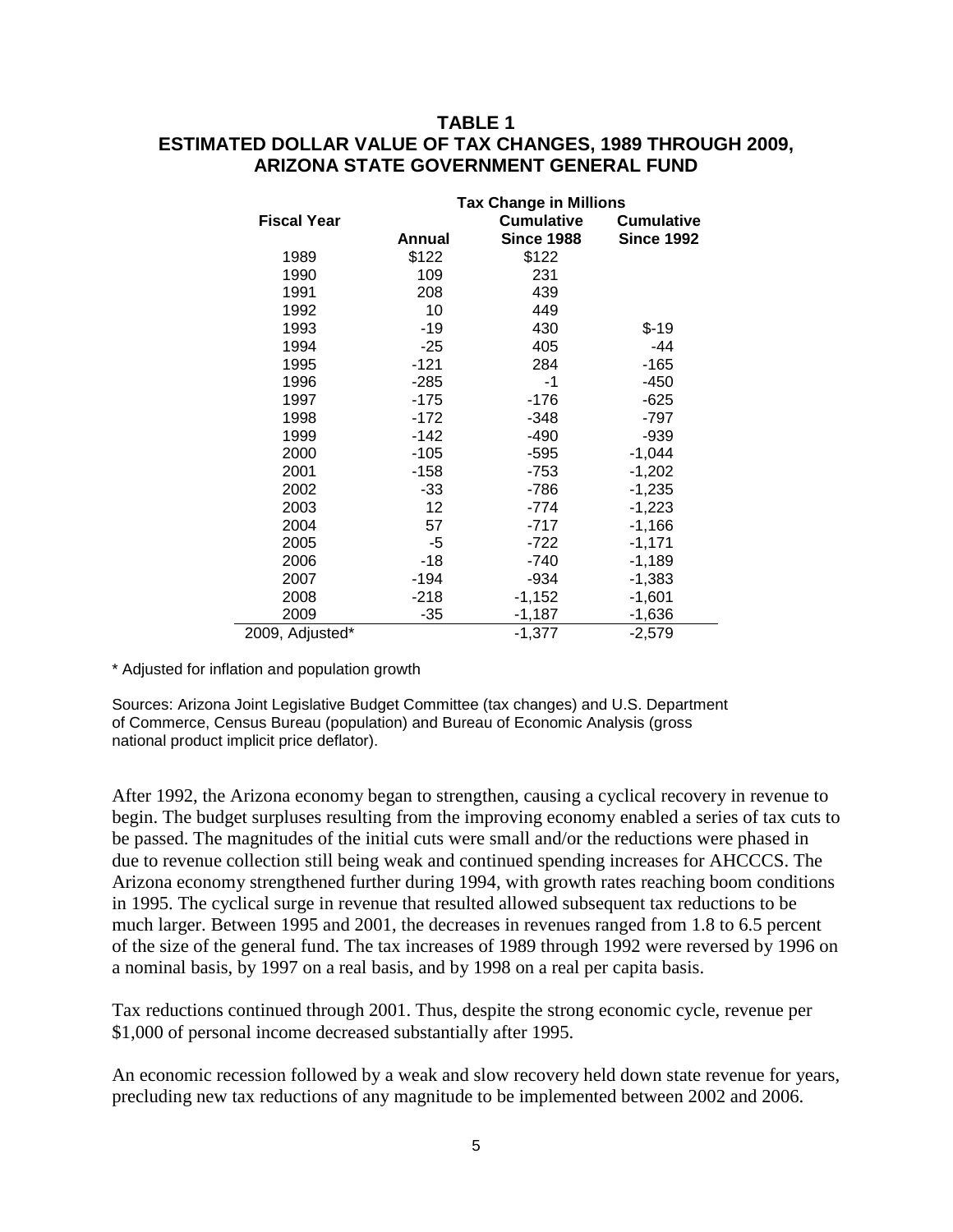However, strong economic gains eventually returned, boosted by the real estate boom. This provided the surpluses necessary to pass additional tax cuts that largely took effect in 2007 and 2008. In 2007 and 2008, the tax cuts amounted to about 2 percent of the size of the general fund.

The annual estimates of the effects of the tax law changes presented in Table 1 are unadjusted. In nominal terms, tax changes since 1988 cumulated to an estimated reduction in annual revenue of nearly \$1.2 billion in 2009. After adjusting for population growth and inflation, the magnitude of the tax changes since 1988 is a decrease in revenue of nearly \$1.4 billion. The unadjusted figure is not much different from the adjusted figure since nearly all of the tax increases occurred at the beginning of the period.

Cumulating the tax changes since 1988 implicitly assumes that the tax code and revenue collected at that time represents the "norm" for the state. Alternatively, revenue per \$1,000 of personal income in the early 1990s might be considered the norm since these figures were between those of the 1980s and the higher figures of the mid-to-late 1970s. Thus, the cumulation of tax changes since the early 1990s also are shown in Table 1. The unadjusted loss in revenue cumulates to \$1.6 billion. If inflation and population growth are considered, the magnitude of the net tax cuts balloons to nearly \$2.6 billion per year.

The historical record indicates that most of the tax cuts occurred at times of strong economic growth when surplus funds were available (actual revenue collected exceeded projections and exceeded the amount spent). Further, the sizes of the surpluses were unusually large from the mid-1990s through 2000 due to the boom in the stock market, which caused capital gains to soar, as shown in Chart 2, boosting state tax collections. Surpluses again were very large from 2005 through 2007 and again were due to a surge in capital gains, this time the result primarily of the real estate boom. Capital gains probably dropped substantially in calendar years 2007 and 2008, contributing to the decline in state government revenue in 2008 and 2009.

### **Revenue Sources**

The state government general fund had revenue of \$8,742 million in 2008 — \$817 million less than in the prior year. This was a decline of nearly 9 percent, before considering inflation or population growth. Revenue from almost all sources declined.

State government collects revenue from a number of tax and nontax sources, as seen in Table 2. However, just two taxes — the sales and use tax and the individual income tax — provided almost 90 percent of the revenue in 2008, compared to 65 percent in 1971 (see Chart 3).

The overall effects of the changes in tax laws displayed in Table 1 are shown by major tax category in Table 3. The individual income tax was disproportionately affected, with revenue declines from this tax accounting for more than 60 percent of the overall decline since 1988 and nearly 60 percent since 1992. A series of individual income tax rate reductions were implemented, with significant declines in revenue in 1995 and 1996, from 1998 through 2001, and again in 2007 and 2008.

The cumulative decreases in collections since 1992 from the sales, property, and corporate income taxes have been similar in magnitude. Property tax cuts occurred primarily in 1997. The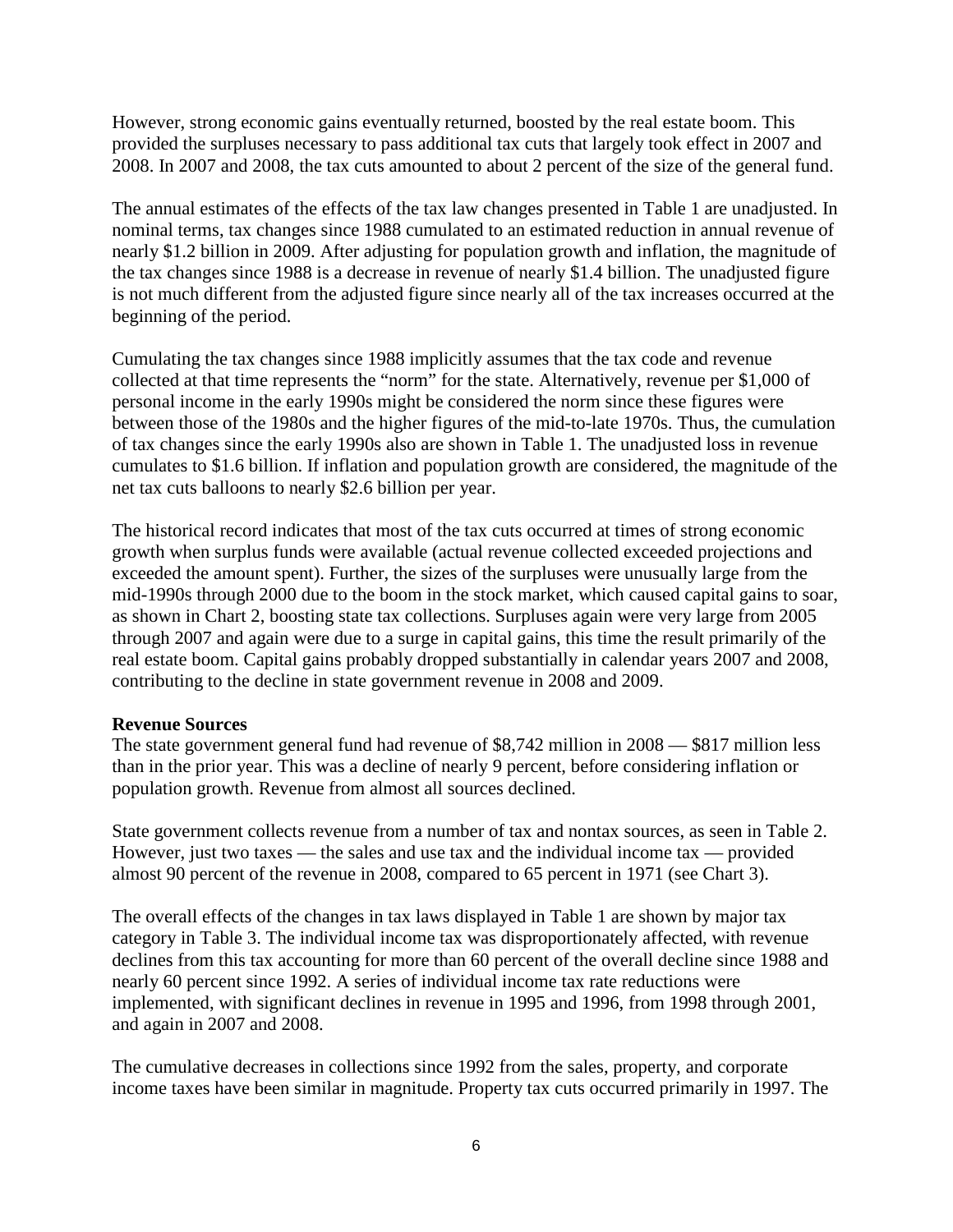**1988 THROUGH 2006 CALENDAR YEARS** 0% 1% 2% 3% 4% 5% 6% 7% 8% 9% 1988 1990 1992 1994 1996 1998 2000 2002 2004 2006

**CHART 2 CAPITAL GAINS IN ARIZONA AS A PERCENTAGE OF PERSONAL INCOME,**

Sources: Internal Revenue Service (capital gains) and U.S. Department of Commerce, Bureau of Economic Analysis (personal income).

cumulative reduction in sales tax collections was due primarily to a phased-in reduction in the commercial lease rate implemented from 1994 through 1998. A variety of other sales tax exemptions also were added to the tax code. (The voter-approved increase in the sales tax rate in 2000 did not affect the general fund, since the revenue was earmarked for education.)

The first decrease in corporate income taxes did not take effect until 2000. It was not until 2001 that the tax increases of 1989 and 1991 were offset. The net decline in "other" taxes entirely results from the elimination of the general fund portion of the vehicle license tax between 1999 and 2001.

While Table 3 presents the estimated impacts of the tax law changes, actual collections per \$1,000 of personal income are shown in Chart 4. The decline over time in overall state government general fund revenue primarily results from significant decreases in revenue per \$1,000 of personal income from the property tax and from taxes other than property, income, and sales, though revenue from the sales tax also has dipped. In contrast, relative to personal income, income tax collections (which include personal and corporate) have increased somewhat except for sharply lower figures from 2002 through 2004 and in 2008. That income tax collections in some years were robust despite the multiple decreases in rates is not a result of "supply-side" economics. Instead, as noted earlier, sharp increases in capital gains — due first to the stock market boom and later to the real estate boom — are responsible for the higher income tax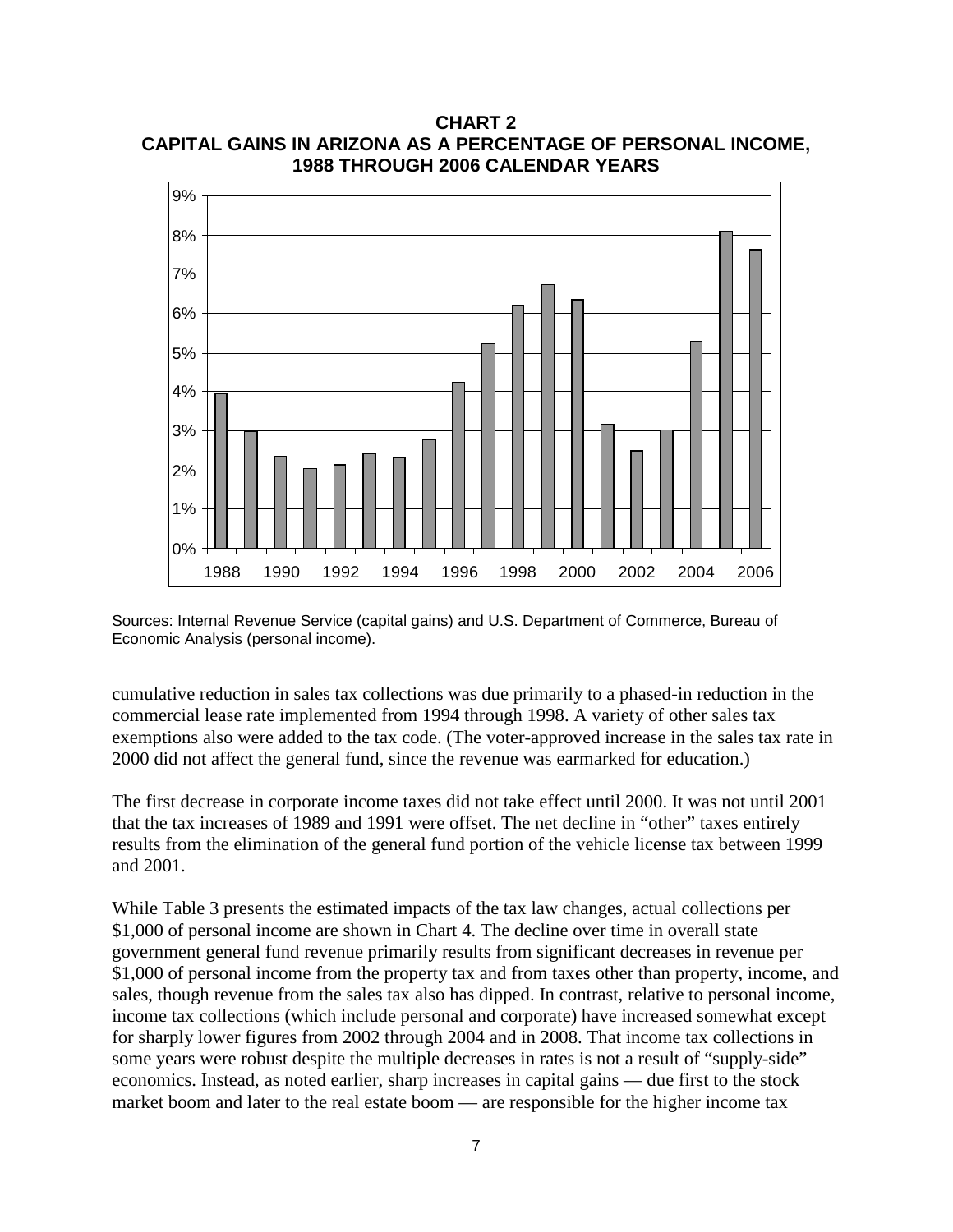## **TABLE 2 REVENUE BY SOURCE, 2008, ARIZONA STATE GOVERNMENT GENERAL FUND**

|                              | 2008            | <b>Share of Total</b> |
|------------------------------|-----------------|-----------------------|
| TOTAL                        | \$8,742,200,000 | 100.0%                |
| <b>Total Taxes</b>           | 8,351,600,000   | 95.5                  |
| Sales and Use                | 4,353,600,000   | 49.8                  |
| Total Income                 | 3,506,500,000   | 40.1                  |
| Individual                   | 3,406,500,000   | 39.0                  |
| Corporation                  | 784,500,000     | 9.0                   |
| <b>Urban Revenue Sharing</b> | -684,500,000    | $-7.8$                |
| Property                     | 20,000,000      | 0.2                   |
| Luxury                       | 61,000,000      | 0.7                   |
| Insurance Premium            | 407,000,000     | 4.7                   |
| Estate                       | 300,000         | 0.0                   |
| Other Taxes                  | 3,200,000       | 0.0                   |
| <b>Nontax Revenues</b>       | 390,600,000     | 4.5                   |
| Lottery                      | 48,200,000      | 0.6                   |
| Licenses, Fees and Permits   | 140,900,000     | 1.6                   |
| Interest                     | 95,200,000      | 1.1                   |
| Other                        | 106,300,000     | 1.2                   |

Source: Arizona Joint Legislative Budget Committee.

collections. The surge in income tax collections during the 1990s and again recently occurred throughout the country, regardless of whether state income tax rates were increased or decreased.

**Sales and Use Tax.** State government's primary revenue source is sales and use taxes, accounting for half of the general fund revenues. In 2008, sales and use tax collections were \$4,354 million, down \$104 million from the prior year. A larger decline in collections is occurring in the current fiscal year.

Sales and use tax collections per \$1,000 of personal income peaked at more than \$25 in 1985, about equal to the 1979 figure, but have since declined to less than \$21. Despite this decrease, the sales and use tax share of total revenue collections has increased from less than 37 percent in the early 1970s to about 50 percent. While sales tax collections for the general fund have declined, they have not fallen as much as collections from other revenue sources.

A number of taxes comprise the sales and use category. By far the largest component of the sales and use category is the transaction privilege tax (TPT) — Arizona's version of a general sales tax in which the seller is responsible for remitting the entire amount of the tax due to the state. Nearly \$4 billion in revenue to the general fund was collected from the TPT in 2008. The retail portion of the TPT accounted for 46 percent of the collections in 2008, with the contracting tax's share around 22 percent, and the utilities and restaurant and bar subcategories each contributing 8 percent. A variety of other TPT taxes made up the remaining 16 percent of the general sales tax collections.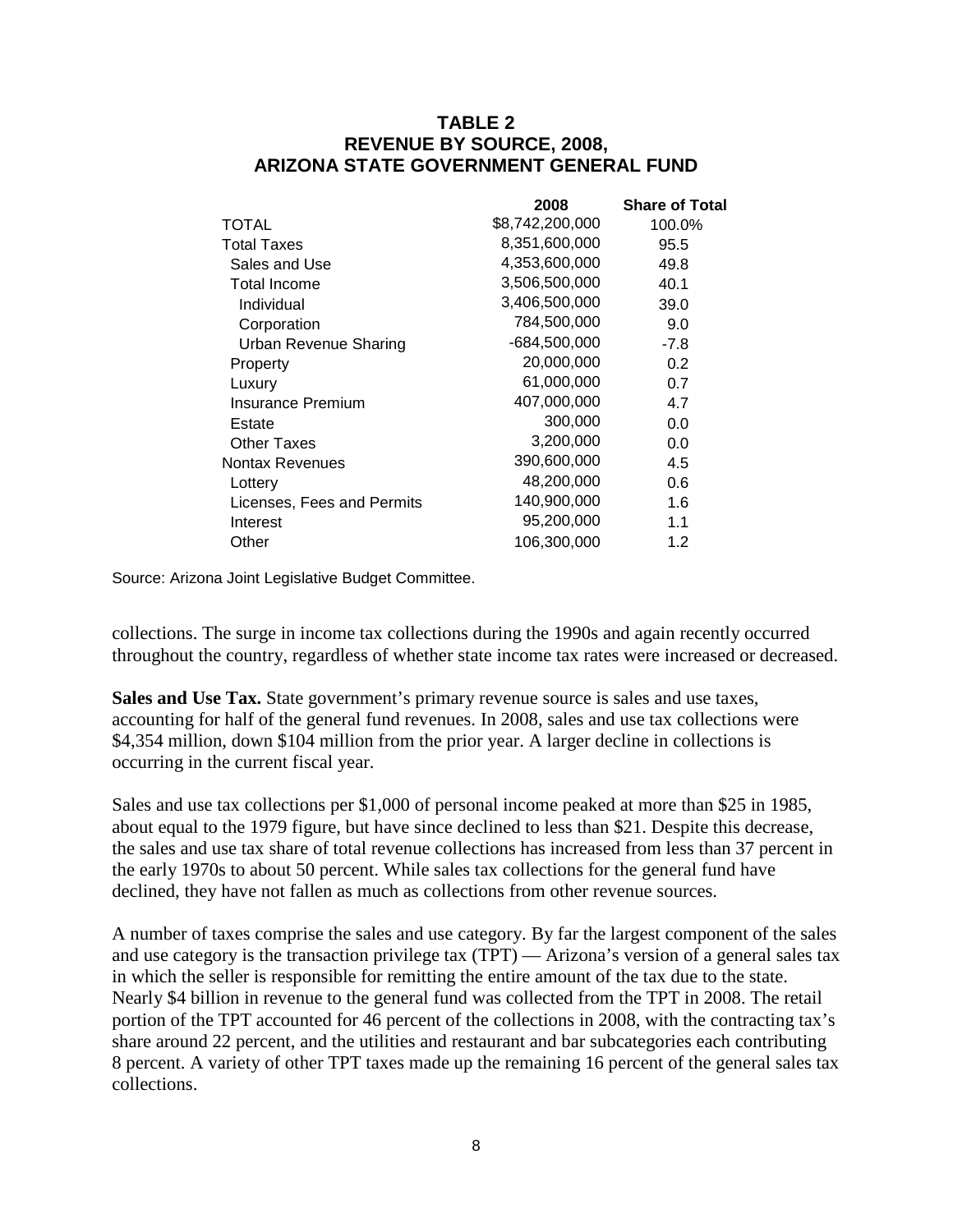**CHART 3 SHARE OF TOTAL REVENUE BY CATEGORY, 1971 AND 2008, ARIZONA STATE GOVERNMENT GENERAL FUND**

**1971**



**2008**



Source: Arizona Joint Legislative Budget Committee.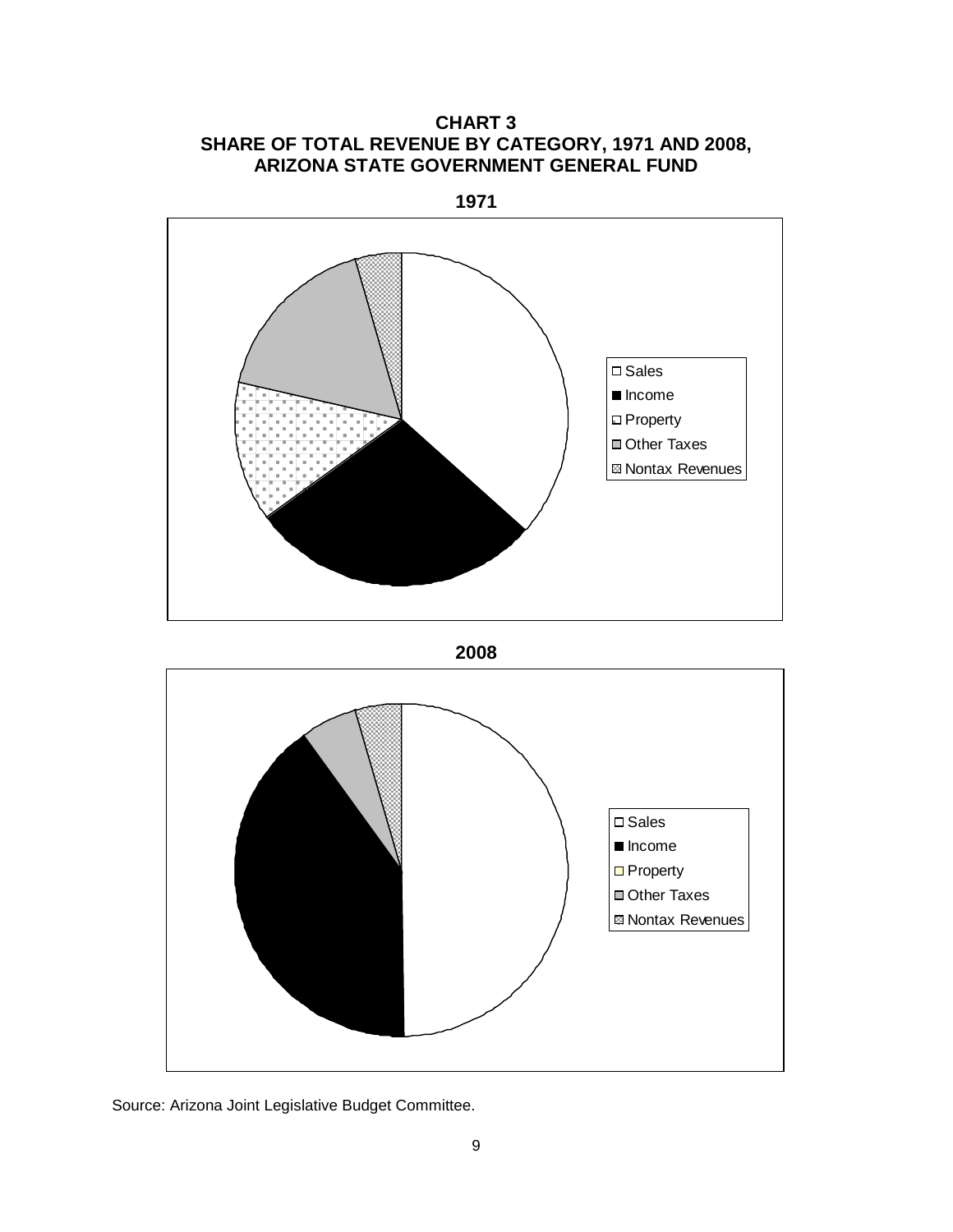# **TABLE 3 ESTIMATED DOLLAR VALUE OF TAX CHANGES BY TYPE OF TAX, 1989 THROUGH 2009, ARIZONA STATE GOVERNMENT GENERAL FUND**

|                                | <b>Tax Change in Millions</b> |               |           |                 |             |  |  |  |
|--------------------------------|-------------------------------|---------------|-----------|-----------------|-------------|--|--|--|
|                                |                               | Individual    | Corporate |                 |             |  |  |  |
| <b>Fiscal Year</b>             | <b>Sales</b>                  | <b>Income</b> | Income    | <b>Property</b> | Other       |  |  |  |
| Annual                         |                               |               |           |                 |             |  |  |  |
| 1989                           | \$23                          | \$35          | \$29      | \$28            | \$6         |  |  |  |
| 1990                           | 7                             | 64            | 0         | 23              | 16          |  |  |  |
| 1991                           | $-4$                          | 119           | 31        | 50              | 14          |  |  |  |
| 1992                           | $-0$                          | 9             | 0         | 0               | 0           |  |  |  |
| 1993                           | -8                            | $-14$         | 0         | $-1$            | 3           |  |  |  |
| 1994                           | $-12$                         | $-11$         | 0         | -1              | -1          |  |  |  |
| 1995                           | $-21$                         | $-103$        | 4         | -1              | 0           |  |  |  |
| 1996                           | $-46$                         | $-202$        | $-18$     | $-18$           | 0           |  |  |  |
| 1997                           | $-23$                         | -1            | -0        | $-150$          | 0           |  |  |  |
| 1998                           | $-60$                         | $-115$        | 3         | 0               | -0          |  |  |  |
| 1999                           | $-4$                          | $-51$         | $-7$      | 0               | $-80$       |  |  |  |
| 2000                           | -8                            | $-27$         | $-14$     | -0              | $-55$       |  |  |  |
| 2001                           | $-4$                          | $-83$         | $-46$     | -0              | $-25$       |  |  |  |
| 2002                           | $-0$                          | 10            | $-41$     | $-2$            | 0           |  |  |  |
| 2003                           | $-0$                          | 11            | 22        | $-2$            | $-19$       |  |  |  |
| 2004                           | $\mathbf 0$                   | $\mathbf 0$   | 0         | $\overline{7}$  | 50          |  |  |  |
| 2005                           | $\overline{0}$                | $-2$          | 0         | $-7$            | 4           |  |  |  |
| 2006                           | -1                            | $-14$         | $-3$      | 0               | 0           |  |  |  |
| 2007                           | $-2$                          | $-176$        | $-11$     | $\mathbf 0$     | -5          |  |  |  |
| 2008                           | $-0$                          | $-186$        | $-32$     | 0               | $\mathbf 0$ |  |  |  |
| 2009                           | $\mathbf 0$                   | -4            | $-30$     | $\mathbf 0$     | 0           |  |  |  |
| <b>Cumulative Through 2009</b> |                               |               |           |                 |             |  |  |  |
| <b>Since 1988</b>              | $-163$                        | $-741$        | $-113$    | $-74$           | $-92$       |  |  |  |
| <b>Since 1992</b>              | $-189$                        | $-968$        | $-173$    | $-175$          | $-128$      |  |  |  |

Source: Arizona Joint Legislative Budget Committee.

The use tax, which contributed \$341 million in general fund revenue in 2008, is applied to retail purchases of personal property by Arizona businesses (and individuals, except that enforcement of this provision is limited) in states that levy a sales tax of less than 5.6 percent. Other sales and use tax sources — severance tax on metalliferous minerals, jet fuel use tax, jet fuel excise tax, severance tax on timber, and rental occupancy tax — provided only \$25 million in general fund revenue.

**Income Tax.** The income tax is the other primary source of general fund revenue, accounting for about 40 percent of the total in 2008. The net collection from the individual and corporate income tax less the amount distributed to local governments through urban revenue sharing was \$3,507 million, down \$664 million from the prior year. Collections from the individual income tax totaled \$3,407 million in 2008 compared to \$785 million from the corporate income tax (before the urban revenue sharing distribution). Collections from the individual income tax fell \$329 million in 2008 and collections from the corporate income tax were down \$202 million.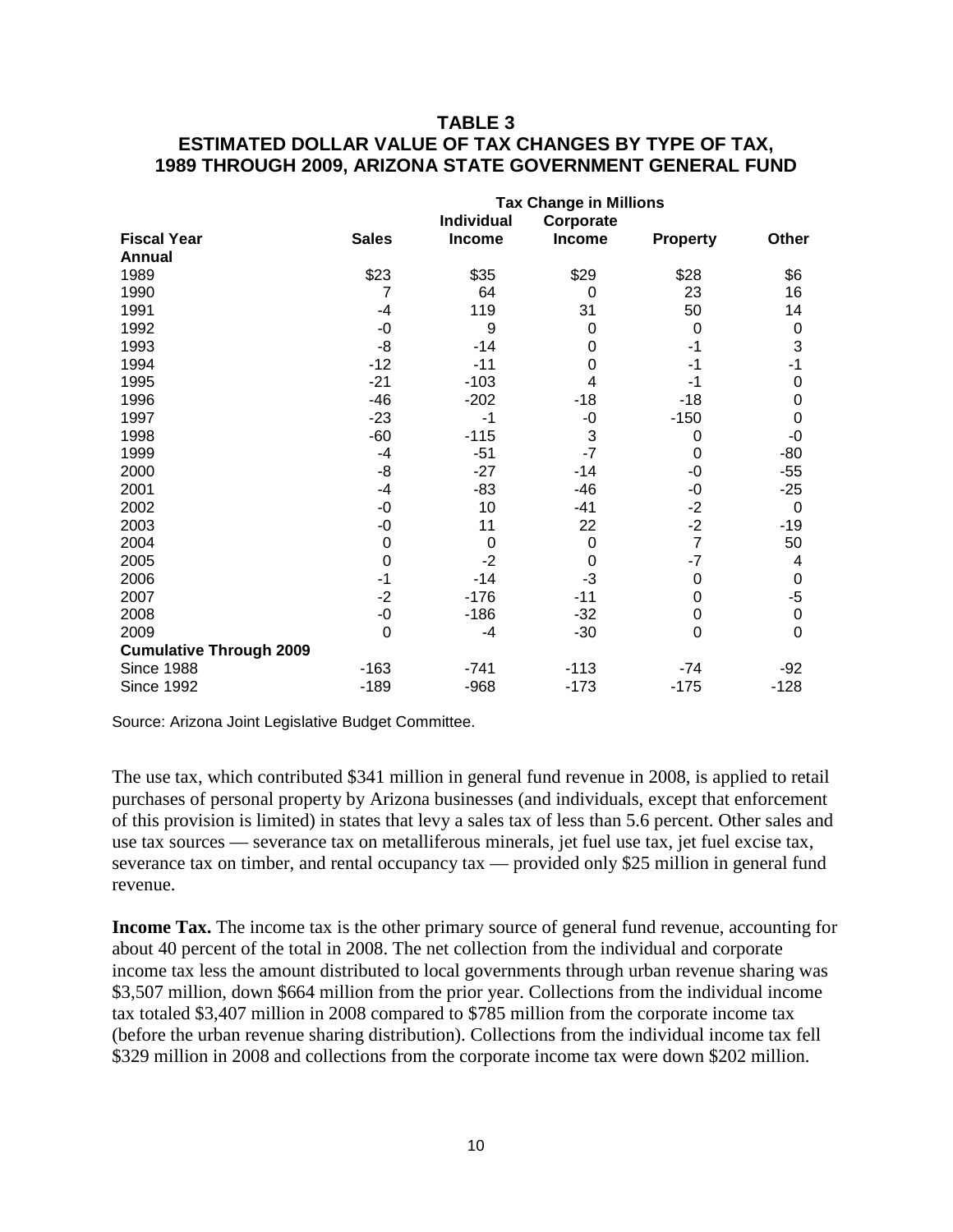

Sources: Arizona Joint Legislative Budget Committee (revenue) and U.S. Department of Commerce, Bureau of Economic Analysis (personal income).

Collections from the corporate income tax always have been cyclical, but the volatility in individual income tax collections has increased substantially since the mid-1990s, due to the huge cycles in capital gains. After accounting for less than 30 percent of total general fund revenue through most of the 1970s, the income tax share has fluctuated since then between 30 and 45 percent.

Income tax collections per \$1,000 of personal income in recent years have ranged from nearly \$20 during the late 1990s to \$14 in 2003 (nearly the lowest on record) to nearly \$22 in 2006, the highest on record. The 2008 figure was \$16.5 and the current year's figure will be lower.

**Property Tax.** In the 1970s, the property tax was the third largest source of state general fund revenue, with collections amounting to more than \$6 per \$1,000 of personal income. A large tax cut in 1980 dropped this figure to less than \$2, and the elimination of the state portion of the tax in 1997 cut general fund collections to just \$0.1 in 2008. Property taxes still are collected by local governments and are a major source of revenue for school districts. The \$20 million collected by the state in 2008 came from land parcels not included in a school district.

**Other Taxes.** A variety of other taxes combined to contribute \$472 million in 2008, about 5 percent of the state's general fund revenue. Collections were \$3 million higher than in 2007. In the early 1970s, the share was nearly 17 percent.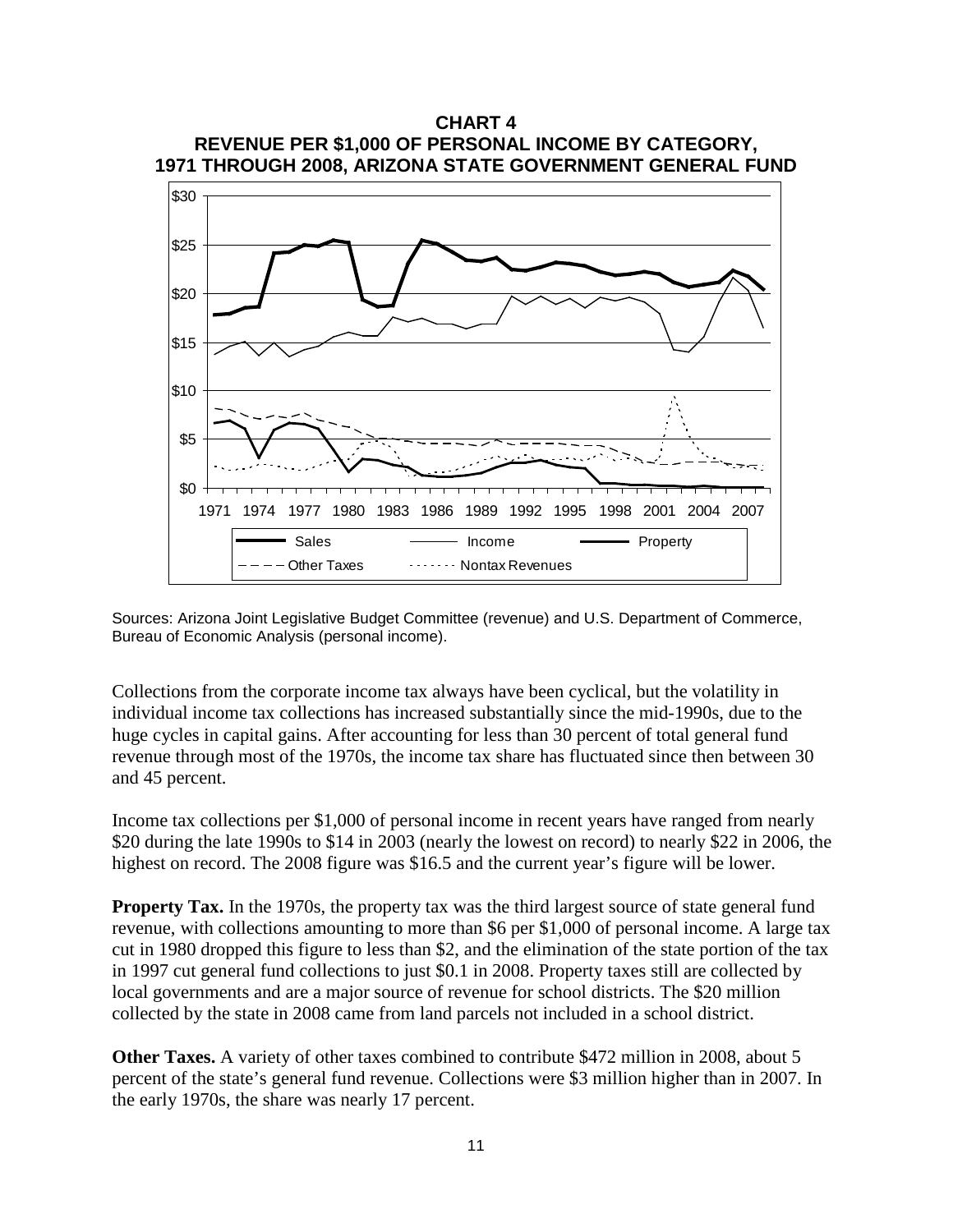Per \$1,000 of personal income, collections have fallen from more than \$8 to a little more than \$2. All but the insurance premium tax — which now accounts for most of the collections (\$407) million in 2008) — have declined in importance. After collections of around \$1.3 per \$1,000 of personal income through most of the time series, the insurance premium tax figure increased in 2003 and 2004 to about \$1.9.

Per \$1,000 of personal income, luxury tax collections were around \$4 in the early 1970s but now are only \$0.3, estate taxes have dropped from \$1.1 to virtually zero, the parimutuel tax dropped from \$0.5 to zero, the motor vehicle license tax fell from around \$1 to zero, and all other taxes combined declined from \$0.5 to less than \$0.1.

**Nontax Revenue.** Various other sources of revenue contributed \$391 million, or 4.5 percent of the general fund total in 2008. In 2008, licenses, fees and permits amounted to \$141 million and the state lottery added \$48 million (to the general fund). Interest earned contributed \$95 million, and other sources produced \$106 million. These other revenues per \$1,000 of personal income have fluctuated over time mostly between \$1.8 and \$4.7, with the 2008 figure \$1.8.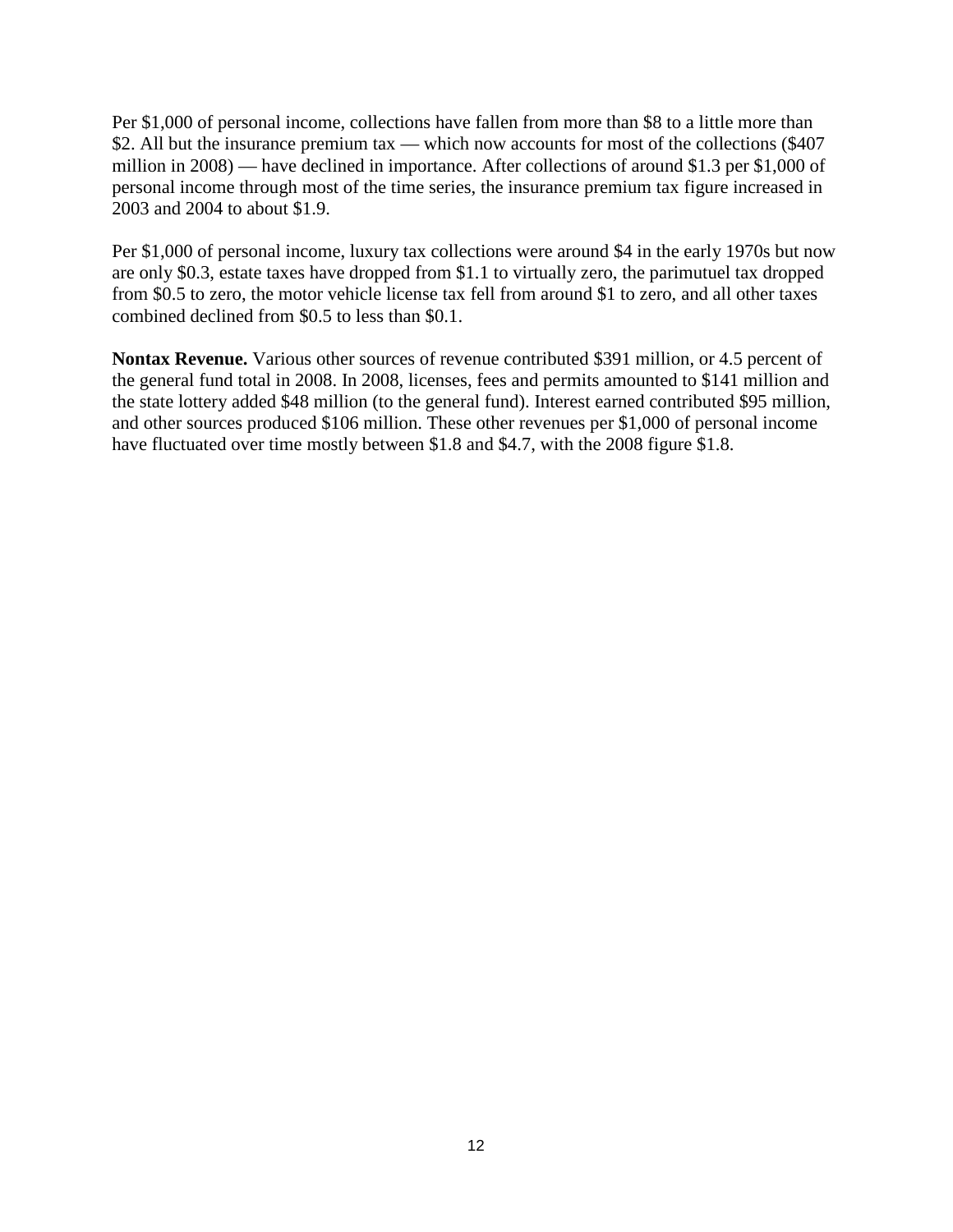#### **Budget Stabilization Fund**

In the private sector, an economic slump reduces demand for goods and services. The drop off in sales leads to a general reduction in business activity, frequently resulting in layoffs of personnel no longer needed.

In the public sector, however, most public functions experience only a small reduction in the *rate of increase* in demand during recessions. Most government functions are tied to the population, which continues to grow (though less rapidly) during an economic slump. For example, the number of students to educate does not decline, nor does the need for police, fire and correctional services. While the demand for a few services falls off, such as inspections of buildings under construction, demand for some public-sector functions is countercyclical. For example, the demand for unemployment insurance benefits rises during recessions, as does the number of people eligible for public welfare. Enrollment in community colleges and universities frequently increases during slumps because of limited employment opportunities.

Thus, unlike the private sector, an economic slump does not lead to a decline in the demand for services in the public sector. However, government revenue collections are highly cyclical, falling sharply during economic downturns. Therefore, it is especially important for the public sector to have funds set aside to offset revenue decreases during an economic decline. In order to minimize the need to enhance revenue and/or reduce spending during an economic downturn, many states have adopted a "rainy-day fund."

Continued public spending during a recession using rainy-day monies helps mitigate the impact of a recession. When the economy is strong, use of a rainy-day fund helps control public expenditures by setting aside, rather than spending, excess revenue.

The Arizona Legislature created a Budget Stabilization Fund (BSF) in 1990 (a year with a substantial general fund deficit). The BSF is designed to set aside revenue during times of strong economic growth to be spent during periods of weak growth or recession. Because of the severe cyclicality of the Arizona economy, revenue collection is more cyclical than in the average state, making the existence of a rainy-day fund of particular importance in Arizona.

According to the original 1990 statute, the annual transfer between the BSF and the general fund was determined by a formula that compares the inflation-adjusted percent change in Arizona personal income minus transfer payments for the latest calendar year to the average growth rate over the last seven years. The transfer is calculated as the difference between the annual and average growth rates multiplied by the general fund revenue of the prior fiscal year. When annual growth is above the seven-year average, monies are transferred from the general fund to the BSF. When annual growth is below the average, the transfer is from the BSF to the general fund.

Under the 1990 statute, the balance in the rainy-day fund could reach 15 percent of the general fund budget before further transfers to the BSF were blocked. The size of the cap had been determined from an analysis of prior economic cycles that showed that a rainy-day balance of this size was necessary to prevent the BSF from dropping to zero before the economy recovered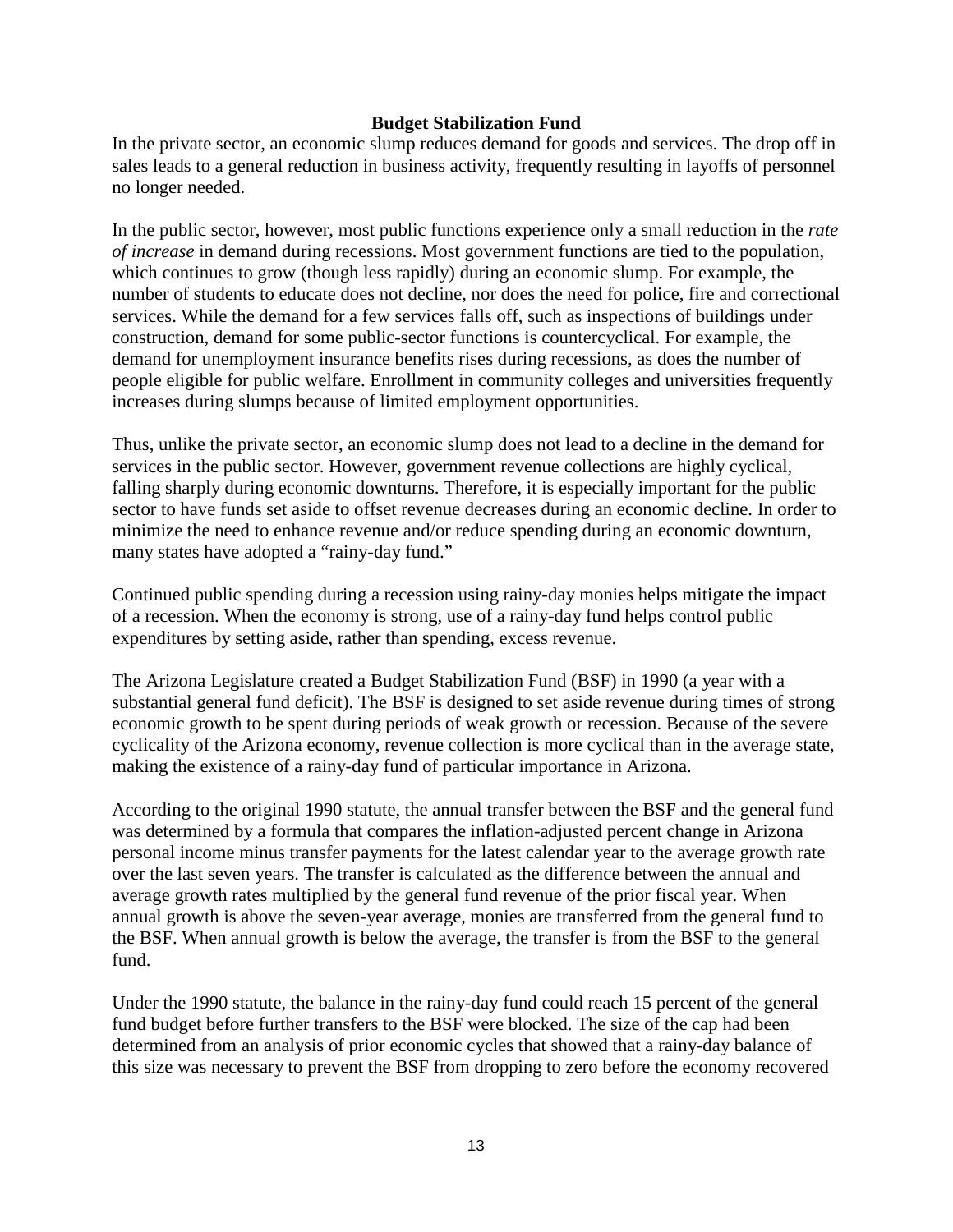from a recession. However, the Legislature reduced the cap to 5 percent in 1995. Subsequently, the limit gradually was raised from 5 percent in 1997 to 7 percent in 2000.

The operation of the BSF has varied from the original intent in other ways as well. The original BSF statute was changed to block transfers to the general fund in years in which growth in adjusted personal income exceeds 2 percent. The Legislature rarely has authorized the formulacalculated transfer to or from the rainy-day fund. Funds from the BSF have been used to make expenditures unrelated to cyclical fluctuations in revenue, particularly for the alternative fuels tax credit.

The first payment into the BSF was made in 1994. In the next fiscal year (the one in which the limit was dropped to 5 percent), the cap already was reached. In the next two years (1996 and 1997), the formula called for a transfer to the BSF, but no deposit was made to the fund because of the 5 percent limit. While the dollar limit of the BSF rose gradually each year because of the increasing size of the general fund (before adjustment for inflation or population growth), the fund's interest earnings kept the balance at the limit. In 1998 and 1999, the gradual increase in the percentage limit from 5-to-7 percent allowed some deposits to be made to the fund, though less than those indicated by the formula. With a weakening economy, withdrawals from the BSF began in 2001. The total transferred to the general fund from 2001 through 2003 was \$455 million, some \$339 million less than called for by the formula. The BSF balance essentially dropped to zero.

Large deposits to the BSF during the economic expansion from 2005 through 2007 again pushed the reserve to the 7 percent maximum allowed. Most of this was used in 2008, leaving little to balance the current year's budget and nothing to assist with next year's projected deficit.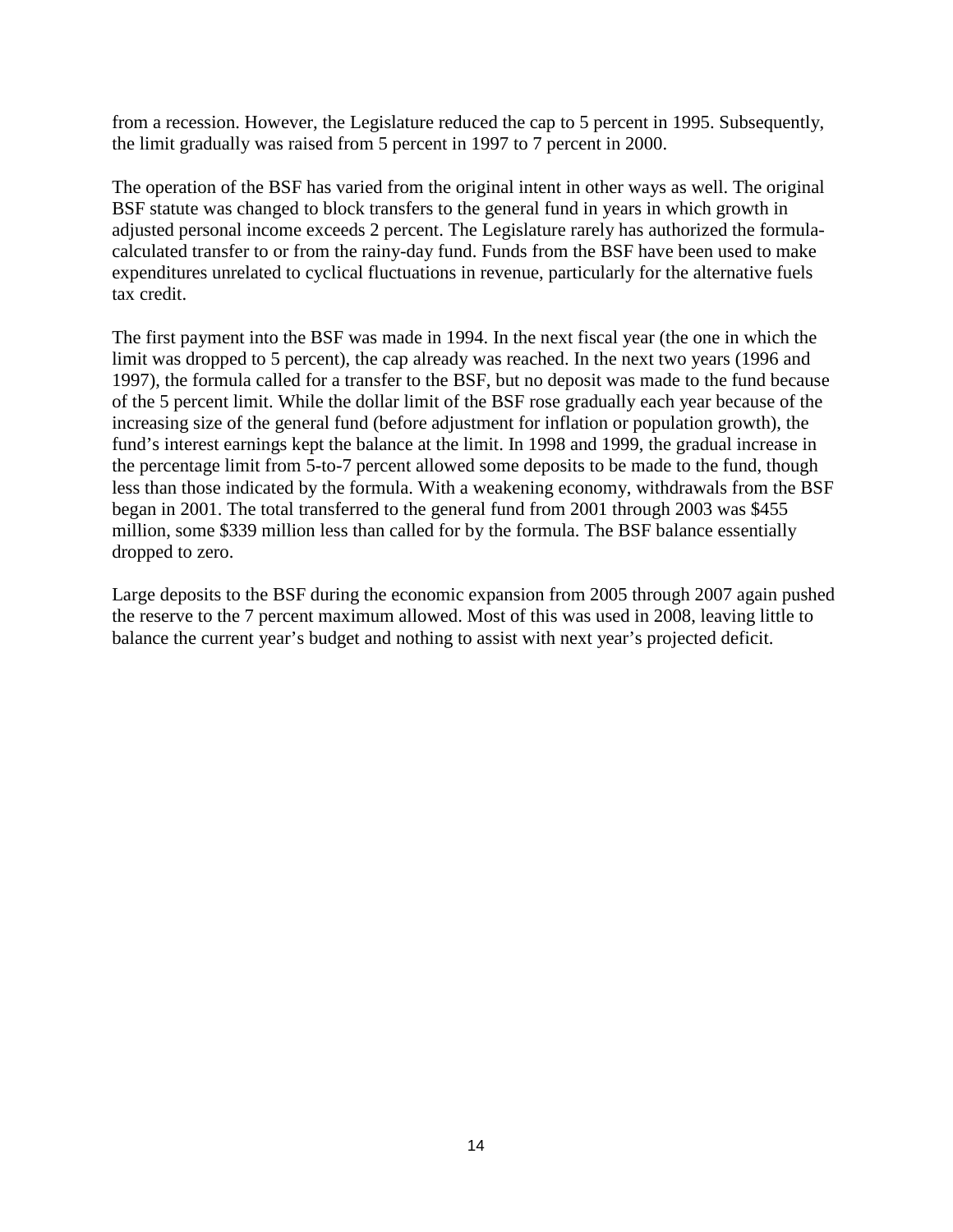#### **General Fund Expenditures**

State government general fund expenditures per \$1,000 of personal income since 1979 are displayed in Chart 5. (The JLBC revenue data go back to 1971 but the earliest expenditure data are for 1979.) A large share of total expenditures always has gone to education. The lines plotted in Chart 5 illustrate some cyclicality in expenditures as well as a decline over time, particularly for education.

The large decrease in expenditures per \$1,000 in personal income in 2003 reflects actions taken to resolve a significant budget deficit. That deficit was partially due to a weak economy but also was a result of the tax decreases passed by the Arizona Legislature in the preceding decade. The revenue lost had not been matched by equivalent declines in spending.

The subsequent increase in expenditures after 2003 reflects a recovery from the record low spending figure, enabled by a surge in revenue resulting from the strong economy that was enhanced by the real estate boom. Despite the large increase in expenditures per \$1,000 in personal income between 2003 and 2008, the 2008 level was lower than in most years prior to 1997, including 15 of 16 years between 1981 and 1996.

The surge in revenue after 2003 hid the structural deficit for a few years, but the downturn in the economy and the real estate bust made the structural deficit apparent again in 2008. A variety of





Sources: Arizona Joint Legislative Budget Committee (expenditures) and U.S. Department of Commerce, Bureau of Economic Analysis (personal income).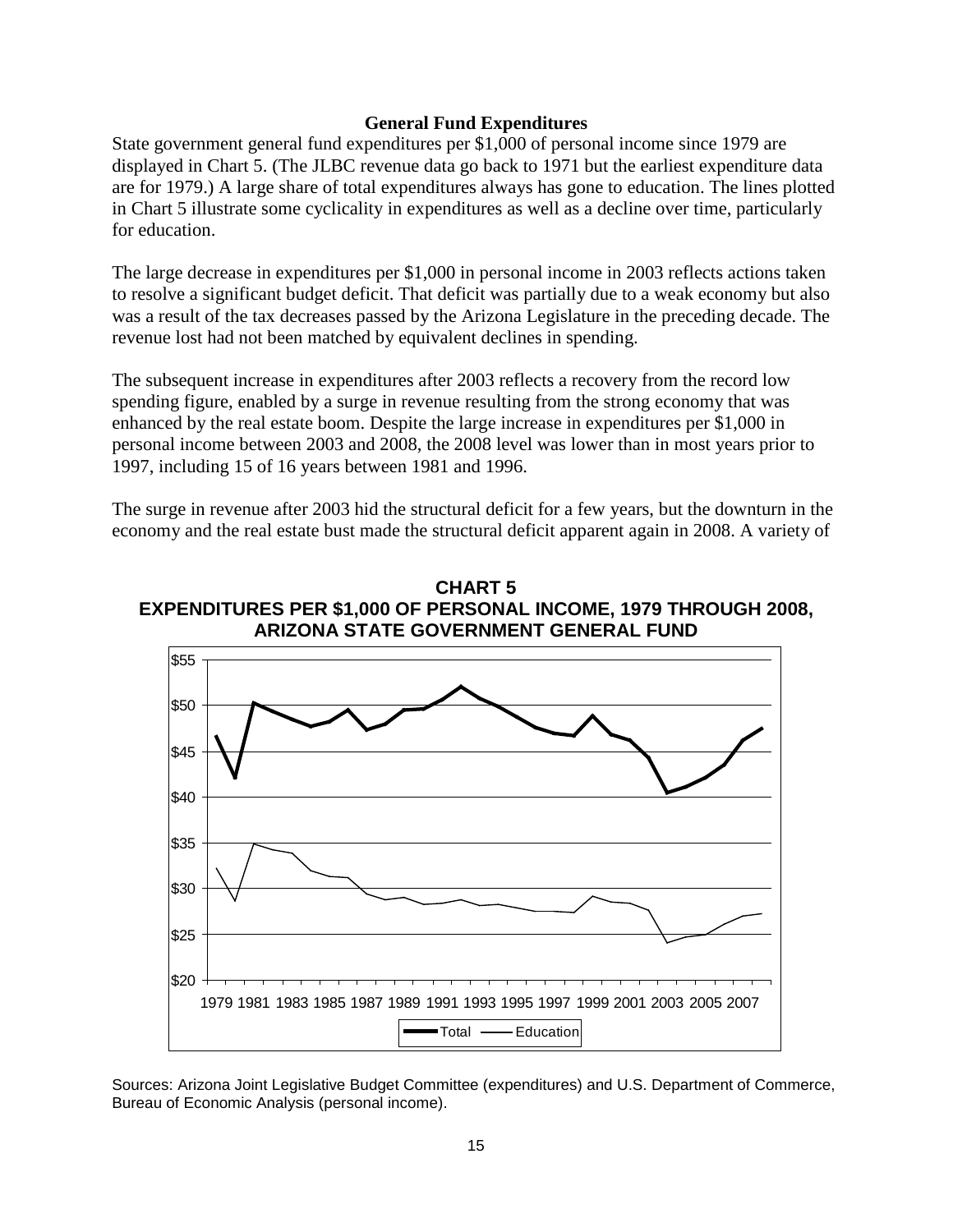actions were used to balance the 2008 budget. The expenditures appropriated for the current fiscal year are less than in 2008, before considering inflation and population growth. Even with this lower spending, a very large budget deficit again is present in the current fiscal year. With sizable further spending cuts likely in the near term, spending per \$1,000 of personal income will be down significantly in 2009 from the 2008 cyclical high shown in the chart, and likely will drop further in 2010, since an additional budget deficit is projected for that year.

The state constitution has limited appropriations since 1979. The definition of appropriation used in the constitution is broader than the general fund. Originally the limit was 7 percent of personal income, but the limit varies with changes in government spending responsibilities, between the federal government and the state government, and also between state government and local governments. As seen in Chart 6, appropriations have been less than the limit by at least 0.5 percentage points in every year since 1990.

General fund spending peaked at 5.2 percent of personal income in 1992. In 2008, spending was 4.75 percent of personal income, less than in most years. The 2009 and 2010 figures almost certainly will be much lower.



Sources: Arizona Joint Legislative Budget Committee (expenditures and limit) and U.S. Department of Commerce, Bureau of Economic Analysis (personal income).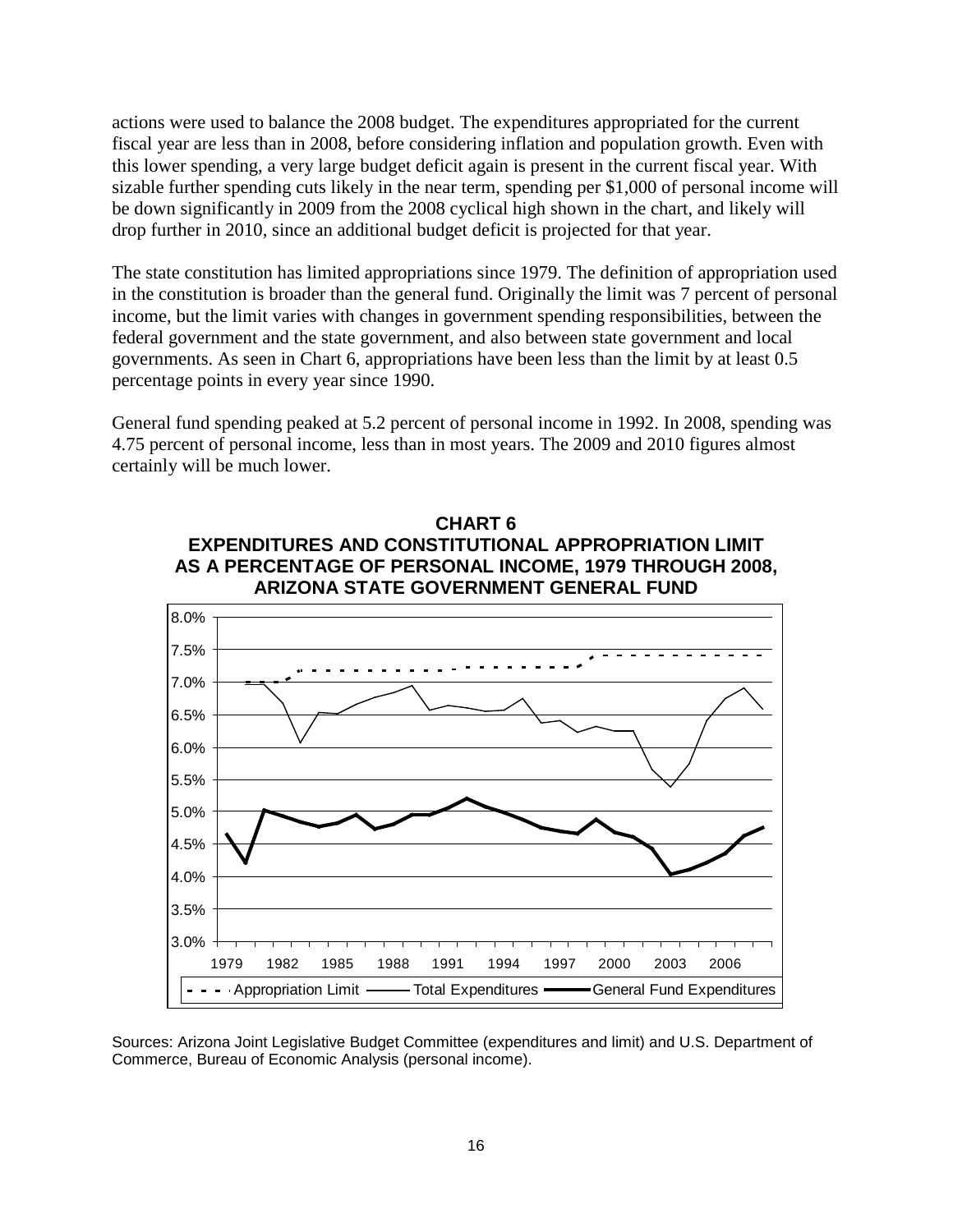## **Expenditures by Category**

Total general fund expenditures in 2008 totaled \$10,113 million (see Table 4). The JLBC classifies state government expenditures into several categories. Education spending was 57 percent of the total, with elementary and secondary education (listed in the table as the Department of Education) alone accounted for 40 percent. Health and welfare is the other large category of expenditures, with 27 percent of the total. Protection and safety accounted for 11 percent of the spending, with most of this for corrections.

Education funding has fallen since 1981 per \$1,000 of personal income, as seen in Chart 5. However, health and welfare spending per \$1,000 of personal income has climbed substantially, though erratically, since the early 1980s (see Chart 7). Per \$1,000 of personal income, protection and safety spending also has increased, while spending in the other categories has decreased.

As large as education's share was in 2008, it was smaller than in the past (see Chart 8), dropping from 69 percent in 1979 to 57 percent in 2008. Offsetting this decline in share was a large gain in the share of expenditures for health and welfare, rising from 16 percent to more than 26 percent. The protection and safety share rose from 6 percent to 11 percent, while the share of all other spending fell from more than 8 percent to 5 percent.

**Education.** The decline in education spending per \$1,000 of personal income since 1981 shown in Chart 5 totals 22 percent. Initially, decreases occurred primarily in the K-12 subcategory, as seen in Chart 9. The decline between the 1981 peak and 1989 was 23 percent. Since the late 1980s, spending per \$1,000 of personal income has hardly changed in K-12, but the figures for universities have decreased, by 38 percent between 1989 and 2008.

In 2008, education expenditures totaled \$5,801 million, 57 percent of the general fund total. Elementary and secondary  $(K-12)$  spending was \$4,027 million  $-40$  percent of total general fund spending — and another \$479 million went to the School Facilities Board to build and maintain the physical infrastructure of schools. Before 1999, this capital spending was not part of the general fund, financed instead through long-term debt of school districts.

Expenditures for the Board of Regents and the universities was \$1,092 million in 2008 — 11 percent of the total general fund. State general fund spending for community colleges was much lower at \$168 million in 2008. Community colleges also are funded by local governments.

**Health and Welfare.** Health and welfare spending was \$2,690 million in 2008, close to 27 percent of the general fund total. The Arizona Health Care Cost Containment System (AHCCCS: Arizona's alternative to Medicaid) received nearly half of the spending in this category (\$1,132 million) in 2008, or close to 13 percent of the entire general fund budget. State spending for AHCCCS accounts for most of the volatility in health and welfare spending over time that is seen in Chart 7. Per \$1,000 of personal income, AHCCCS funding has gone from zero in 1982 to a peak of \$6.54 in 1993, down to \$3.54 in 2002, then back up to \$5.99 in 2008.

The Departments of Economic Security (DES: \$797 million) and Health Services (DHS: \$578 million) accounted for nearly all of the remainder of the health and welfare category. In the last decade, funding per \$1,000 of personal income has been less than \$4 for DES, lower than the \$4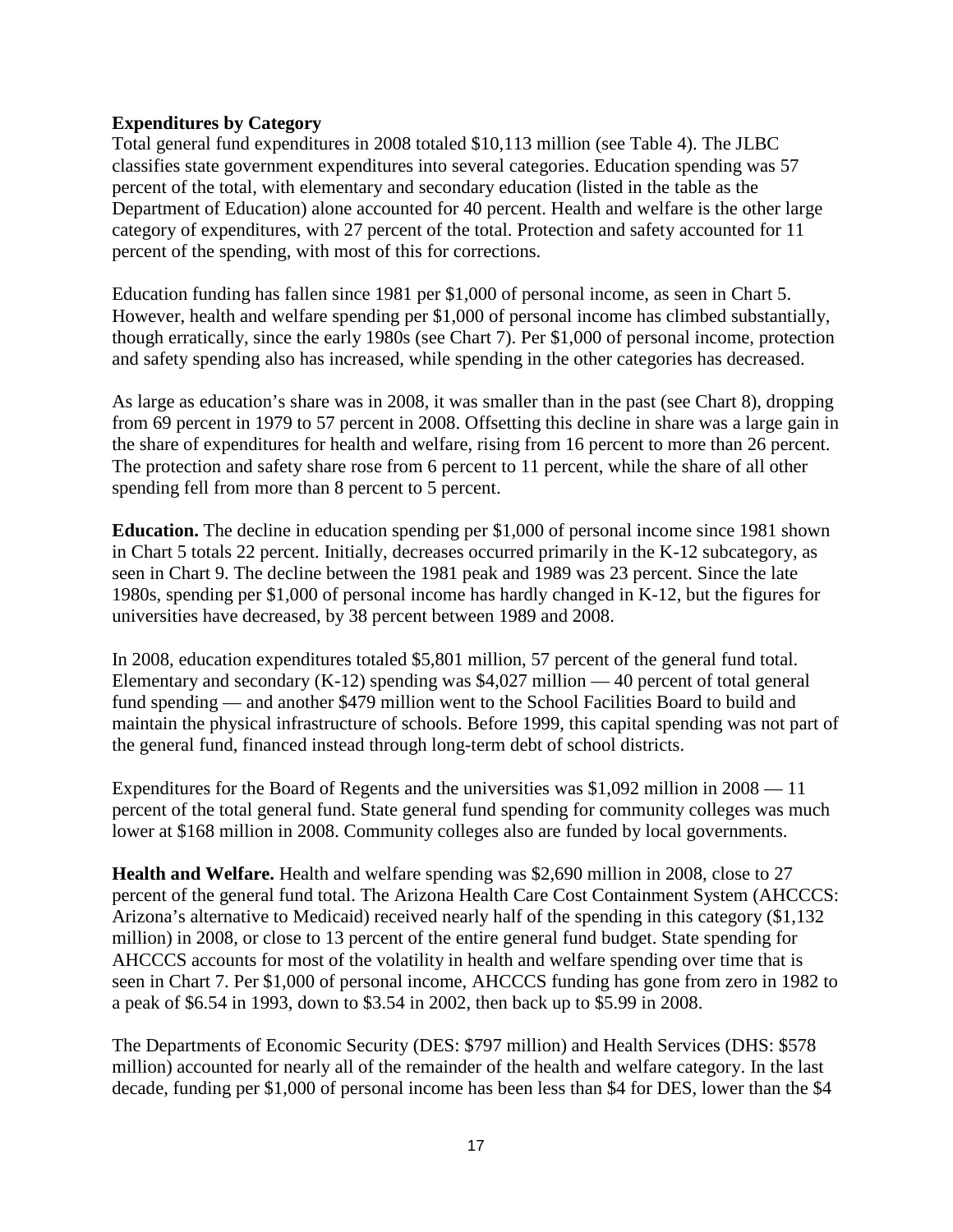# **TABLE 4 EXPENDITURES BY CATEGORY AND SUBCATEGORY, 2008, ARIZONA STATE GOVERNMENT GENERAL FUND**

|                                             | 2008             | <b>Share of Total</b> |
|---------------------------------------------|------------------|-----------------------|
| <b>TOTAL GENERAL FUND</b>                   | \$10,112,751,400 | 100.0%                |
| <b>Total Education</b>                      | 5,801,312,000    | 57.4                  |
| Community Colleges, Arizona                 | 167,744,800      | 1.7                   |
| Deaf and the Blind, School for the          | 21,946,600       | 0.2                   |
| Education, Department of                    | 4,027,156,200    | 39.8                  |
| <b>School Facilities Board</b>              | 479,101,400      | 4.7                   |
| Universities/Regents                        | 1,091,780,400    | 10.8                  |
| Other                                       | 13,582,600       | 0.1                   |
| <b>Total Health and Welfare</b>             | 2,689,823,700    | 26.6                  |
| Arizona Health Care Cost Containment System | 1,273,797,000    | 12.6                  |
| Economic Security, Department of            | 796,587,200      | 7.9                   |
| Environmental Quality, Department of        | 30,326,900       | 0.3                   |
| Health Services, Department of              | 578,383,100      | 5.7                   |
| Other                                       | 10,729,500       | 0.1                   |
| <b>Total Protection and Safety</b>          | 1,123,282,700    | 11.1                  |
| Corrections, Department of                  | 890,813,900      | 8.8                   |
| Emergency and Military Affairs, Dept of     | 14,561,800       | 0.1                   |
| Juvenile Corrections, Department of         | 80,353,700       | 0.8                   |
| Public Safety, Department of                | 134,533,100      | 1.3                   |
| Other                                       | 3,020,200        | 0.0                   |
| <b>Total Inspection and Regulation</b>      | 48,701,200       | 0.5                   |
| Agriculture, Department of                  | 11,915,800       | 0.1                   |
| <b>Corporation Commission</b>               | 5,697,900        | 0.1                   |
| Insurance, Department of                    | 7,368,000        | 0.1                   |
| Other                                       | 23,719,500       | 0.2                   |
| <b>Total Natural Resources</b>              | 79,418,600       | 0.8                   |
| <b>Land Department</b>                      | 26,093,000       | 0.3                   |
| Parks Board                                 | 27,866,700       | 0.3                   |
| Water Resources, Department of              | 23,013,100       | 0.3                   |
| Other                                       | 2,445,800        | 0.0                   |
| <b>Total Transportation</b>                 | 84,600           | 0.0                   |
| <b>General Government</b>                   | 369,961,300      | 3.7                   |
| Administration, Department of               | 31,981,500       | 0.3                   |
| <b>Attorney General</b>                     | 24,271,600       | 0.2                   |
| Commerce, Department of                     | 14,078,400       | 0.1                   |
| Courts                                      | 126,867,600      | 1.3                   |
| Governor, Office of the                     | 7,274,500        | 0.1                   |
| Legislature                                 | 57,213,100       | 0.6                   |
| Revenue, Department of                      | 74,498,500       | 0.7                   |
| Secretary of State                          | 7,094,500        | 0.1                   |
| Tourism, Office of                          | 14,639,300       | 0.1                   |
| <b>Treasurer</b>                            | 5,448,700        | 0.1                   |
| Other                                       | 6,593,600        | 0.1                   |

Source: Arizona Joint Legislative Budget Committee.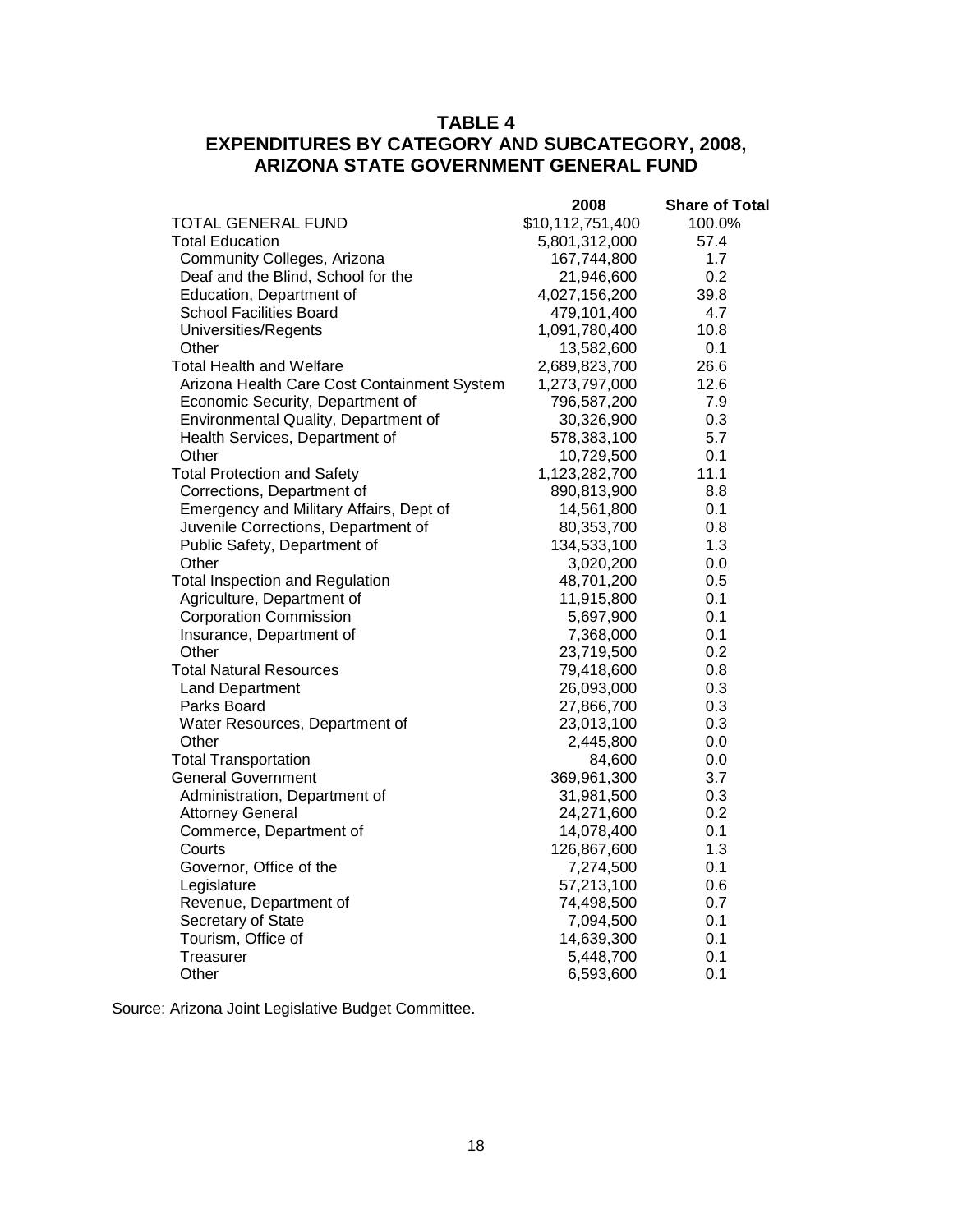

Sources: Arizona Joint Legislative Budget Committee (expenditures) and U.S. Department of Commerce, Bureau of Economic Analysis (personal income).

to \$5 of the preceding two decades. Since many of the agency's programs are countercyclical, DES funding is higher during recessions. The Department of Health Services has received funding of around \$2 per \$1,000 of personal income throughout the time series, fluctuating countercyclically.

**Protection and Safety.** Expenditures in this category amounted to \$1,123 million in 2008, about 11 percent of the general fund total. Per \$1,000 of personal income, expenditures have climbed from less than \$3 around 1980 to more than \$5.

The Department of Corrections and the Department of Juvenile Corrections received \$971 million in 2008: 86 percent of this category's funding and close to 10 percent of the general fund total. The correctional system is responsible for the increase over time in the category's funding.

The Department of Public Safety has received variable amounts of funding from the general fund over the years. Its funding per \$1,000 of personal income in 2008 was similar to the historical median.

**Other.** Other than education, health and welfare, and protection and safety, the rest of state government received just under \$500 million in 2008, less than 5 percent of the overall general fund expenditures. The court system was the only subcategory receiving more than 1 percent of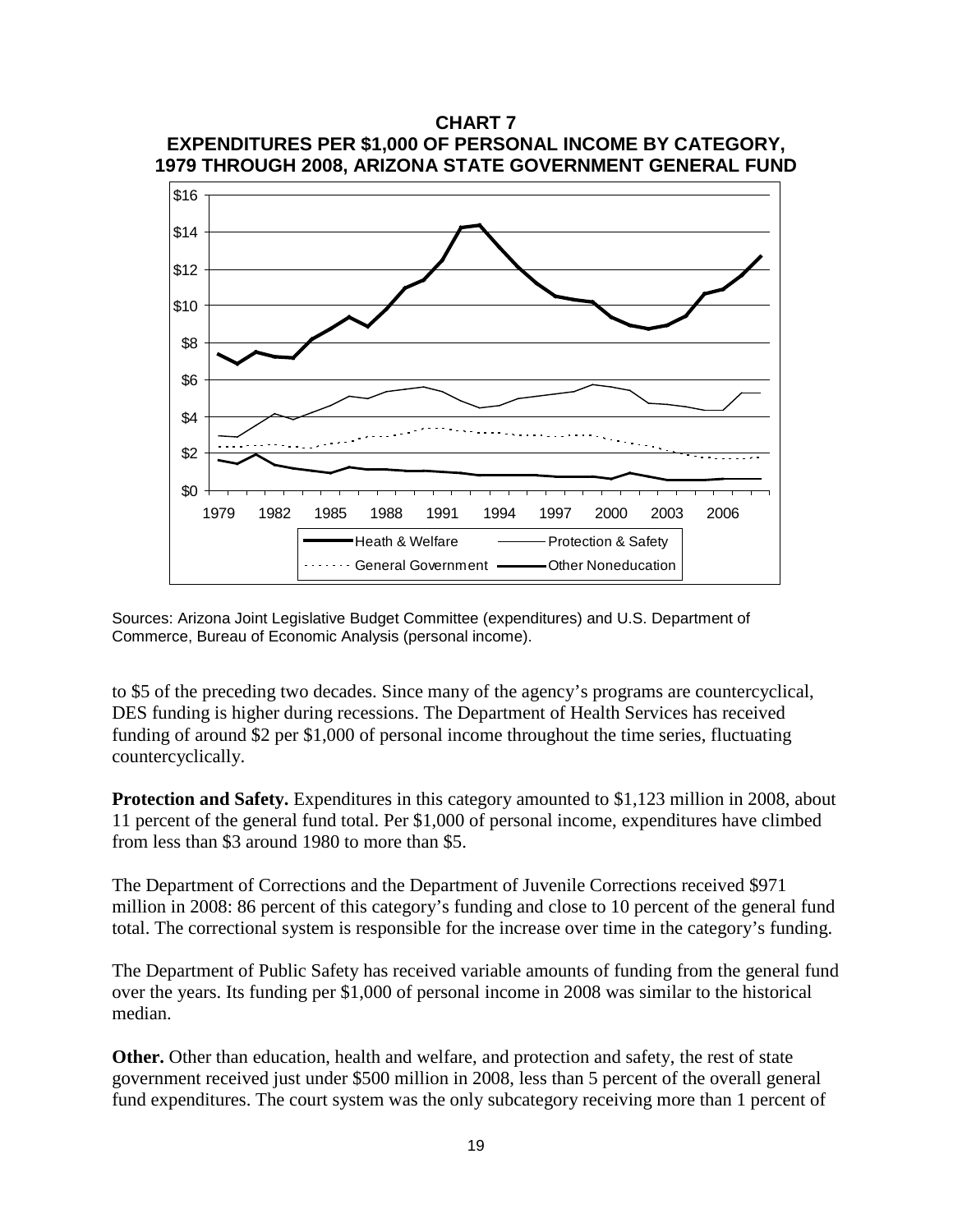**CHART 8 SHARE OF TOTAL EXPENDITURES BY CATEGORY, 1979 AND 2008, ARIZONA STATE GOVERNMENT GENERAL FUND**

**1979** Education Health & Welfare **Protection & Safety** Other





Source: Arizona Joint Legislative Budget Committee.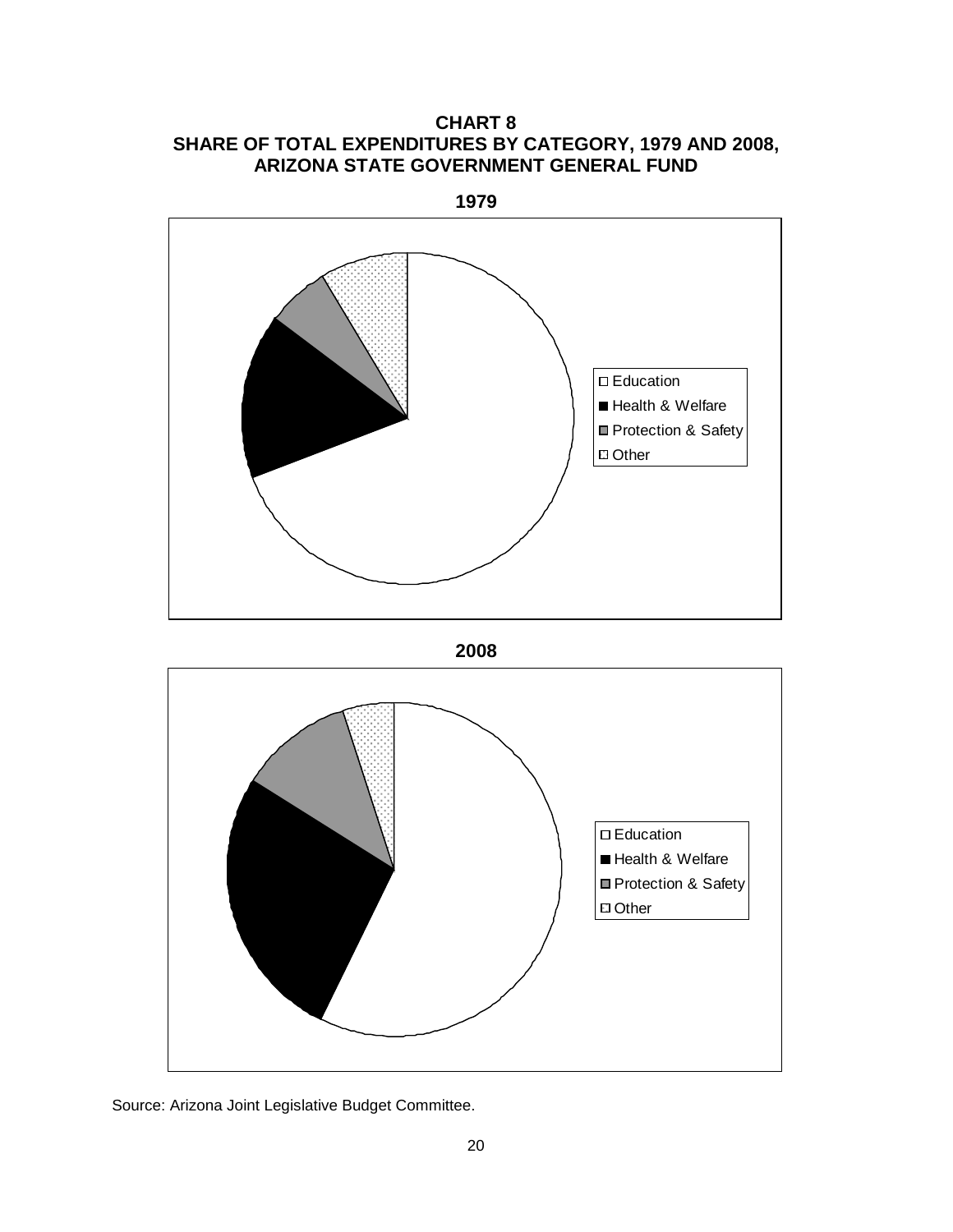the general fund total in 2008. Spending per \$1,000 of personal income has fallen over time for the "other" category as a whole, and in most of the subcategories.



Sources: Arizona Joint Legislative Budget Committee (expenditures) and U.S. Department of Commerce, Bureau of Economic Analysis (personal income).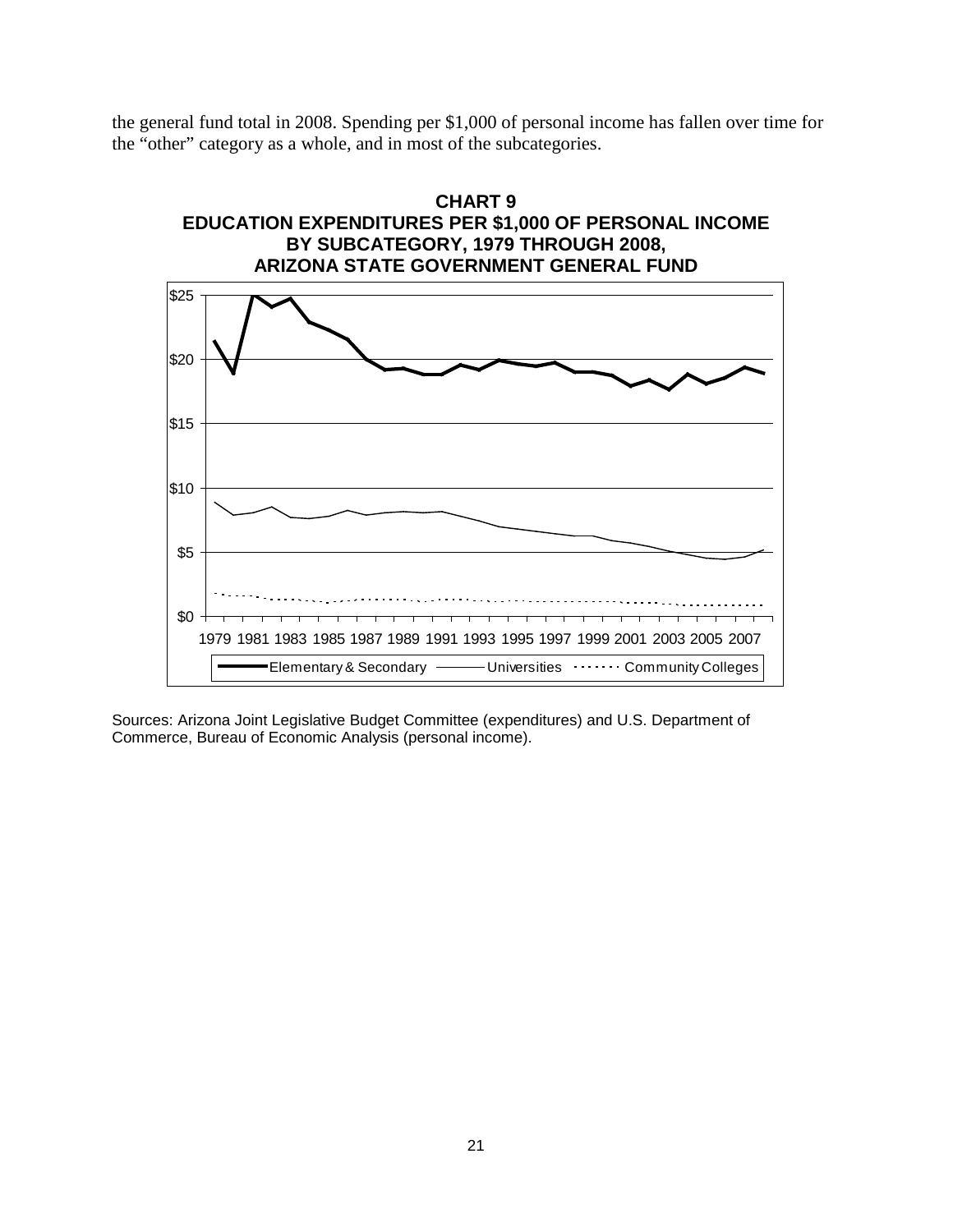## **COMBINED STATE AND LOCAL GOVERNMENT FINANCE: INTRODUCTION**

The level of government levying taxes and fees and having responsibility for funding programs varies from state to state. Over time, within any state, the responsibility for some revenues and expenditures may shift between state and local governments. Thus, state government finance data cannot be meaningfully compared across states. Instead, state government finance data must be combined with local government finance data of counties, cities and towns, school districts, and special districts (such as those created for fire prevention).

The primary source of data on public-sector finance across the United States is the state and local government finance series compiled by the U.S. Department of Commerce, Census Bureau. The annual Census Bureau tabulations present revenue and expenditure figures by state, using a consistent accounting system for all states. The Census Bureau aggregates the data across all state and local governments in the nation to create a national total.

The Census Bureau's state and local government finance data run from fiscal year 1963-64 through fiscal year 2005-06, though data for 2001 and 2003 are limited to national totals. Every five years (in years ending in '2' and '7'), the Census Bureau data come from a census of all governments. In the other years, the Census Bureau collects data from each state government and from a sample of local governments in each state in order to produce estimates of the government finance figures. Most of the detail reported by the Census Bureau is for "general" revenue and expenditures, but information also is provided for utility, liquor store, and insurance trust finances. For state government, the Census Bureau's definition of "general" is much broader than the general fund of the JLBC.

Revenue consists of state and local government tax collections, nontax revenue of state and local governments, and intergovernmental transfers from the federal government. Overall expenditures are subdivided into capital outlays and current operations. A capital outlay is defined as a public expenditure for construction, the purchase of land and existing structures, and the purchase of equipment. All other expenditures are classified as current operations. For most expenditure categories, the Census Bureau does not split the spending into current operations and capital outlays, though over time the number of categories for which capital outlays are separately reported has increased.

### **Comparing Government Finances Over Time and Across States**

In the analysis of combined state and local government data for Arizona presented in the next section, Arizona is compared to the national average and is ranked among the 51 "states" (including the District of Columbia). In addition, Arizona is compared to a subset of western or fast-growing states (California, Colorado, Florida, Georgia, Idaho, Nevada, New Mexico, North Carolina, Oregon, Texas, Utah and Washington).

In order to compare the government finance data of states of widely varying sizes, and to compare data in one state over time as the population changes, the government finance data must be adjusted. Two measures typically are employed to adjust for size differences: revenue or expenditures per resident ("per capita") and revenue or expenditures relative to a gauge of income.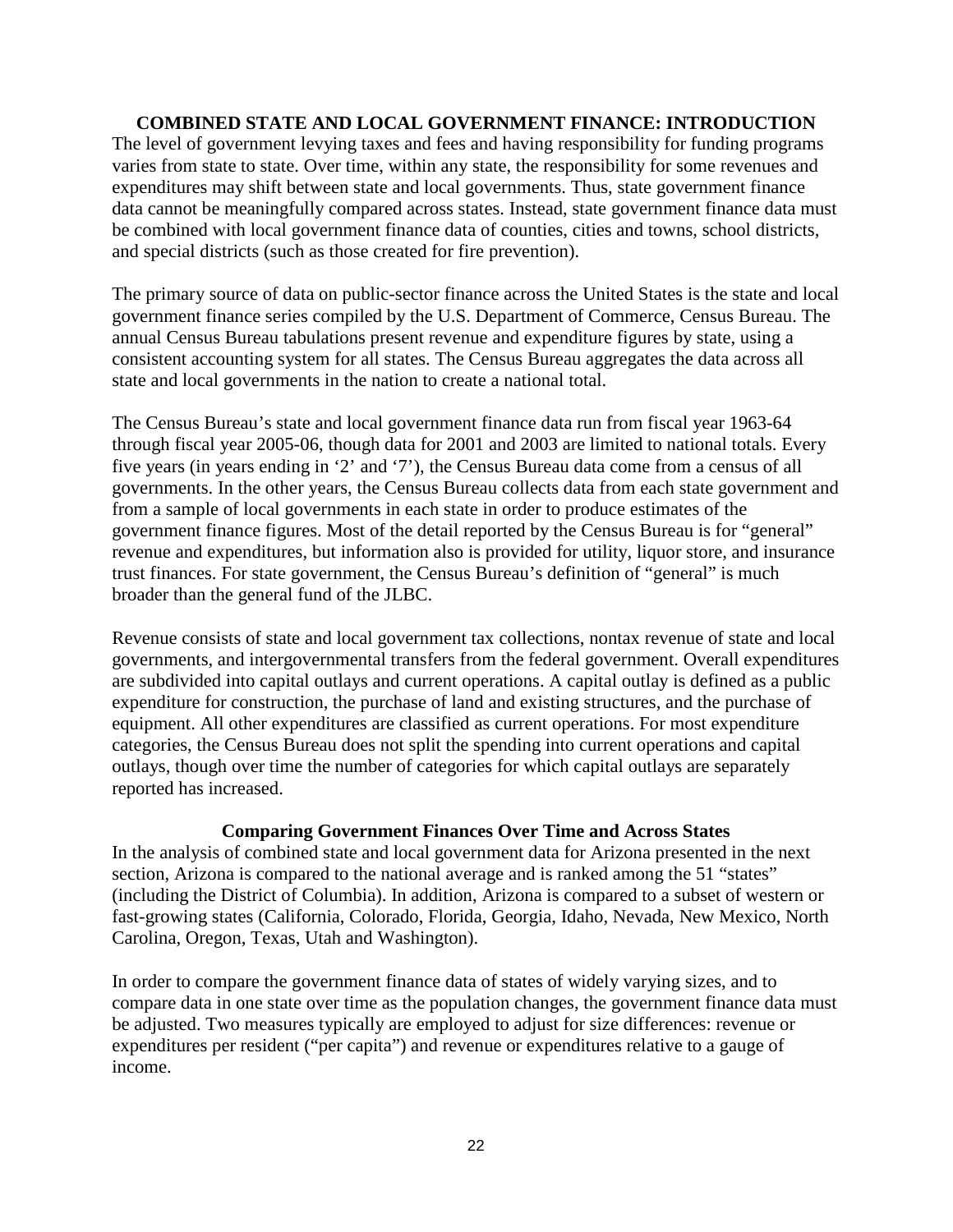A weakness of both measures as applied to the government finance data collected by the Census Bureau is that revenue paid by businesses cannot be separated from that paid by individuals (except that the corporate and individual income taxes have been separated in recent years). Similarly, taxes and fees paid by tourists, business travelers, and seasonal residents cannot be isolated from those paid by residents. Thus, both measures substantially overstate the direct state and local government taxes paid by the average resident to his/her home state.

A very different measure, specifically used to assess tax burden, is to calculate the amount of taxes that would be paid by a hypothetical household or business. It is of particular value to individuals and businesses making migration decisions. While the results can provide highquality information for the hypothetical household or business, the findings should not be generalized to other households or businesses. Since this method is very labor intensive, few studies employ this approach and those that do limit their analyses to a small number of hypothetical businesses or households.

# **Per Capita**

The per capita measure — government revenue or expenditures divided by population — is simple and straightforward. Better measures could be constructed for some categories — for example, elementary and secondary school expenditures could be adjusted by the number of students — but developing such measures becomes a major project when comparing a number of states and when comparing government finances over time.

The per capita measure is criticized for not considering the concept of ability to pay. For example, the same amount of per capita taxes in a poor state will be more of a burden to taxpayers than in a state in which residents have higher incomes. From one perspective, acknowledging differences in income levels (the ability to pay) across states is important. From another perspective, however, a highly progressive tax system can collect average per capita revenue in a state with low incomes without unduly burdening those with low incomes.

Moreover, states with low incomes have greater demands for their public services. Limiting tax collections (and therefore expenditures) to the average ability to pay could compromise the capacity of the state to address income and related issues, helping to perpetuate those problems. Similarly, limiting the amount of spending in a poor state will equate to a lower quality and/or lesser quantity of infrastructure and other government services in that state relative to other states. In turn, subpar infrastructure and government services will limit the poor state's economic development, perpetuating its status as a poor state.

A drawback to comparing per capita measures across states is that the cost of living varies by state. Research has shown that a meld of unadjusted and cost-of-living-adjusted data provides the best comparison across states. However, a state-level index of living costs is not regularly produced. Various efforts to produce cost-of-living indexes have shown Arizona's living costs to be quite close to the national average. Thus, adjusting for the cost of living has little impact on Arizona's comparison to the national average, but the ranking among states can be different after adjusting for living costs.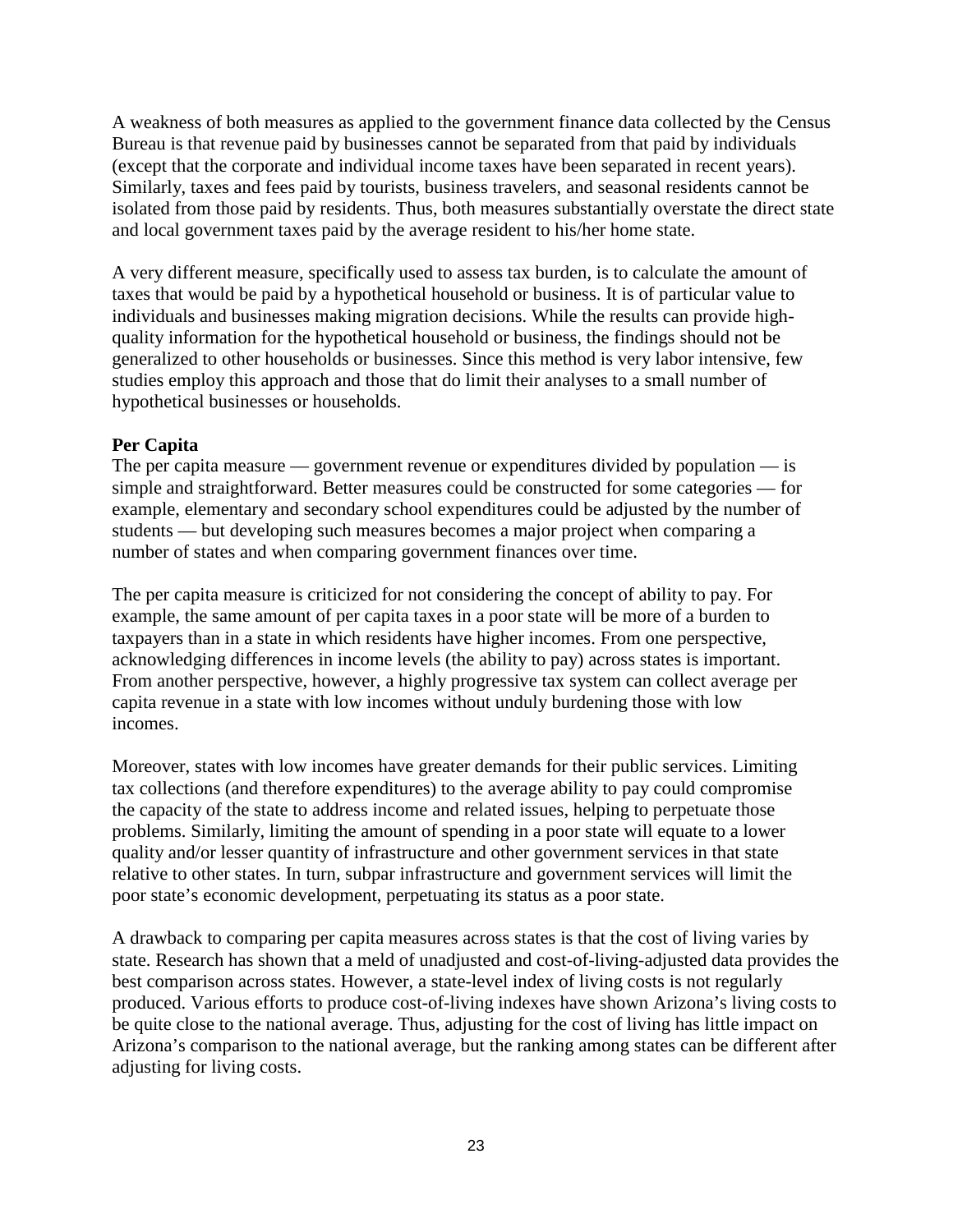While the per capita measure has limitations, so do the alternative methods of comparing government finance data over time and across states. The per capita measure as well as the income measure is presented in this report to compare the Census Bureau's government revenue and expenditure figures *for a given year*.

If the per capita analysis is performed over time, the finance data must be inflation adjusted; the gross domestic product implicit price deflator is used for this purpose. However, per capita analyses *over time* are *not* recommended. Inflation-adjusted per capita incomes in the United States rise over time due to productivity gains. In an increasingly affluent society, government tax collections per capita can increase without the tax burden increasing. Thus, over time it is important to consider changes in income when analyzing government finance data.

Moreover, a growing and changing economy creates additional costs and additional demand for public services, requiring the growth of public revenue to keep pace with economic growth. For example, schools have expended substantial monies to acquire computer hardware and software to keep pace with the technological changes.

# **Relative to Personal Income**

The most common way to account for income differences across states and across time is to divide the government revenue or expenditure figure by personal income, usually expressing the result per \$1,000 of personal income. Personal income is used in Arizona statutes and in the Constitution for purposes such as the calculation of the appropriation limitation and the operation of the budget stabilization fund.

Personal income by state is calculated quarterly and annually by the U.S. Department of Commerce, Bureau of Economic Analysis (BEA). For the analysis in the following section, the annual average of personal income for the four quarters that align with the state government fiscal year were used.

While personal income is a reasonable measure of economic growth, it is a poor indicator of ability to pay. Applied to the Census Bureau data, this method has the same shortcomings as the per capita method in not being able to differentiate taxes paid by businesses from those paid by individuals or by residents from nonresidents.

Further, personal income is defined broadly and includes nonmonetary income, such as pensions paid by an employer, contributions paid by both the employer and the employee for government social insurance, and the imputed rent received by homeowners. Income received by entities other than individuals, such as businesses, also is included. Since these sources of income are not available to households to apply to tax payments, personal income produces a distorted indicator of ability to pay.

In contrast, a measure such as household income includes only the money income actually received. Conceptually, money income would be much better as an adjustment to reflect ability to pay, but reliable money income estimates are not available annually by state. The best source of household and per capita money income has been the decennial census.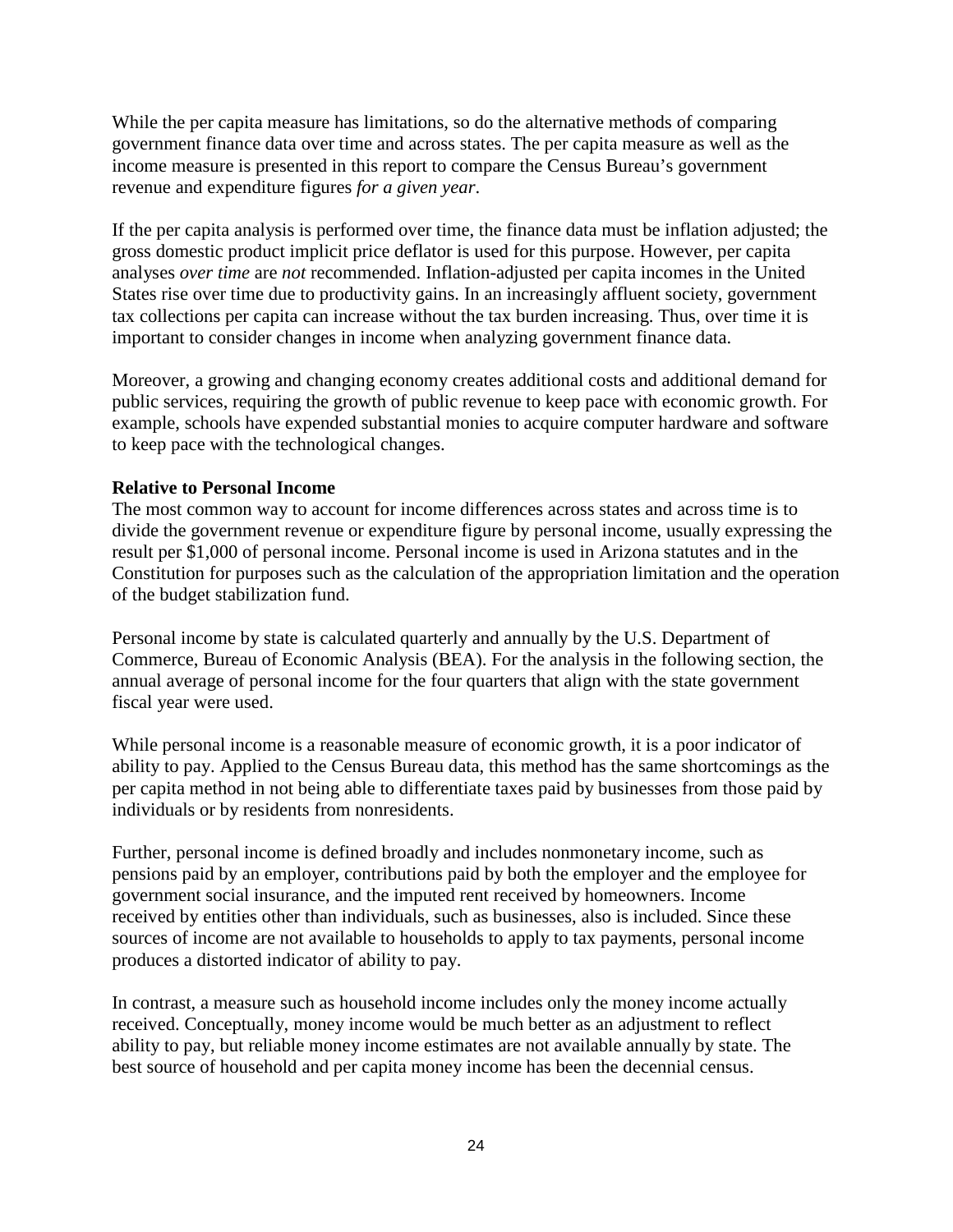In Arizona, the difference between the personal income and decennial census income measures has been substantial. In 1999, per capita income from the decennial census was 6 percent less than the national average, while per capita personal income was 15 percent less than the national average. The difference between these two measures was greater in Arizona than in any other state.

This large difference between the two income measures relative to the national average suggests either that the BEA is underestimating nonmoney income in Arizona in those components for which state-specific data do not exist, or that income other than household money income is very low in Arizona. In either case, including nonmoney income results in the understatement of the ability of Arizonans to pay taxes. Thus, personal income is an unsuitable measure of the ability to pay in Arizona.

Despite these limitations, the personal income measure is used in this report along with the per capita measure to compare the Census Bureau's government revenue and expenditure figures *for a given year*. When comparing government revenue and expenditures *over time*, it is important to consider gains in real per person income. In an increasingly affluent population, government tax collections per capita can increase without the tax burden increasing. Thus, despite its shortcomings, the personal income measure is preferred to the per capita measure when comparing data over time.

# **Tax Burden as Measured by the Tax Foundation**

The Tax Foundation produces an alternative measure of tax burden, but does not look at nontax revenue, federal funds, or expenditures. Its measure is designed to answer the question "How much are the residents of a state paying to state and local governments, regardless of the state in which the government is located?" In order to answer this question, tax burdens are shifted as necessary from the state of collection to the state of residence of the taxpayer. For example, residents of Alaska do not pay the high severance taxes levied in that state. Instead, consumers around the country ultimately pay those taxes.

The Tax Foundation's measure of tax burden estimates the effective tax rate as a percentage, calculated as per capita total state and local government taxes divided by per capita income. The data for the latest fiscal year are projections (the Tax Foundation refers to these as "advance estimates") and the estimates for the prior year are "preliminary." The Tax Foundation typically releases the annual data in April — for example, projections for 2007 were released in April 2007. However, due to a major revision in methodology, the 2008 figures were not released until August 2008.

In addition to the geographic shifting of the tax burden, the Tax Foundation measure is different from other measures in the way in which both taxes and income are defined. Instead of using the Census Bureau data for taxes, the release of which lags behind by a couple of years, the overall state and local tax estimate of the BEA is used. The BEA estimate is conceptually equivalent to the Census Bureau's definition of a tax plus special assessments.

The income measure calculated by the Tax Foundation starts with personal income as measured by the BEA, but adds to and subtracts from personal income in order to end up with a proxy for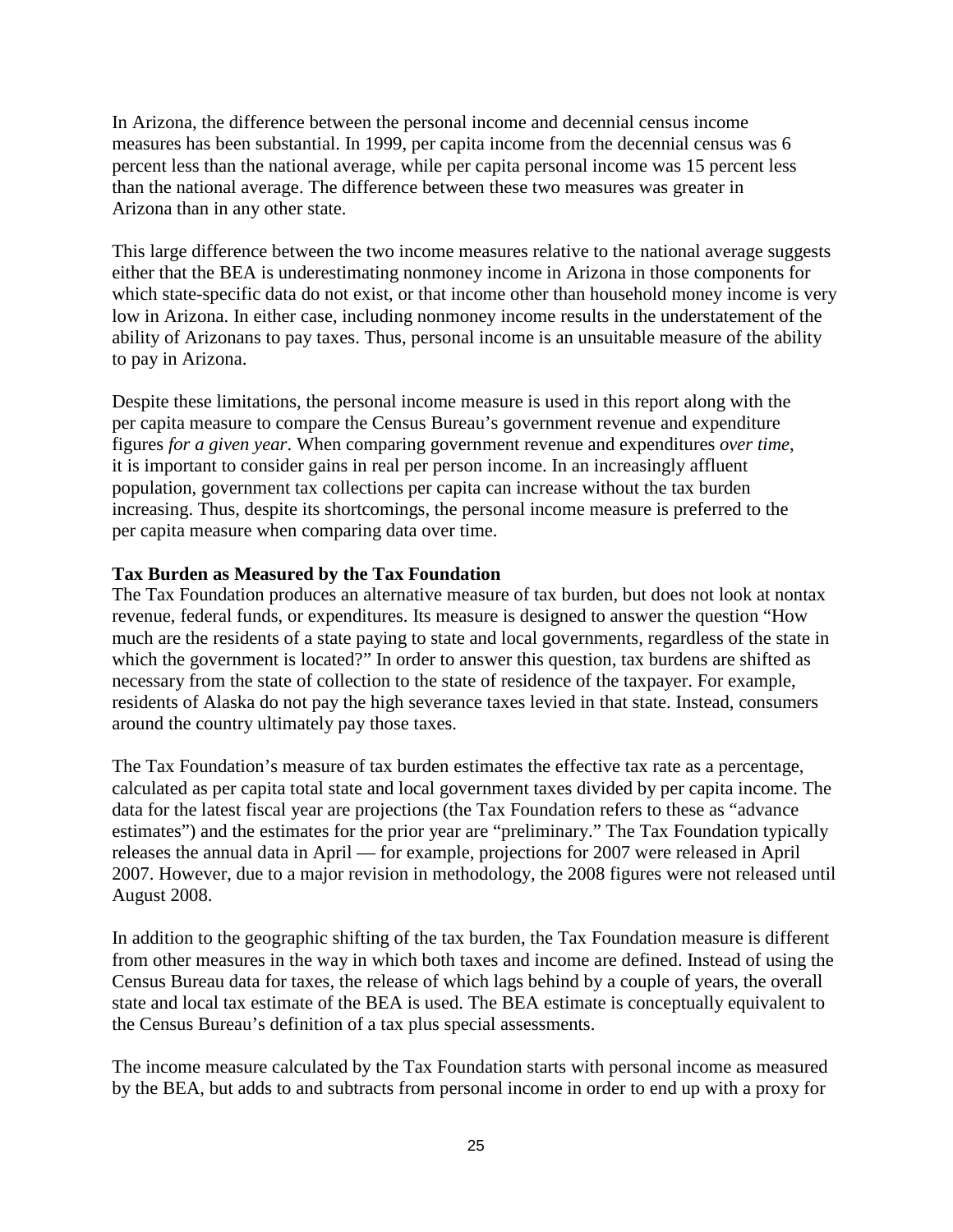money income. The Tax Foundation methodology requires certain assumptions, as in the distribution of national data to the states. Thus, the conceptual advantage of the Tax Foundation's income measure is counterweighted by the rough-estimate nature of various components of income.

Like the per capita and personal income measures, the Tax Foundation's measure of tax burden should not be defined as the ability of a state's residents to pay taxes. While it adjusts for taxes paid by nonresidents, the estimate of taxes includes taxes paid by businesses as well as personal taxes. The income measure is similarly broad, including all sources of money income to all businesses and individuals.

# **Tax Burden of Hypothetical Household**

Another approach to comparing tax burdens across geographic areas is to select a hypothetical household based on household composition, income, and other factors. The tax burden for this household is calculated using the actual tax code in every state. These studies typically limit the analysis to major taxes paid directly by households and often select just one hypothetical household, typically of upper-middle income. Because the property tax varies by place within a state, these studies usually pick one city in each state to compare. Since these studies actually work through the tax code of each state, they potentially result in an accurate portrayal of geographic variations in tax burden for the selected household (or business), but should not be generalized to other households (or businesses).

A study conducted annually by the District of Columbia is an example of the hypothetical household approach to comparing tax burden. It calculates the tax bill for a family of four with two school-age children at five widely different income levels ranging from \$25,000 to \$150,000. Among the specific assumptions is that the household owns its home except at the lowest income and that wage and salary income is split 70-30 percent between two adults in the household, with the rest of the income divided 50-50.

The District of Columbia study uses the tax code of each state in each year for four tax categories: individual income tax, residential property tax, general sales and use tax, and automobile taxes (including gasoline tax, registration fees, excise tax, and personal property tax). Taxes are calculated for the largest city in each state and for the District of Columbia. Results are available for each year from 1997 through 2007, with the 2007 study released in August 2008.

Though 11 years of data are available from the District of Columbia study, it is not recommended that this study be used as a time series. Changes in methodology, particularly in recent years, have caused inconsistencies in the results over time. Further, a time series analysis reveals that the accuracy of some of the data is in doubt, particularly for some years in the calculation of the property tax.

### **Summary**

Conceptually, the Tax Foundation measure of tax burden is superior to the per capita or standard personal income measures. However, like the BEA personal income data, the accuracy of the Tax Foundation income data by state is unclear. Further, the Tax Foundation data are limited to overall tax burden.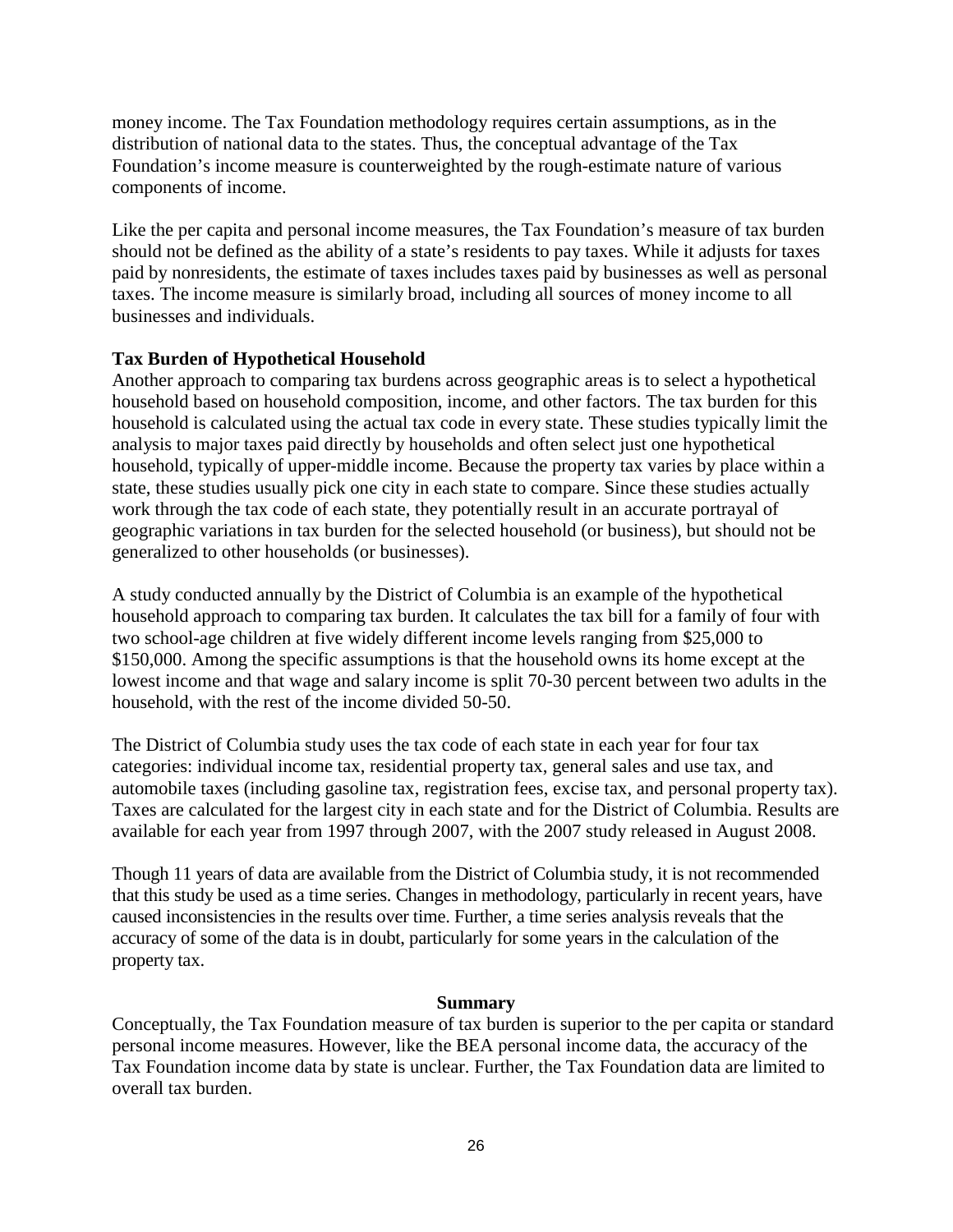The District of Columbia study is a useful complement to the other methods for measuring tax burden, particularly since it estimates the burden at five different incomes. It is of special value to individuals considering relocation. However, it does not provide a clear picture of how the tax burden has changed over time.

The Census Bureau's government finance series is a rich source of data regarding revenues and expenditures. Its major shortcoming is the lag in publishing the figures. In addition, each of the means of adjusting the raw data in order to compare government finances across states and over time has significant shortcomings. For the comparison across states in a given year, the use of both the per capita and personal income measures is recommended. For the comparison over time, however, the personal income measure alone is recommended.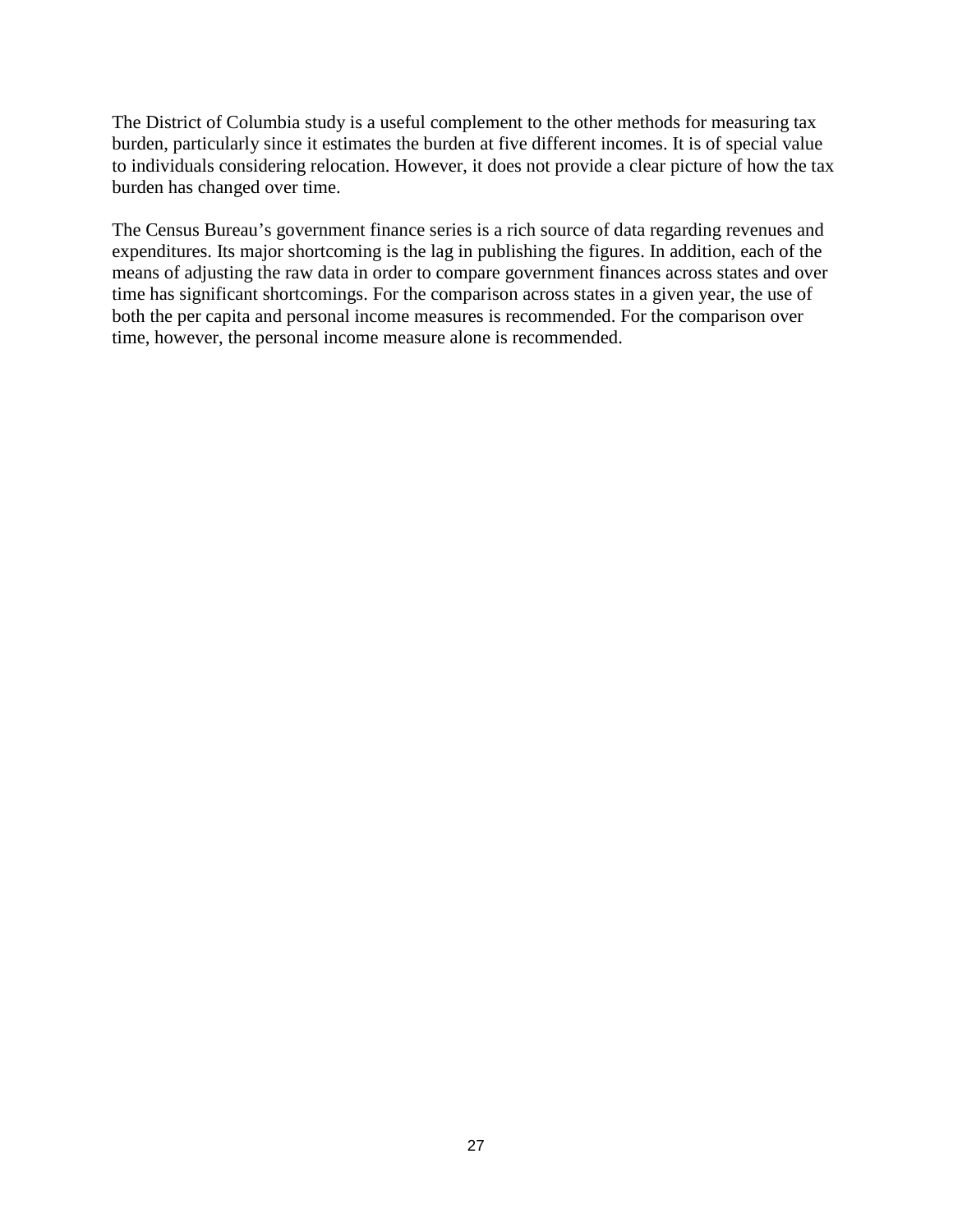#### **COMBINED STATE AND LOCAL GOVERNMENT FINANCE: ANALYSIS**

The latest Census Bureau public finance data are for fiscal year 2006. While data are presented back to 1964, changes since 1992 are particularly examined in this section. That year was selected as a comparison year since it is a census year and since it represents the beginning of the period of ongoing tax reductions by the Arizona Legislature. Further, for several years before 1992, spending for capital outlays was unusually high. The analysis that follows is for combined state and local government general revenue and expenditures, as defined by the Census Bureau.

#### **Census Bureau Revenue**

Total state and local government general revenue in Arizona was \$36.5 billion in 2006: \$6,021 per Arizona resident and \$190.41 per \$1,000 of personal income. Total revenue was less than the national average, by 18.1 percent per capita and by 7.5 percent per \$1,000 of personal income. Arizona's per capita figure was second lowest in the nation. The state ranked 39th among the 51 "states" on the personal income measure and ninth among 13 western and/or fast-growing states.

Per capita and relative to personal income, Arizona revenue as a ratio to the national average was much higher during the 1960s than in subsequent years, as seen in Chart 10. From the 1970s into



**CHART 10 GENERAL REVENUE AS A PERCENTAGE OF THE NATIONAL AVERAGE,**

Note: Data for 2001 and 2003 are estimated.

Sources: U.S. Department of Commerce, Census Bureau (revenue and population) and Bureau of Economic Analysis (personal income).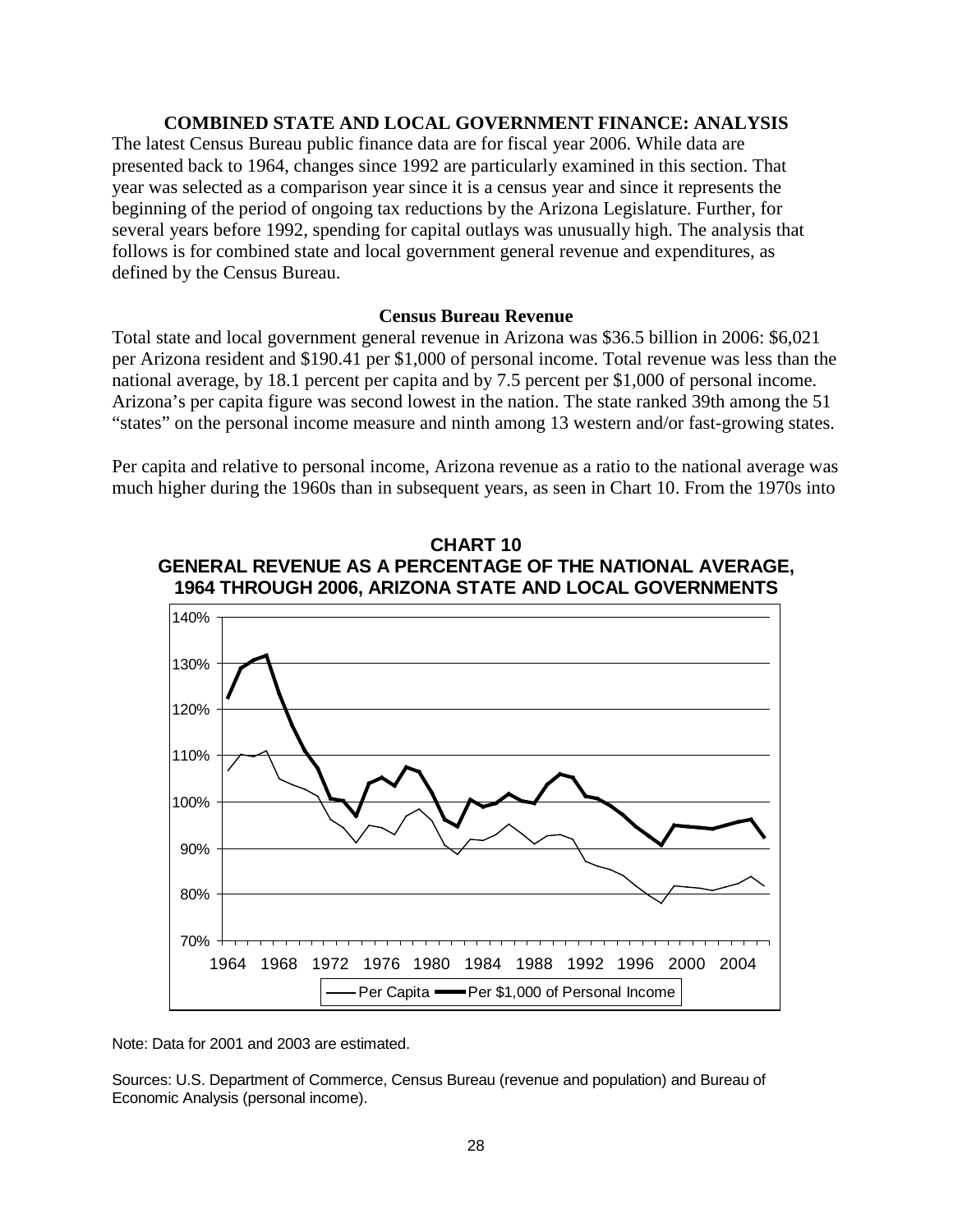the early 1990s, state and local government revenue in Arizona per \$1,000 of personal income fluctuated near the national average; the per capita figure usually was 5-to-10 percent less than the U.S. average. Since the mid-1990s, both measures have been considerably below the historical norm. Arizona's rank among the states also has declined; in 1992, Arizona had ranked 26th overall and sixth among the comparison states on the personal income measure.

State and local government revenue is divided into that received from the federal government and that collected directly by state and local governments. The "own source" revenue is further split into tax and nontax categories. The revenue from each of these categories per \$1,000 of personal income is shown in Chart 11 as a ratio to the national average. Collections in each of the own-source categories in Arizona was considerably below the national average in 2006 after falling substantially over time, but federal funding was above average in 2006 after rising since the mid-1980s.

Intergovernmental transfers from the federal government amounted to \$8.8 billion in 2006, nearly one-fourth of state and local government revenue. Per capita receipts from the federal government were 4 percent below the national average, with Arizona ranking 31st among all

# **CHART 11 GENERAL REVENUE BY MAJOR SOURCE PER \$1,000 OF PERSONAL INCOME AS A PERCENTAGE OF THE NATIONAL AVERAGE, 1964 THROUGH 2006, ARIZONA STATE AND LOCAL GOVERNMENTS**



Note: Data for 2001 and 2003 are estimated.

Sources: U.S. Department of Commerce, Census Bureau (revenue) and Bureau of Economic Analysis (personal income).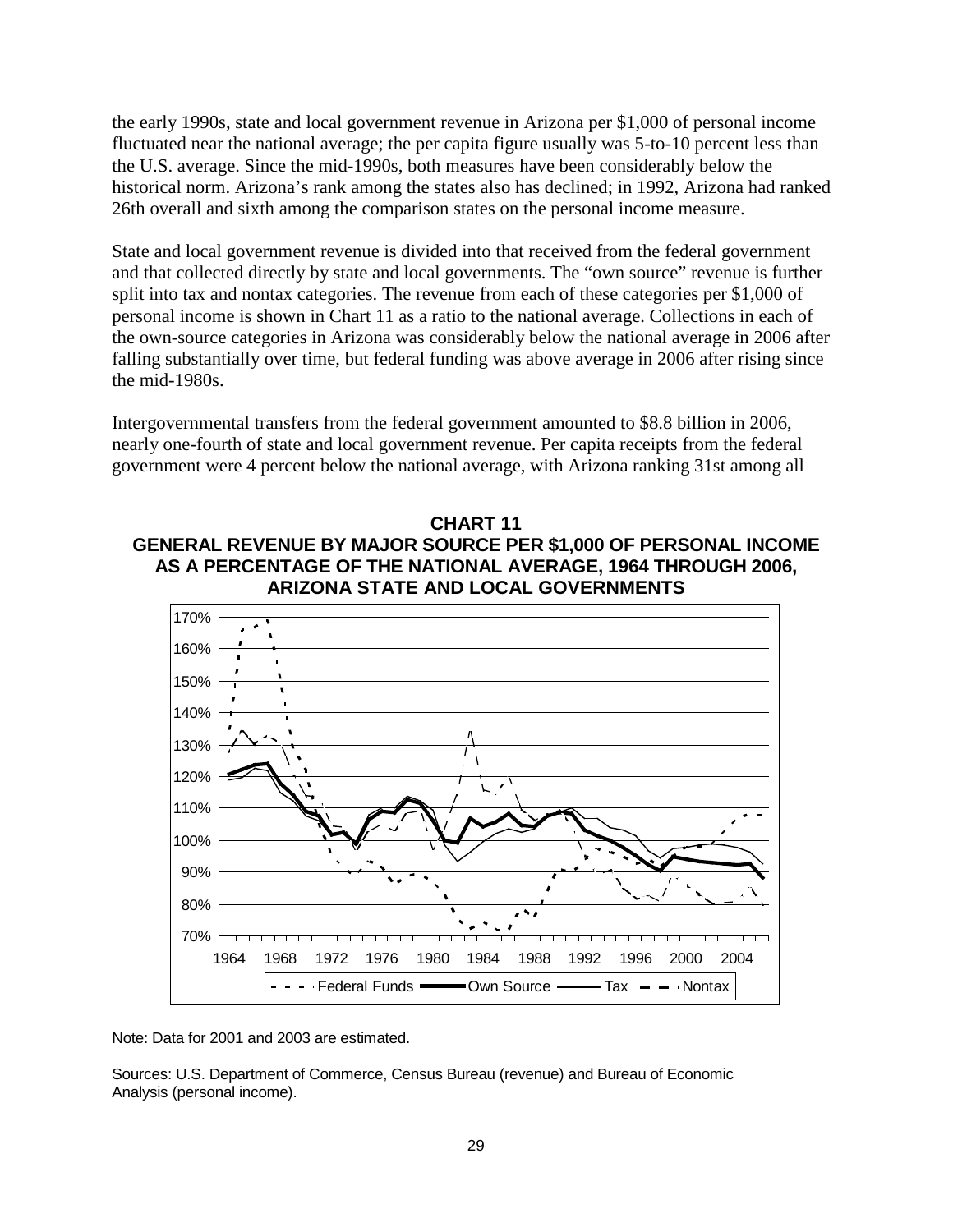states and fifth in the comparison group. Receipts per \$1,000 of personal income were 8 percent above average, after having been 7 percent below average in 1992. Arizona's national rank on federal funds rose from 38th to 26th, and the rank among the comparison states went from eighth to fifth.

Own-source tax revenue was \$19.9 billion in 2006, accounting for 55 percent of all revenue. On a per capita basis, this amounted to \$3,291 — 18 percent less than the U.S. average, ranking 37th in the nation and 10th among the comparison states. Per \$1,000 of personal income, Arizona was 8 percent below the national average, a considerable change from having been 7 percent above average in 1992. In 2006, Arizona ranked 40th among all states, down from 10th in 1992, and placed 10th among the comparison states, down from the highest in 1992.

Nontax sources of revenue brought in \$7.7 billion in 2006, accounting for 21 percent of the total. Arizona's use of nontax revenue was far below the national norm. In contrast, relative to personal income, Arizona's figure had been above the national average in most years prior to 1992, by substantial amounts in some years. Per capita, the state ranked last in 2006 at 30 percent below the national average. Per \$1,000 of personal income, Arizona's collections in 2006 were 20 percent below average, 47th in the nation and last among the comparison states. In 1992, Arizona was not as far below the personal income norm, just 5 percent below average and ranked 37th (12th among the comparison states).

# **Sales and Gross Receipts Tax**

The sales and gross receipts category includes the general sales tax and selective sales taxes. Other than federal funds, the general sales tax is the largest single source of revenue in Arizona, with collections of \$7.5 billion in 2006 accounting for more than 20 percent of total revenue. The state's use of this tax is far above the norm. Per capita, collections were 30 percent above average, 10th in the nation and fourth among the comparison states. Relative to personal income, collections were 47 percent above average, about the same as in 1992. Arizona ranked eighth in the nation and third in the comparison group.

Arizona collected \$1.9 billion from selective sales taxes. Per capita, this was 29 percent below average, ranking 43rd (ninth among the comparison states). Relative to personal income, it was 20 percent below average, further below average than in the early 1990s. Arizona ranked 40th among all states and eighth in the comparison group in 2006.

The various selective sales taxes are shown in Table 5. On both measures, Arizona was far below the norm on collections from alcoholic beverages, public utilities, and miscellaneous other selective sales taxes. Per \$1,000 of personal income, the ratio to the national average has fallen significantly since the early 1990s in the public utilities and alcoholic beverages categories. In contrast, due to the voter-approved initiative raising tobacco taxes, Arizona went from below to above the national average on tobacco tax collections per \$1,000 of personal income.

### **Property Tax**

Though the state portion of the property tax was eliminated in 1997, the property tax remains a major source of revenue to local governments. A total of \$5.5 billion was collected in 2006, some 15 percent of all state and local government revenue. On a per capita basis, Arizona's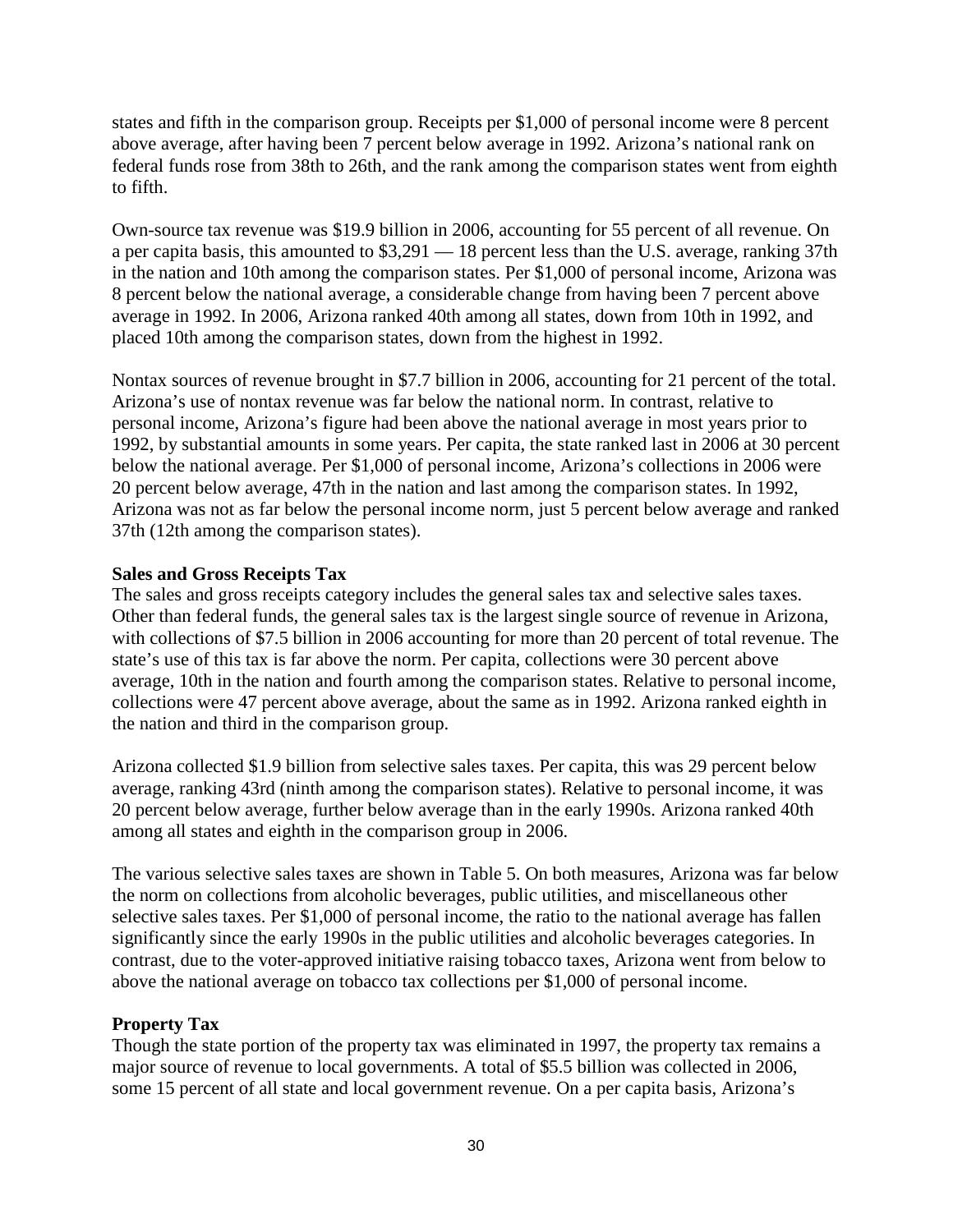# **TABLE 5 GENERAL REVENUE BY SOURCE, 2006, ARIZONA STATE AND LOCAL GOVERNMENTS**

|                                      |                   |              |                  |                 |                | Per \$1,000 of         |
|--------------------------------------|-------------------|--------------|------------------|-----------------|----------------|------------------------|
|                                      |                   |              |                  | Per Capita      |                | <b>Personal Income</b> |
|                                      | <b>Dollars in</b> | Share of     |                  | <b>Ratio to</b> |                | Ratio to               |
|                                      | Thousands         | <b>Total</b> | <b>Dollars</b>   | <b>US</b>       | <b>Dollars</b> | <b>US</b>              |
| <b>TOTAL REVENUE</b>                 | \$36,482,885      | 100.0%       | \$6,021          | 81.9%           | \$190.41       | 92.5%                  |
| From Federal Government              | 8,818,173         | 24.2         | 1,455            | 95.7            | 46.02          | 108.1                  |
| <b>Total Own Source</b>              | 27,664,712        | 75.8         | 4,566            | 78.3            | 144.39         | 88.4                   |
| <b>Taxes</b>                         | 19,940,354        | 54.7         | 3,291            | 81.9            | 104.07         | 92.4                   |
| Property                             | 5,524,045         | 15.1         | 912              | 75.5            | 28.83          | 85.2                   |
| Sales and Gross Receipts             | 9,347,395         | 25.6         | 1,543            | 111.3           | 48.79          | 125.7                  |
| <b>General Sales</b>                 | 7,463,355         | 20.5         | 1,232            | 129.8           | 38.95          | 146.6                  |
| <b>Selective Sales</b>               | 1,884,040         | 5.2          | 311              | 71.2            | 9.83           | 80.3                   |
| <b>Motor Fuels</b>                   | 772,849           | 2.1          | 128              | 102.6           | 4.03           | 115.8                  |
| <b>Alcoholic Beverages</b>           | 61,147            | 0.2          | 10               | 55.9            | 0.32           | 63.1                   |
| <b>Tobacco Products</b>              | 298,001           | 0.8          | 49               | 97.7            | 1.56           | 110.3                  |
| <b>Public Utilities</b>              | 183,726           | 0.5          | 30               | 38.1            | 0.96           | 43.0                   |
| Other                                | 568,317           | 1.6          | 94               | 57.0            | 2.97           | 64.3                   |
| Individual Income                    | 3,253,279         | 8.9          | 537              | 59.4            | 16.98          | 67.1                   |
| Corporate Income                     | 890,004           | 2.4          | 147              | 82.5            | 4.65           | 93.2                   |
| Motor Vehicle License                | 192,171           | 0.5          | 32               | 46.0            | 1.00           | 51.9                   |
| Other                                | 733,460           | 2.0          | 121              | 43.9            | 3.83           | 49.6                   |
| <b>Nontax Sources</b>                | 7,724,358         | 21.2         | 1,275            | 70.4            | 40.32          | 79.5                   |
| <b>Current Charges</b>               | 4,418,044         | 12.1         | 729              | 64.7            | 23.06          | 73.1                   |
| Education                            | 1,682,879         | 4.6          | 278              | 85.2            | 8.78           | 96.2                   |
| <b>Higher Education</b>              | 1,437,224         | 3.9          | 237              | 85.9            | 7.50           | 97.0                   |
| <b>School Lunch Sales</b>            | 111,501           | 0.3          | 18               | 81.1            | 0.58           | 91.6                   |
| Other                                | 515,185           | 1.4          | 85               | 30.2            | 2.69           | 34.1                   |
| Hospitals                            | 19,689            | 0.1          | 3                | 5.9             | 0.10           | 6.7                    |
| Highways                             | 334,184           | 0.9          | 55               | 106.0           | 1.74           | 119.7                  |
| Airports                             | 8,037             | 0.0          | 1                | 23.6            | 0.04           | 26.6                   |
| <b>Parking Facilities</b>            | 0                 | 0.0          | $\boldsymbol{0}$ | 0.0             | 0.00           | 0.0                    |
| <b>Natural Resources</b>             | 121,192           | 0.3          | 20               | 167.6           | 0.63           | 189.3                  |
| Parks and Recreation                 | 119,993           | 0.3          | 20               | 68.0            | 0.63           | 76.8                   |
| Housing and Community<br>Development | 33,004            | 0.1          | 5                | 31.9            | 0.17           | 36.0                   |
| Sewerage                             | 533,040           | 1.5          | 88               | 77.4            | 2.78           | 87.4                   |
| Solid Waste Management               | 363,922           | 1.0          | 60               | 131.0           | 1.90           | 147.9                  |
| Other                                | 686,919           | 1.9          | 113              | 64.3            | 3.59           | 72.6                   |
| Miscellaneous Revenue                | 3,306,314         | 9.1          | 546              | 79.7            | 17.26          | 89.9                   |
| <b>Interest Earned</b>               | 1,169,245         | 3.2          | 193              | 80.3            | 6.10           | 90.6                   |
| <b>Special Assessments</b>           | 75,854            | 0.2          | 13               | 52.5            | 0.40           | 59.2                   |
| Sale of Property                     | 324,506           | 0.9          | 54               | 404.0           | 1.69           | 456.2                  |
| Other                                | 1,736,709         | 4.8          | 287              | 70.3            | 9.06           | 79.4                   |

Source: U.S. Department of Commerce, Census Bureau (revenue and population) and Bureau of Economic Analysis (personal income).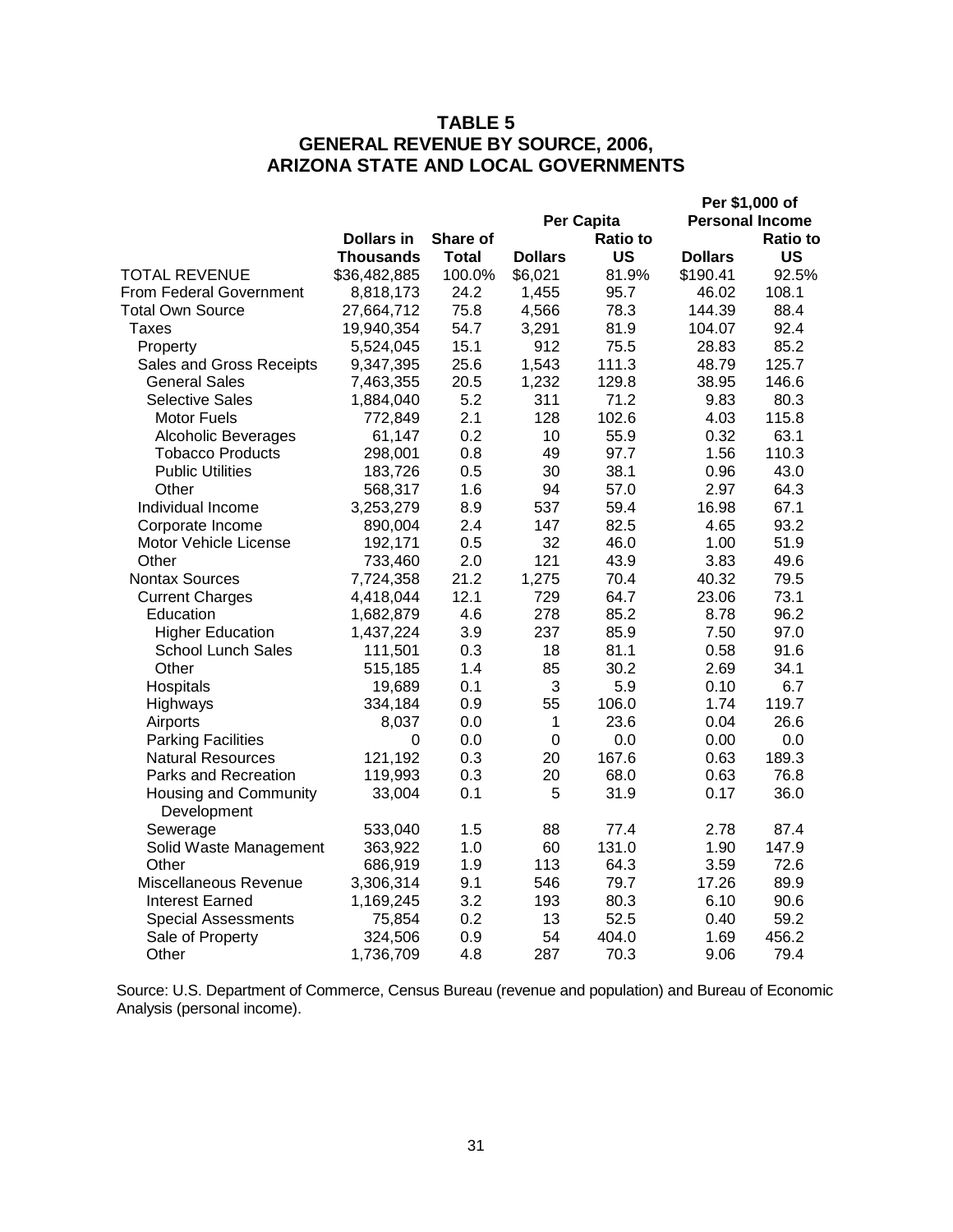collections were 24 percent less than the national average, ranking 36th overall and ninth in the comparison group. Relative to personal income, collections were 15 percent below average; they had been 11 percent above average in 1992. Arizona's rank fell from 19th to 33rd overall and from third to eighth among the comparison states.

## **Income Tax**

The individual income tax provided revenue of \$3.3 billion in 2006, or \$537 per resident. This was 41 percent below the per capita average, ranking 40th overall and ninth in the comparison group. Relative to personal income, Arizona's collections were 33 percent less than average in 2006, down from 15 percent below average in 1993 (the first year the Census Bureau separated the individual and corporate income taxes). Arizona ranked 40th (36th in 1993) overall and ninth in the comparison group. With nine states not using the income tax, collections in Arizona were among the lowest of those states levying the tax.

The corporate income tax raised \$890 million in 2006. Collections from this source are erratic from year to year, with the 2006 figure unusually high due to the strong economy at that time. On a per capita basis, Arizona's collections were 17 percent below average, but ranked 17th overall and fourth in the comparison group. Relative to personal income, collections were 7 percent below average; over time Arizona has ranged from above to considerably below the U.S. average. In 2006, Arizona ranked 24th overall and sixth in the comparison group.

# **Other Taxes**

Collections from the motor vehicle license tax plunged in Arizona with the elimination of the state portion of the tax between 1999 and 2001. In 2006, less than \$200 million was collected from this source. The per capita figure was less than half the national average after having been a little above average in the early-to-mid-1990s. Per \$1,000 of personal income, the 2006 collection was 48 percent less than the national average; it had been more than 30 percent above average. Arizona's 2006 personal income rank was 49th, down from 10th in 1996. One of the comparison states had a lower figure.

Collections from miscellaneous other taxes amounted to \$733 million in 2006. Arizona's collections were far less than the national average: 56 percent below average per capita (ranked 45th) and 50 percent below average relative to personal income (ranked 43rd and next to last in the comparison group). The ratio to the national average changed little over time.

### **Nontax Sources**

Current charges (user fees) accounted for more than half of the nontax revenue in Arizona in 2006. Per capita collections were 35 percent below the national average, fourth lowest in the nation, and collections per \$1,000 of personal income were 27 percent below average, 43rd in the nation and last among the comparison states. Arizona has fallen somewhat further behind the national norm over time.

Of the many types of current charges shown in Table 5, Arizona's use was less than average on most. The decline in current charges per \$1,000 of personal income as a percentage of the U.S. average, from 85 percent in 1992 to 73 percent in 2006, mostly was due to a decrease in the higher education subcategory.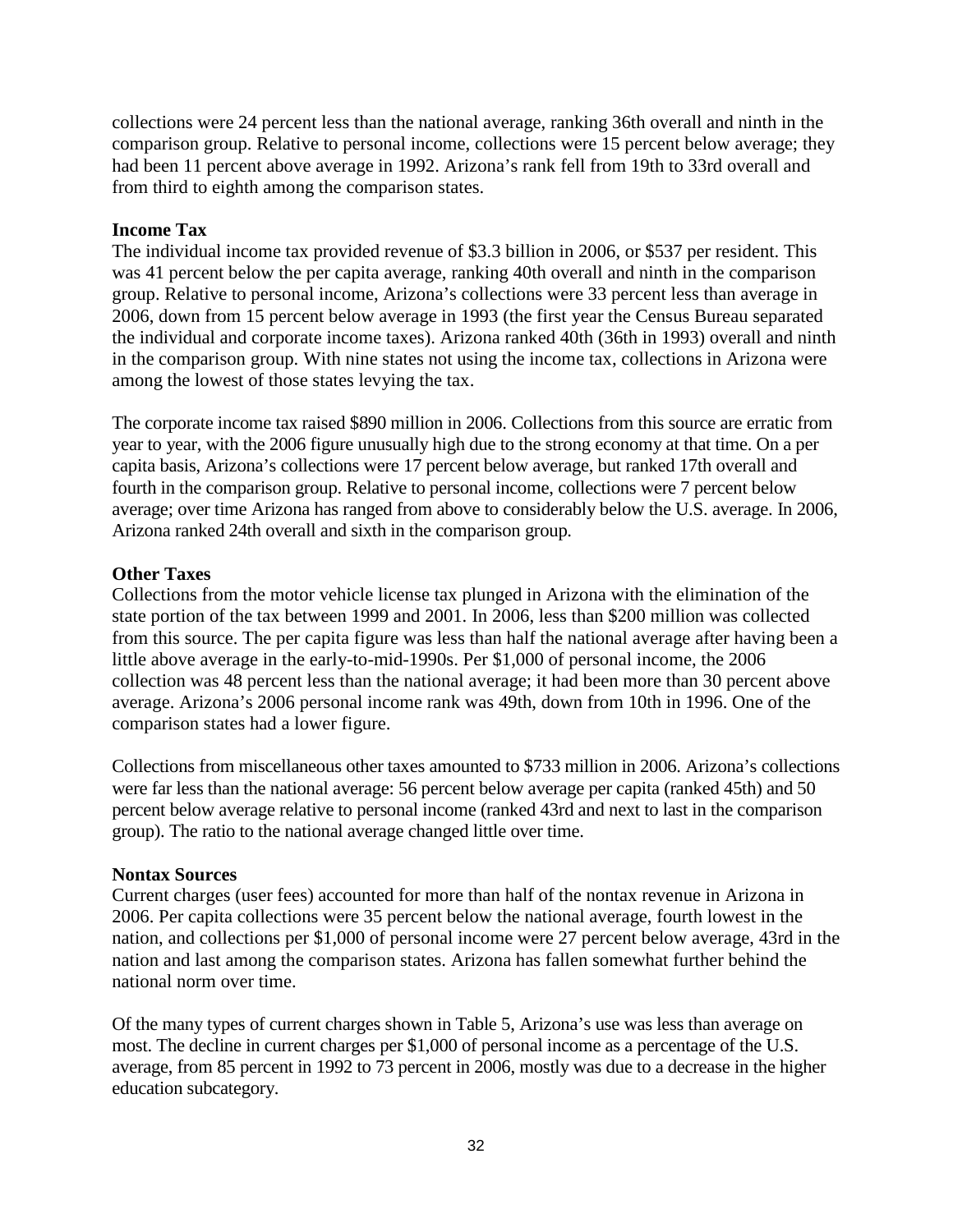#### **Census Bureau Expenditures**

Total state and local government general expenditures in Arizona totaled \$35.7 billion in 2006: \$5,900 per Arizona resident and \$186.57 per \$1,000 of personal income. Total expenditures were less than the national average, by 17.3 percent per capita and by 6.6 percent per \$1,000 of personal income. Arizona's per capita figure was fifth lowest in the nation and third lowest among 13 western and/or fast-growing states. In 2006, the state ranked 36th among the 51 states on the personal income measure and ninth among the comparison states, down from 21st and fifth, respectively, in 1992.

As a percentage of the national average, total expenditures per capita and per \$1,000 of personal income have fallen since the early 1990s in Arizona, as seen in Chart 12. The ratios since the late 1990s have been the lowest on record. Per \$1,000 of personal income, Arizona's figure has been around 95 percent of the national average since the late 1990s; prior to 1995, the Arizona figure always had been higher than average. Similarly, Arizona's per capita spending figure has been at least 15 percent less than average since the late 1990s, but historically ranged from 5 percent below to above the national average.





Note: Data for 2001 and 2003 are estimated.

Source: U.S. Department of Commerce, Census Bureau (expenditures and population) and Bureau of Economic Analysis (personal income).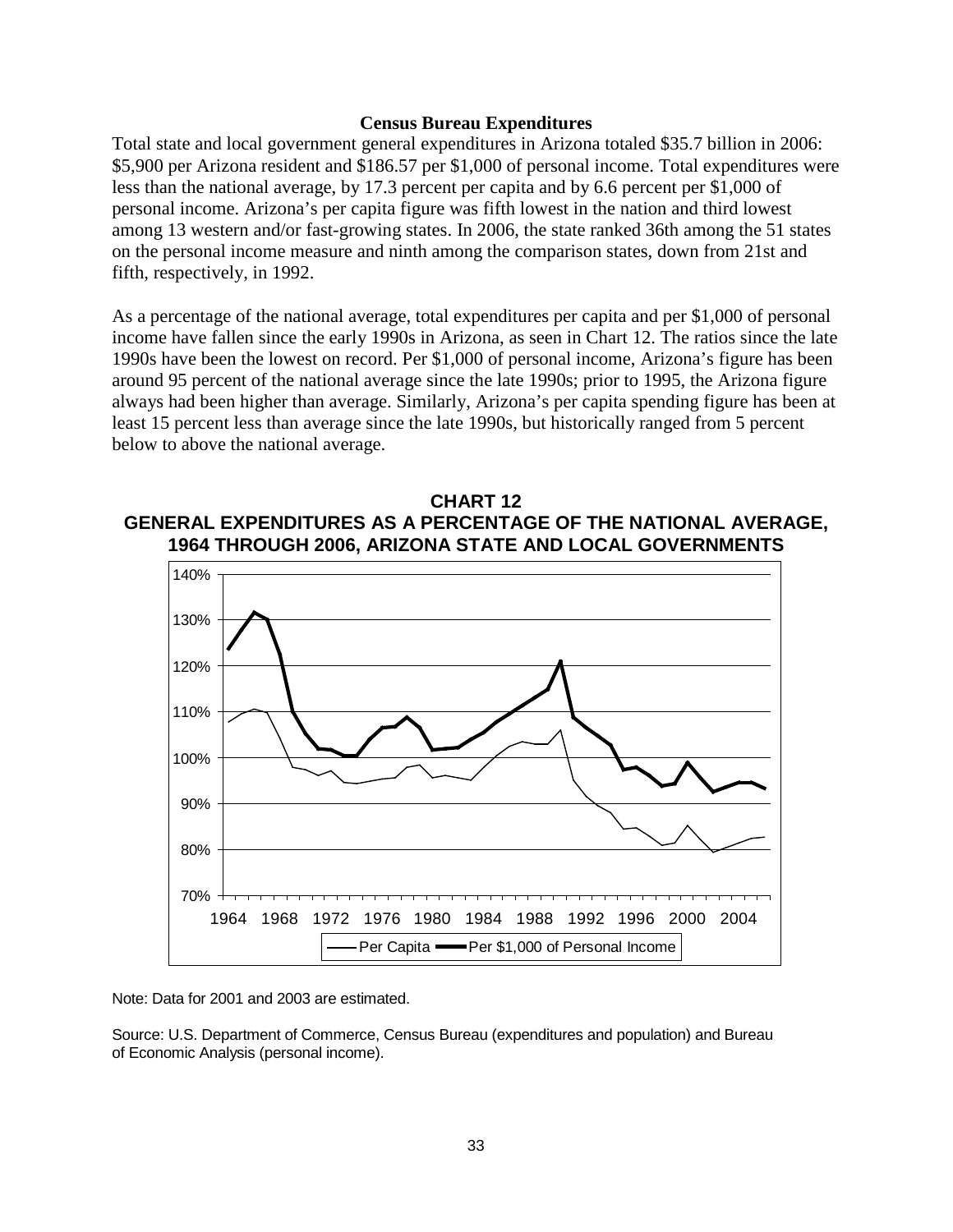The spike in expenditures in 1990 resulted from unusually high capital outlays — spending on infrastructure, such as new schools, new roads, equipment, and land. Spending on current operations — compensation, supplies, materials, operating leases, and contractual services — was only slightly higher tat that time.

Spending on capital outlays by Arizona governments was \$5.4 billion in 2006, or \$895 per person, only 3 percent more than the national average (17th in the nation and sixth in the comparison group). Per \$1,000 of personal income, capital outlays were 16 percent higher than the national average. These above-average figures are due to the demands placed on infrastructure building from Arizona's rapid growth. Historically, Arizona's capital outlays have been much further above the national average. As seen in Chart 13, spending on capital outlays has been erratic by year, but expenditures per \$1,000 of personal income have been lower since 2002 than at any time except during the late 1960s and early 1970s. Capital spending was very high during the 1980s. Arizona ranked 17th in 2006, down from the top 10 in the early 1990s.

Expenditures for current operations totaled \$30.3 billion in 2006, just more than \$5,000 per resident. This was 20 percent less than the national average and the second lowest in the nation.

# **CHART 13 GENERAL CURRENT OPERATIONS SPENDING AND CAPITAL OUTLAYS PER \$1,000 OF PERSONAL INCOME AS A PERCENTAGE OF THE NATIONAL AVERAGE, 1964 THROUGH 2006, ARIZONA STATE AND LOCAL GOVERNMENTS**



Note: Data for 2001 and 2003 are estimated.

Source: U.S. Department of Commerce, Census Bureau (expenditures) and Bureau of Economic Analysis (personal income).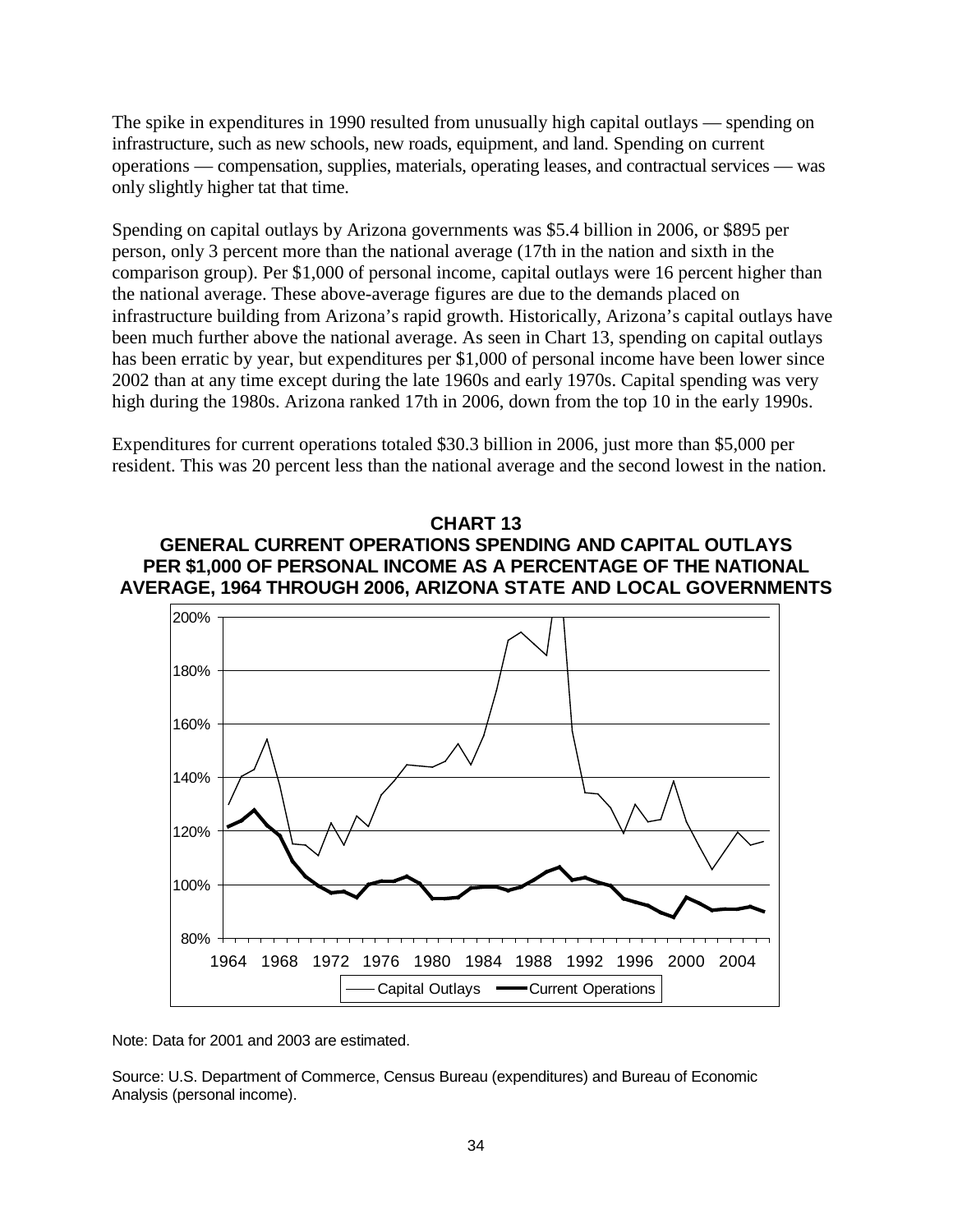Per \$1,000 of personal income, spending on current operations was 10 percent below average; it had been 3 percent above average in 1992 and had fluctuated from slightly below to slightly above average from the 1970s into the early 1990s. The national rank fell from 22nd in 1992 to 42nd in 2006 and the rank among the comparison states dropped from fifth to 10th.

The Census Bureau data on state and local government finances provide expenditures for a number of categories and subcategories. In some of the latter, capital outlays are provided.

# **Education**

Arizona governments expended nearly \$12 billion for educational services in 2006. Per capita expenditures were \$1,974 in 2006 — 20 percent less than the national average and second lowest in the country. In 1992, Arizona's spending had been only 2 percent less than the U.S. average. Spending per \$1,000 of personal income fell from 14 percent above average in 1992 to 10 percent below average in 2006, with the rank dropping from 19th to 42nd overall and from fifth to 10th among the comparison states.

Nearly all of the spending was in the education category. Its share of total expenditures was not as high on a combined state and local government basis as for state government alone, but still accounted for one-third of total expenditures in Arizona in 2006 (see Table 6).

Expenditures for elementary and secondary education were more than twice as much as for higher education. K-12 spending was 24 percent less than the per capita U.S. average and 14 percent less per \$1,000 of personal income — the third lowest in the nation on a per capita basis and fifth lowest relative to personal income, with the latter rank down from 22nd highest in 1992. Only one of the comparison states spent less relative to personal income in 2006.

Elementary and secondary school spending for current operations was even further below the national average at 26 percent lower per capita and 17 percent less per \$1,000 of personal income (see Table 7). Capital outlay spending was below the national per capita average but above the average relative to personal income. In the early 1990s, capital outlays relative to personal income had been more than twice as high as the U.S. average.

Spending for higher education was not as far below the national norm as for K-12 on either a per capita or personal income basis. Still, at 8 percent below average, Arizona ranked only 35th on a per capita basis in 2006. Its rank relative to personal income fell from 12th in 1992 to 30th in 2006, with a figure a little above the national average. The higher education ratios to the national average were similar for current operations and capital outlays.

It would be more meaningful to compare education expenditures per student rather than per capita. This was not done because of the data collection effort needed to reflect the number of K-12 and higher education students per state per year. However, enrollment data were collected for Arizona and the nation for 2006. The demand for education is higher in Arizona than the national average for both K-12 and higher education, measured both by enrollment per capita and enrollment relative to personal income. Thus, Arizona education expenditures are further below the national average per student than either per capita or relative to personal income. Education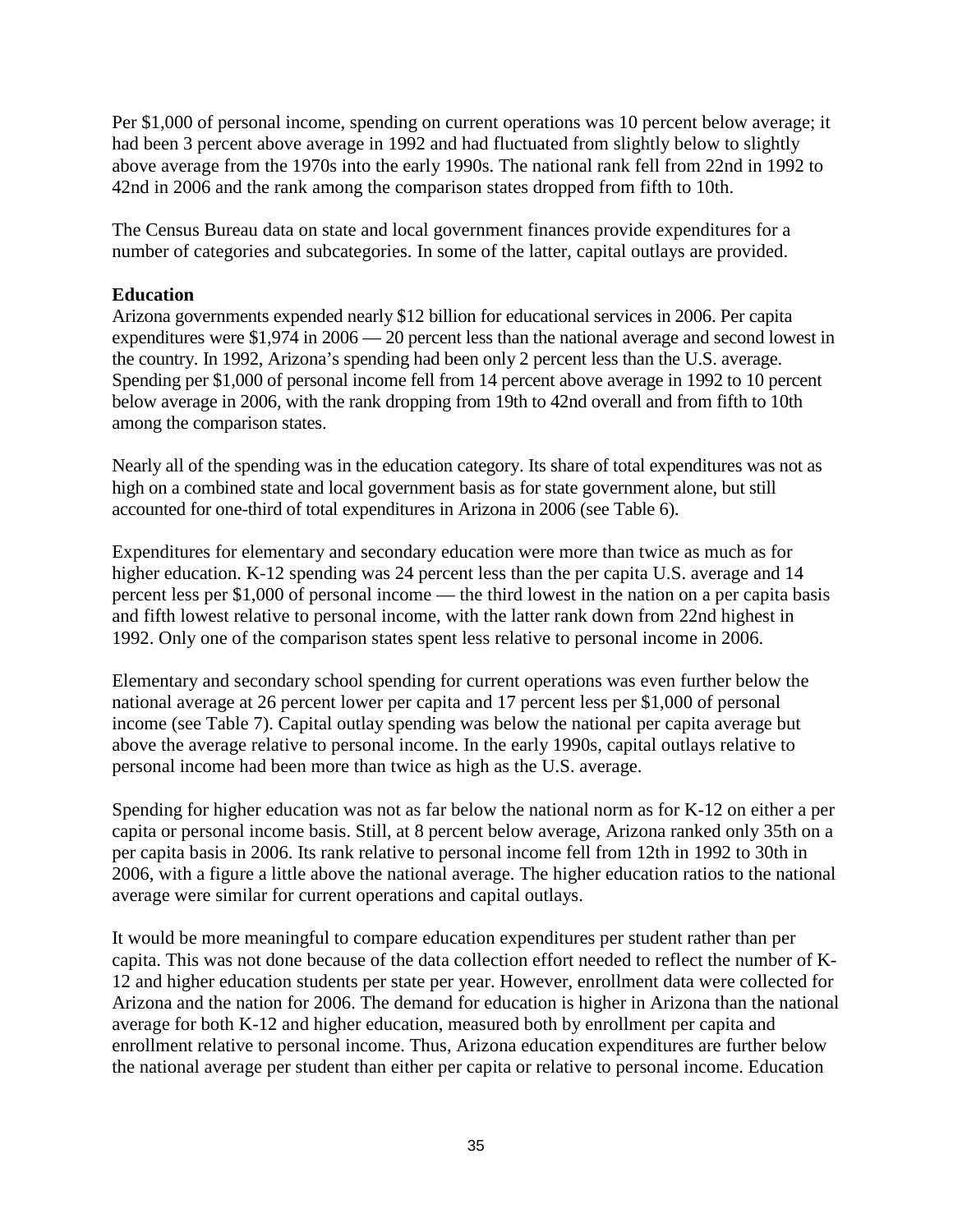# **TABLE 6 GENERAL EXPENDITURES BY CATEGORY, 2006, ARIZONA STATE AND LOCAL GOVERNMENTS**

|                                 |                   |                        |                |                 | Per \$1,000 of         |                 |
|---------------------------------|-------------------|------------------------|----------------|-----------------|------------------------|-----------------|
|                                 |                   |                        | Per Capita     |                 | <b>Personal Income</b> |                 |
|                                 | <b>Dollars in</b> | Share of               |                | <b>Ratio to</b> |                        | <b>Ratio to</b> |
| <b>TOTAL EXPENDITURES</b>       | Thousands         | <b>Total</b><br>100.0% | <b>Dollars</b> | US              | <b>Dollars</b>         | US              |
|                                 | \$35,747,327      |                        | \$5,900        | 82.7%           | \$186.57               | 93.4%           |
| <b>Education Services</b>       | 11,957,872        | 33.5                   | 1,974          | 79.5            | 62.41                  | 89.7            |
| Education                       | 11,800,497        | 33.0                   | 1,948          | 79.5            | 61.59                  | 89.8            |
| <b>Higher Education</b>         | 3,574,947         | 10.0                   | 590            | 91.5            | 18.66                  | 103.3           |
| <b>Elementary and Secondary</b> | 7,737,742         | 21.6                   | 1,277          | 75.9            | 40.38                  | 85.7            |
| Other                           | 487,808           | 1.4                    | 81             | 67.1            | 2.55                   | 75.8            |
| Libraries                       | 157,375           | 0.4                    | 26             | 73.6            | 0.82                   | 83.1            |
| <b>Social Services</b>          | 8,506,063         | 23.8                   | 1,404          | 74.9            | 44.39                  | 84.5            |
| <b>Public Welfare</b>           | 6,059,588         | 17.0                   | 1,000          | 80.3            | 31.63                  | 90.7            |
| Cash Assistance Payments        | 173,629           | 0.5                    | 29             | 38.9            | 0.91                   | 44.0            |
| Vendor Payments                 | 4,679,405         | 13.1                   | 772            | 83.6            | 24.42                  | 94.3            |
| <b>Other Public Welfare</b>     | 1,206,554         | 3.4                    | 199            | 80.4            | 6.30                   | 90.8            |
| Hospitals                       | 882,105           | 2.5                    | 146            | 39.2            | 4.60                   | 44.3            |
| Health                          | 1,510,920         | 4.2                    | 249            | 104.3           | 7.89                   | 117.7           |
| Social Insurance Administration | 49,788            | 0.1                    | 8              | 53.0            | 0.26                   | 59.8            |
| <b>Veterans' Services</b>       | 3,662             | 0.0                    | 1              | 18.1            | 0.02                   | 20.5            |
| Transportation                  | 2,873,279         | 8.0                    | 474            | 88.4            | 15.00                  | 99.8            |
| Highways                        | 2,466,482         | 6.9                    | 407            | 89.4            | 12.87                  | 100.9           |
| Air                             | 404,323           | 1.1                    | 67             | 107.9           | 2.11                   | 121.8           |
| Other                           | 2,474             | 0.0                    | $\mathbf 0$    | 2.2             | 0.01                   | 2.4             |
| <b>Public Safety</b>            | 4,151,549         | 11.6                   | 685            | 107.5           | 21.67                  | 121.4           |
| Police                          | 1,692,482         | 4.7                    | 279            | 105.0           | 8.83                   | 118.6           |
| Fire                            | 809,753           | 2.3                    | 134            | 116.3           | 4.23                   | 131.3           |
| Correction                      | 1,428,310         | 4.0                    | 236            | 111.8           | 7.45                   | 126.3           |
| Inspection and Regulation       | 221,004           | 0.6                    | 36             | 79.4            | 1.15                   | 89.7            |
| <b>Environment And Housing</b>  | 3,331,388         | 9.3                    | 550            | 99.6            | 17.39                  | 112.5           |
| <b>Natural Resources</b>        | 575,514           | 1.6                    | 95             | 110.8           | 3.00                   | 125.2           |
| <b>Parks And Recreation</b>     | 1,246,282         | 3.5                    | 206            | 175.9           | 6.50                   | 198.6           |
| Housing & Community Development | 398,486           | 1.1                    | 66             | 46.6            | 2.08                   | 52.6            |
| Sewerage                        | 752,507           | 2.1                    | 124            | 94.2            | 3.93                   | 106.3           |
| Solid Waste                     | 358,599           | 1.0                    | 59             | 77.6            | 1.87                   | 87.6            |
| Government Administration       | 2,167,637         | 6.1                    | 358            | 95.5            | 11.31                  | 107.9           |
| Financial                       | 674,960           | 1.9                    | 111            | 88.5            | 3.52                   | 99.9            |
| Judicial and Legal              | 842,057           | 2.4                    | 139            | 112.2           | 4.39                   | 126.7           |
| <b>General Public Buildings</b> | 170,271           | 0.5                    | 28             | 69.0            | 0.89                   | 78.0            |
| Other                           | 480,349           | 1.3                    | 79             | 94.4            | 2.51                   | 106.6           |
| Interest On General Debt        | 1,308,156         | 3.7                    | 216            | 74.9            | 6.83                   | 84.6            |
| Not Elsewhere Classified        | 1,451,383         | 4.1                    | 240            | 61.5            | 7.58                   | 69.4            |
|                                 |                   |                        |                |                 |                        |                 |

Source: U.S. Department of Commerce, Census Bureau (expenditures and population) and Bureau of Economic Analysis (personal income).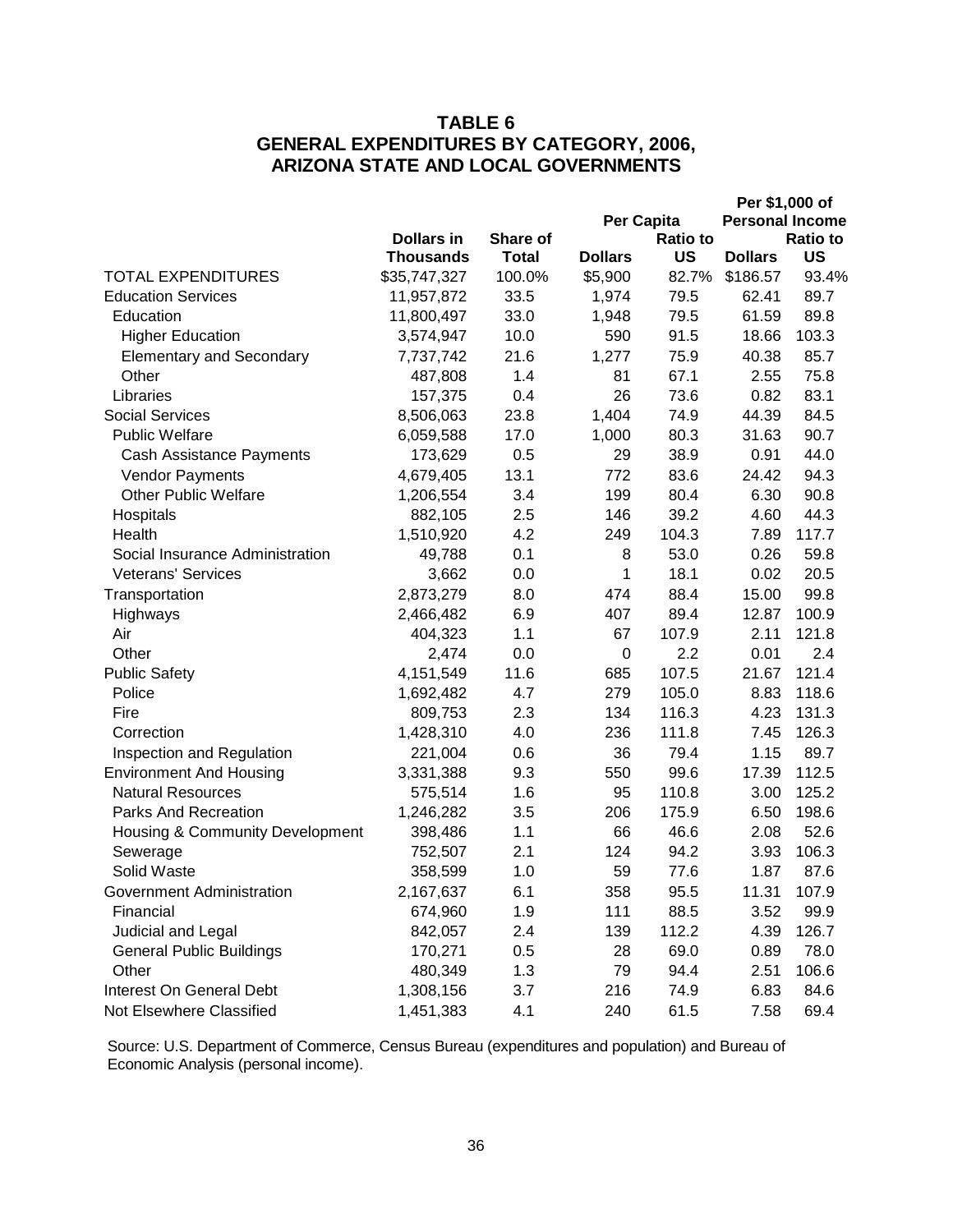# **TABLE 7 GENERAL CURRENT OPERATIONS EXPENDITURES AND CAPITAL OUTLAYS BY CATEGORY, 2006, ARIZONA STATE AND LOCAL GOVERNMENTS**

|                           |                                       |                          |                |                              |                | Per \$1,000 of Personal      |
|---------------------------|---------------------------------------|--------------------------|----------------|------------------------------|----------------|------------------------------|
|                           |                                       |                          |                | <b>Per Capita</b>            |                | <b>Income</b>                |
|                           | <b>Dollars in</b><br><b>Thousands</b> | Share of<br><b>Total</b> | <b>Dollars</b> | <b>Ratio to</b><br><b>US</b> | <b>Dollars</b> | <b>Ratio to</b><br><b>US</b> |
| <b>Current Operations</b> |                                       |                          |                |                              |                |                              |
| <b>TOTAL</b>              | \$30,327,210                          | 100.0%                   | \$5,005        | 79.9%                        | \$158.28       | 90.2%                        |
| Education                 | 10,238,522                            | 33.8                     | 1,690          | 77.8                         | 53.44          | 87.9                         |
| Higher education          | 3,160,982                             | 10.4                     | 522            | 91.8                         | 16.50          | 103.7                        |
| Elementary & secondary    | 6,594,062                             | 21.7                     | 1,088          | 73.3                         | 34.42          | 82.8                         |
| Hospitals                 | 861,603                               | 2.8                      | 142            | 40.7                         | 4.50           | 46.0                         |
| Highways                  | 1,099,957                             | 3.6                      | 182            | 91.4                         | 5.74           | 103.2                        |
| Correction                | 1,355,147                             | 4.5                      | 224            | 110.5                        | 7.07           | 124.7                        |
| Natural resources         | 470,123                               | 1.6                      | 78             | 109.8                        | 2.45           | 124.0                        |
| Parks and recreation      | 511,167                               | 1.7                      | 84             | 98.4                         | 2.67           | 111.1                        |
| Sewerage                  | 374,543                               | 1.2                      | 62             | 77.0                         | 1.95           | 86.9                         |
| Solid waste management    | 330,201                               | 1.1                      | 54             | 78.7                         | 1.72           | 88.9                         |
| Other                     | 15,085,947                            | 49.7                     | 2,490          | 81.9                         | 78.74          | 92.5                         |
| <b>Capital Outlays</b>    |                                       |                          |                |                              |                |                              |
| TOTAL                     | 5,420,117                             | 100.0                    | 895            | 102.9                        | 28.29          | 116.2                        |
| Education                 | 1,561,975                             | 28.8                     | 258            | 92.9                         | 8.15           | 104.9                        |
| Higher education          | 413,965                               | 7.6                      | 68             | 89.1                         | 2.16           | 100.6                        |
| Elementary & secondary    | 1,143,680                             | 21.1                     | 189            | 94.7                         | 5.97           | 107.0                        |
| Hospitals                 | 20,502                                | 0.4                      | 3              | 15.1                         | 0.11           | 17.0                         |
| Highways                  | 1,366,525                             | 25.2                     | 226            | 87.8                         | 7.13           | 99.2                         |
| Correction                | 73,163                                | 1.3                      | 12             | 145.4                        | 0.38           | 164.2                        |
| Natural resources         | 105,391                               | 1.9                      | 17             | 115.6                        | 0.55           | 130.6                        |
| Parks and recreation      | 735,115                               | 13.6                     | 121            | 389.3                        | 3.84           | 439.6                        |
| Sewerage                  | 377,964                               | 7.0                      | 62             | 120.9                        | 1.97           | 136.6                        |
| Solid waste management    | 28,398                                | 0.5                      | 5              | 66.3                         | 0.15           | 74.9                         |
| Other                     | 1,151,084                             | 21.2                     | 190            | 95.2                         | 6.01           | 107.5                        |
|                           |                                       |                          |                |                              |                |                              |

Source: U.S. Department of Commerce, Census Bureau (expenditures and population) and Bureau of Economic Analysis (personal income).

expenditures per student in 2006 in Arizona were 31 percent below the national average for K-12 and 24 percent below average for higher education.

#### **Social Services**

The next largest category of government spending is for social services, accounting for nearly 24 percent of the Arizona total in 2006. At 25 percent below the national per capita average and 15 percent less relative to personal income, Arizona's spending on social services was even further below average than education. Arizona's per capita spending ranked 44th nationally and ninth among the comparison states in 2006. Unlike education, the rank for social services did not deteriorate much over time, with the personal income measure's rank going from 35th in 1992 to 38th in 2006 and from seventh to ninth in the comparison states.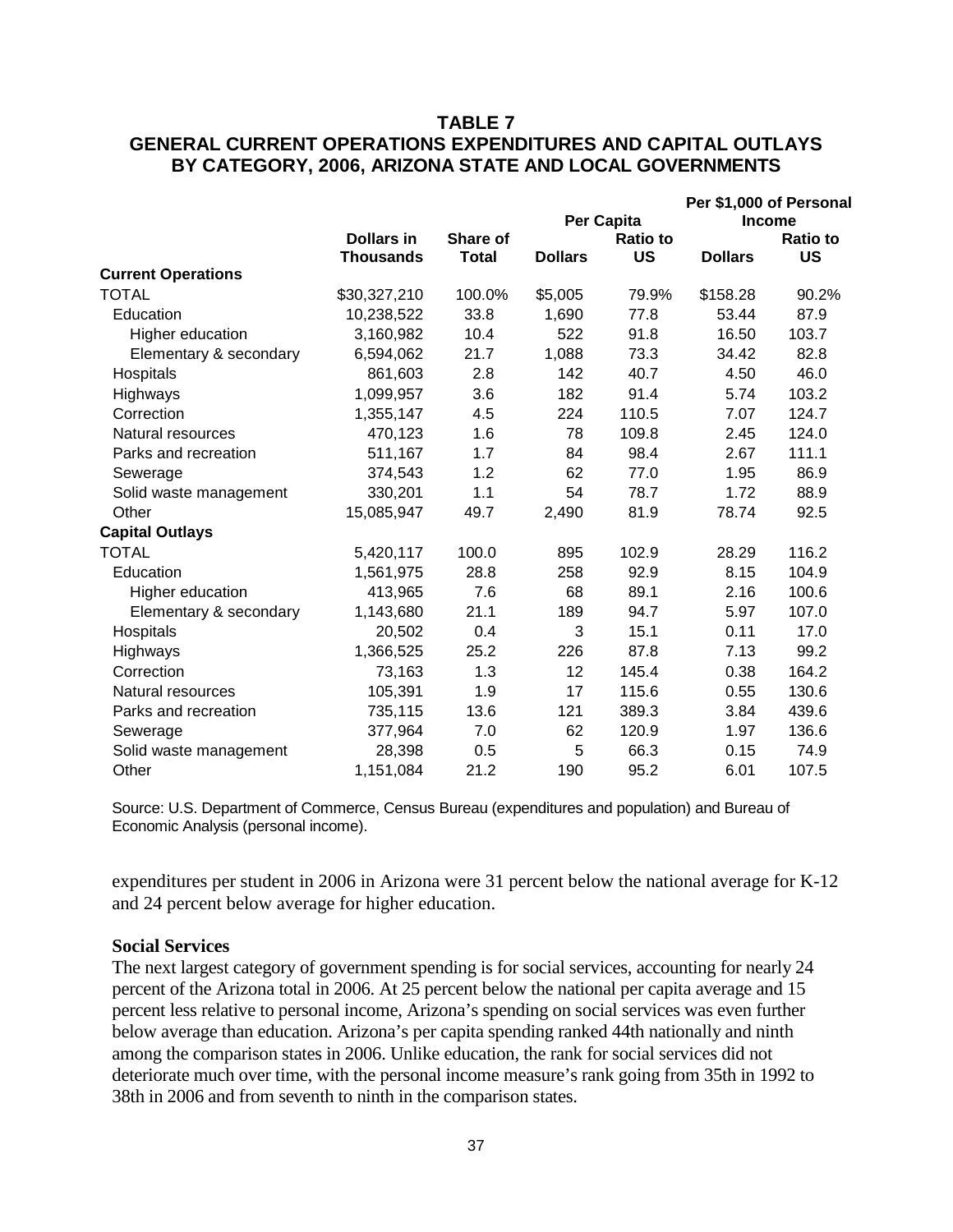Public welfare accounts for more than 70 percent of the social services spending. Per capita welfare spending in Arizona in 2006 was 20 percent less than the national per capita average, ranking 42nd nationally and eighth among the comparison states. Per \$1,000 of personal income, welfare spending was 9 percent below average, ranking 34th nationally, down from 25th in 1992, and seventh in the comparison group, down from third.

More than three-fourths of the public welfare spending was in the category of "vendor payments," which consists almost entirely of AHCCCS/Medicaid. Vendor payments in Arizona in 2006 were 16 percent below the national per capita average and 6 percent less relative to personal income. The per capita rank was 39th (fifth in the comparison group) and the rank relative to personal income was 30th (fourth in the comparison group). Relative to the national Medicaid average, AHCCCS spending has fluctuated over time.

Spending on hospitals in Arizona in 2006 was 61 percent below the per capita average, 41st in the nation. However, other health expenditures were a little above the per capita average and further above average relative to personal income.

# **Public Safety**

Public safety was the next largest category of general fund expenditures, accounting for almost 12 percent of total spending by Arizona governments in 2006. Arizona's spending was 8 percent above the national per capita average, the 12th highest figure in the nation, and fourth highest among the comparison states. Relative to personal income, spending was 21 percent above average, ranking seventh among all states and fourth in the comparison group. The ratio to the national average was nearly as high in 2006 as in 1992.

Arizona's public safety spending in 2006 was above average and ranked among the top 10 states relative to personal income in three of the category's components: police protection, fire protection, and correction. The per capita ranks and per capita spending relative to the national average were not quite as high.

# **Environment and Housing**

The environment and housing category accounted for 9 percent of all spending by state and local governments in Arizona in 2006. Arizona's spending was equal to the national per capita average and 13 percent more than the average relative to personal income. Arizona ranked 20th nationally on a per capita basis and 15th relative to personal income, up from 25th in 1992. Arizona ranked sixth among the comparison states on both measures in 2006.

Arizona's relatively high spending in this category in 2006 largely resulted from a huge increase in capital outlays for parks and recreation between 2002 and 2004. Arizona's 2006 capital outlay in this subcategory was second highest in the nation. Overall spending on parks and recreation was far above average, ranking near the highest in the nation.

Spending in Arizona in 2006 also was above average in the natural resources subcategory. The rank relative to personal income in 2006 was 20th, down from 10th in 1992. In contrast, spending in 2006 was near average for sewerage, below average for solid waste management, and far below average for housing and community development. Relative to personal income, Arizona ranked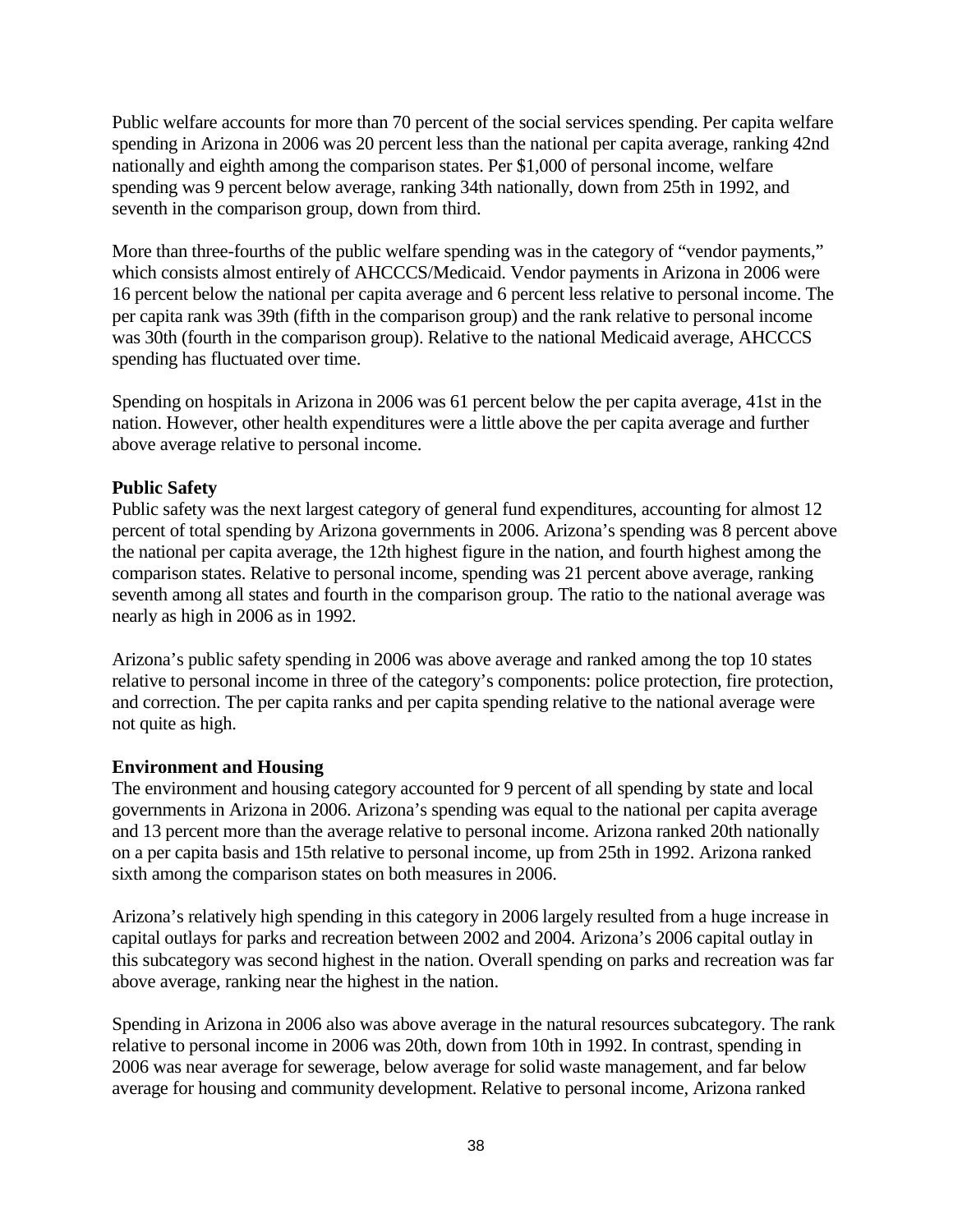47th in housing and community development, down from 34th in 1992, and 31st in solid waste, about the same as in 1992. The sewerage rank was 17th, up from 41st. Half of the expenditures in the sewerage subcategory are for capital outlays; Arizona ranked eighth nationally.

# **Transportation**

Expenditures for transportation accounted for 8 percent of the Arizona total in 2006. Per capita spending was 12 percent below average, ranking 38th overall and 11th in the comparison group. Spending per \$1,000 of personal income was at the U.S. average but ranked 32nd and ninth in the comparison group. In 1992, transportation spending had been 19 percent above average relative to personal income and had ranked 23rd nationally and fifth in the comparison group.

Most (86 percent) of the transportation spending is for highways, and more than half of the highway spending is for capital outlays. Despite Arizona's rapid growth and traffic congestion, capital spending on highways in Arizona was below the national per capita average in 2006 and only equal to the national average relative to personal income. Arizona placed 30th among all states and ninth in the comparison group on capital outlays relative to personal income. Current operations spending for transportation was below the national per capita average but slightly higher than average per \$1,000 of personal income.

Spending for air transportation was above average in Arizona in 2006. The state ranked 13th relative to personal income, about the same as in 1992.

# **Government Administration and Other Expenditures**

Spending on government administration — which includes the judicial and legal systems, financial administration, public buildings, and various other programs — accounted for 6 percent of state and local government expenditures in Arizona in 2006. Expenditures were a little below the per capita average but a little above the average relative to personal income. The only subcategory above average on a per capita basis was judicial and legal; the only subcategory below average on a personal income basis was miscellaneous other.

Though still above average per \$1,000 of personal income, expenditures dropped significantly between 1992 and 2006; the figure had been 34 percent above average in 1992. The national rank dropped from ninth to 21st; the rank in the comparison group went from fourth to eighth. The ratio and rank declined in all four subcategories.

Interest payments and expenditures not elsewhere classified each amounted to 4 percent of the total expenditures in Arizona in 2006. Spending in both categories was well below the national average on per capita and personal income bases. The expenditure per \$1,000 of personal income as a ratio to the U.S. average for the miscellaneous category was unchanged between 1992 and 2006, but the ratio for interest payments fell sharply, from 39 percent above to 15 percent below average. The interest payments rank dropped from 10th to 35th (second to eighth in the comparison group). The rank for the not elsewhere classified category hardly changed; it was 37th nationally and eighth in the comparison group in 2006.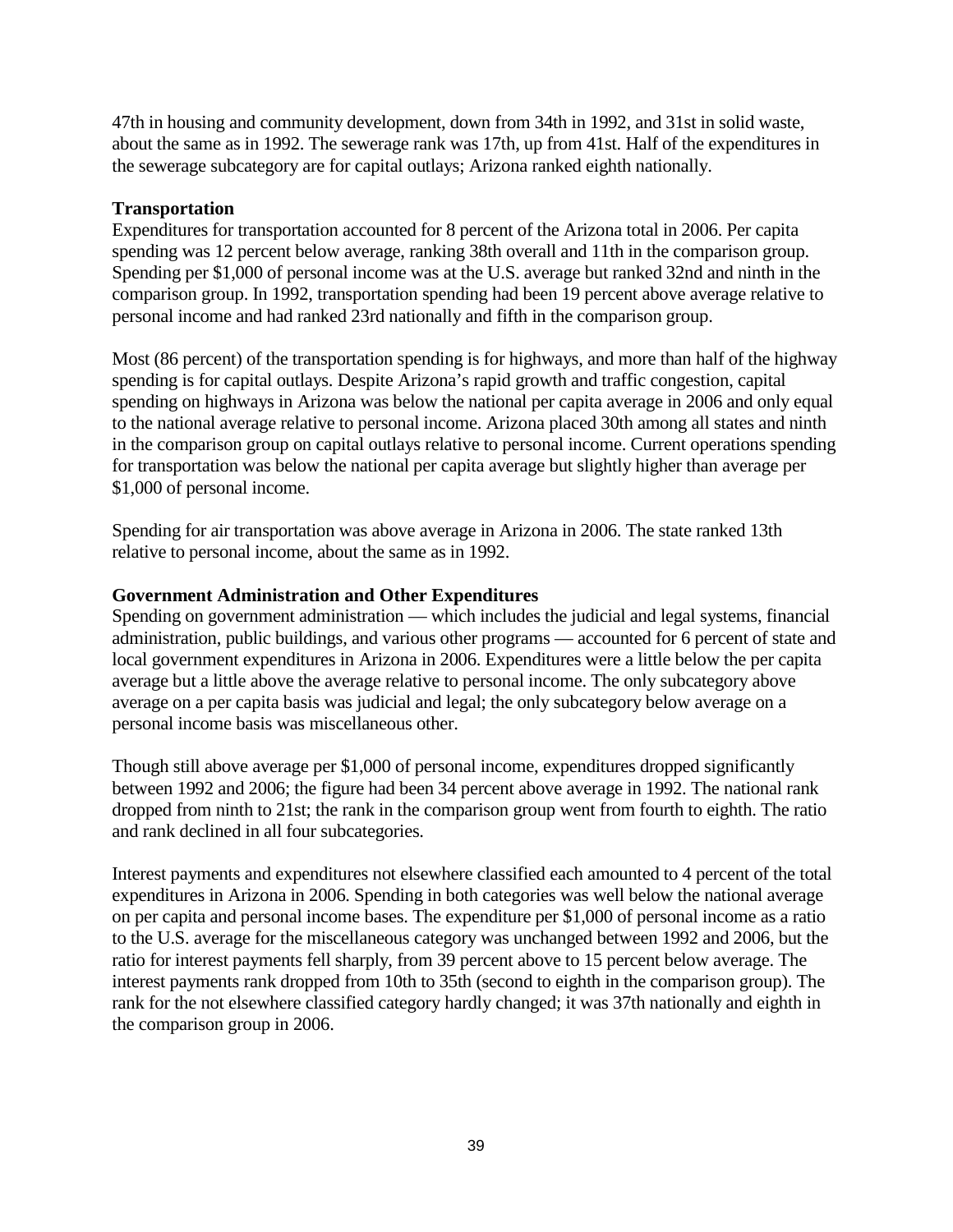#### **Tax Foundation Tax Burden**

As calculated by the Tax Foundation, the state and local government tax burden in Arizona defined as per capita taxes as a share of per capita income — from 1977 (the first year available) through 1980 was about equal to the national average at around 10 percent of income, though Arizona ranked above the median state (between 17th and 21st). State government tax reductions from 1979 through 1981 sent the burden down, to below the national average. Since 1981, Arizona's tax burden has always been lower than the U.S. average. An inability to balance the budget led to a subsequent tax increase in 1983, but the burden during the rest of the 1980s remained less than in the late 1970s.

When the economy slowed in the late 1980s, state government revenue was insufficient to meet the needs, causing spending reductions and further tax increases. The tax burden approached the national average in 1991 when Arizona ranked 25th among the states. However, even after the increases, the tax burden remained below the historical pre-1980 level as well as below the national average (see Charts 14 and 15).

A series of state government tax cuts began in the early 1990s, lowering the tax burden to below the level of the early 1980s. Since 1991, Arizona's tax burden has declined from 9.7 percent of per capita income to 8.5 percent in 2008. The national average tax burden barely dropped during this period and was 9.7 percent in 2008. The burden in Arizona in 2008 was 1.2 percentage points less



**CHART 14 TAX FOUNDATION TAX BURDEN IN ARIZONA, 1977 THROUGH 2008, STATE AND LOCAL GOVERNMENT TAXES**

Source: Tax Foundation.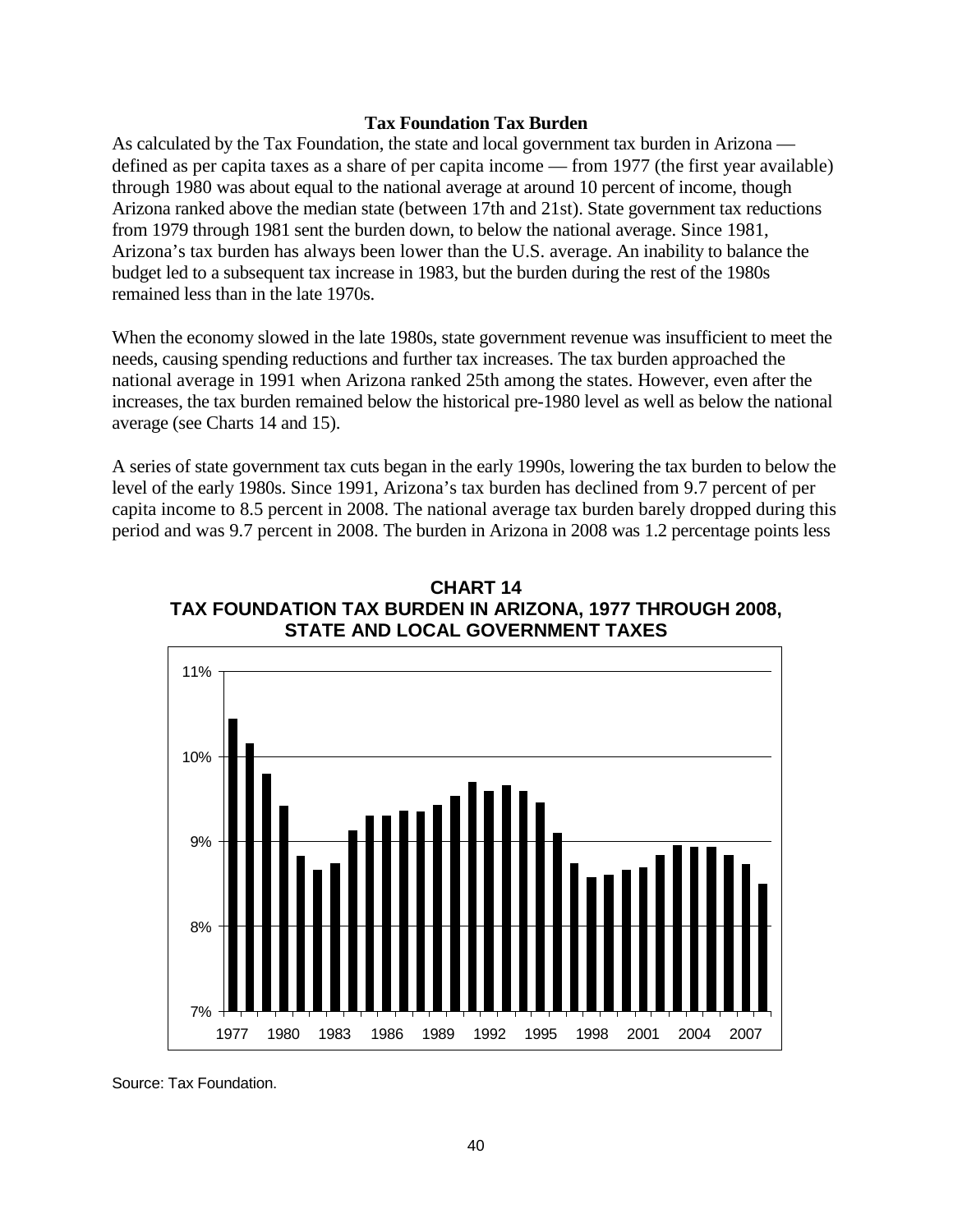than the national average, the largest differential on record. Arizona ranked 41st among the 50 states, its lowest rank on record, down from a rank of 17th in 1977.

Among the subset of 13 comparison states, Arizona's tax burden ranked 10th in 2008. It had ranked as high as fifth in 1979. In 2008, the tax burden in Florida and Nevada was well below that of Arizona, while the burden in Texas was marginally less than in Arizona (see Chart 16).

Thus, the Tax Foundation results are consistent with the Census Bureau data in showing that the tax burden in Arizona is among the lowest in the country and has fallen significantly over time, particularly since the early 1990s. This consistency is significant given that the Tax Foundation's method of estimating taxes is very different from that of the Census Bureau. Further, the Tax Foundation's measure of income is different from the personal income measure used to adjust the Census Bureau data.





Source: Tax Foundation.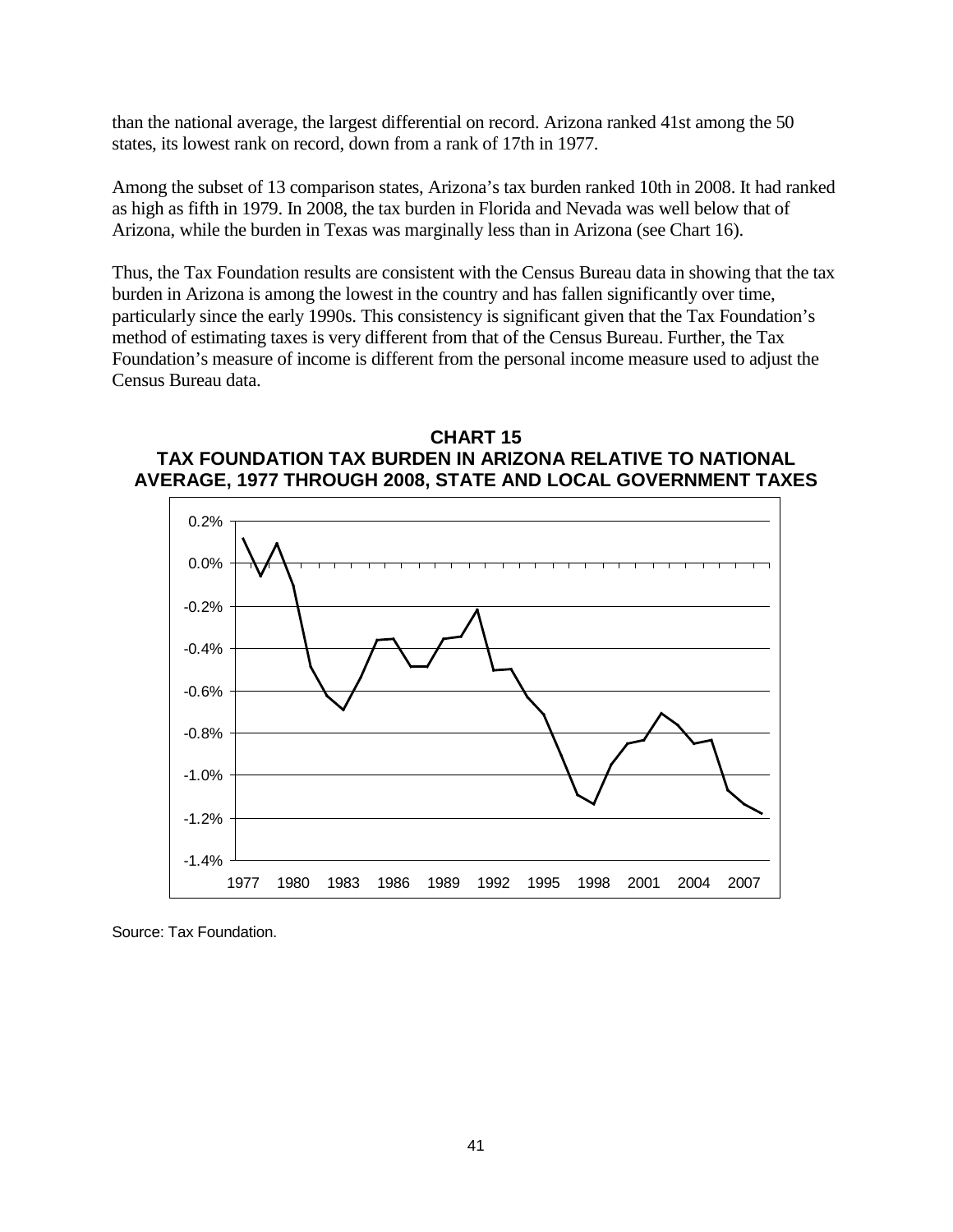

**CHART 16 2008 TAX FOUNDATION TAX BURDEN IN COMPARISON STATES,**

Source: Tax Foundation.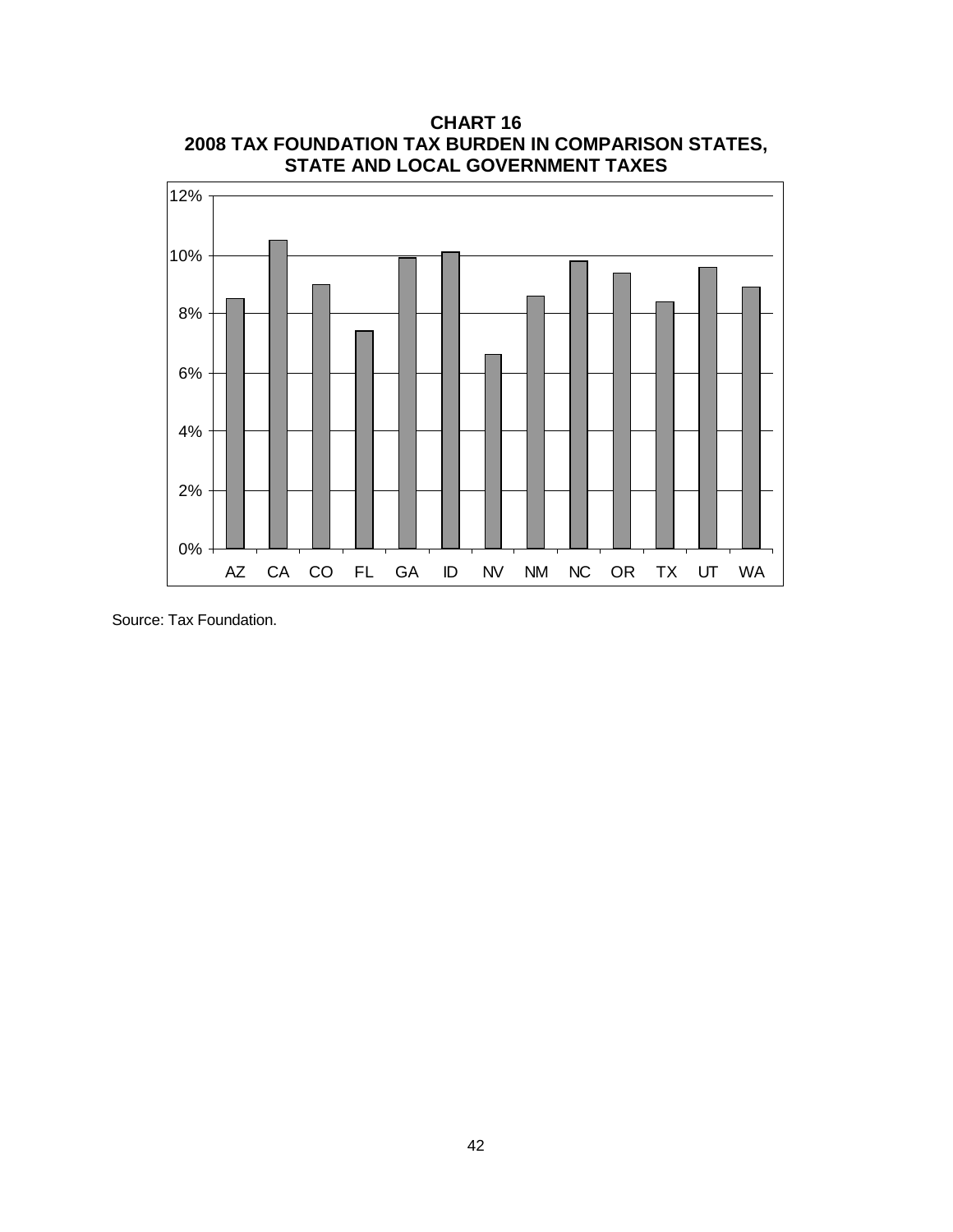#### **District of Columbia Tax Burden**

The results of the 2007 District of Columbia study are summarized in Table 8. The overall tax burden in Phoenix was substantially below the norm except in the lowest income category. The income tax and property tax burdens were quite low, the sales tax burden was very high, and the automobile taxes were close to the norm except at the highest income.

Compared to the largest city in each of the comparison states, the overall tax burden in Phoenix ranked ninth or 10th highest among the 13 cities at each of the four highest incomes. The tax burden in Florida, Nevada and Washington was lower than in Arizona at each of these four incomes. At the lowest income, Arizona ranked third highest, with only Georgia and North Carolina having higher tax burdens.

Thus, the results of the District of Columbia study are consistent with the other measures, indicating that the tax burden in Arizona is among the lowest in the country.

# **TABLE 8 2007 DISTRICT OF COLUMBIA TAX BURDEN STUDY, STATE AND LOCAL GOVERNMENT TAXES IN PHOENIX, ARIZONA**

|                                       | <b>Household Income</b> |          |                |           |           |  |
|---------------------------------------|-------------------------|----------|----------------|-----------|-----------|--|
|                                       | \$25,000                | \$50,000 | \$75,000       | \$100,000 | \$150,000 |  |
| Rank Among 51 'States'                |                         |          |                |           |           |  |
| Income Tax                            | 25                      | 38       | 39             | 41        | 41        |  |
| <b>Property Tax</b>                   | $\star$                 | 43       | 42             | 42        | 42        |  |
| Sales Tax                             | $\overline{2}$          | 2        | $\overline{2}$ |           | 2         |  |
| Automobile Taxes                      | 27t                     | 24t      | 17             | 17        | 13        |  |
| <b>Total Taxes</b>                    | 17                      | 42       | 44             | 42        | 41        |  |
| <b>Total Taxes as a Percentage of</b> |                         |          |                |           |           |  |
| <b>Income</b>                         |                         |          |                |           |           |  |
| Total                                 | 12.6%                   | 6.8%     | 6.8%           | 7.2%      | 6.9%      |  |
| Difference from Average State         | 0.7                     | $-2.0$   | $-1.9$         | $-1.7$    | $-2.1$    |  |
| Difference from Median State          | 1.2                     | $-2.0$   | $-1.7$         | $-1.7$    | $-2.4$    |  |

\* Tax assumed to be equal in all states. t: tie.

Source: Government of the District of Columbia, *Tax Rates and Tax Burdens in the District of Columbia: A Nationwide Comparison*.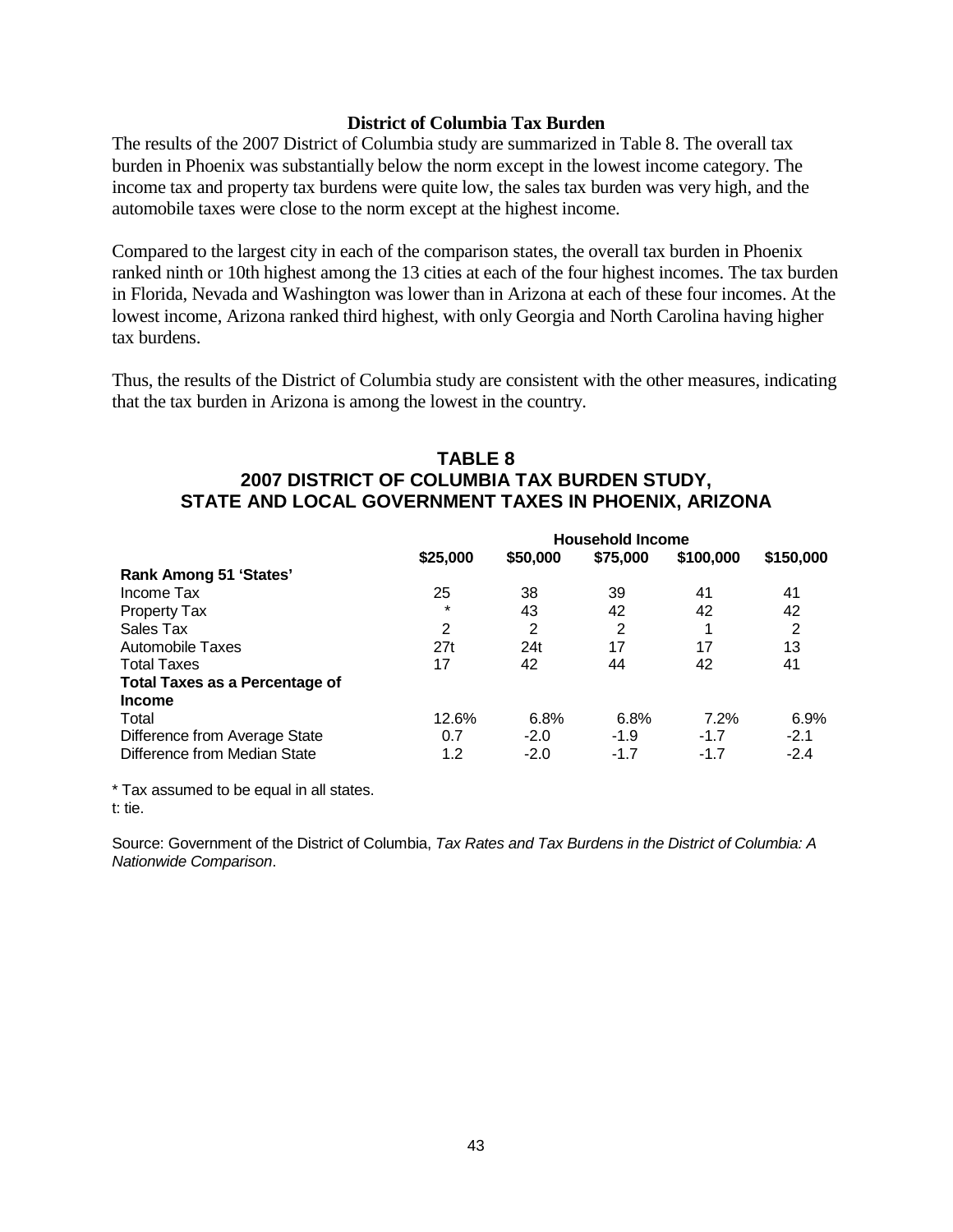#### **Summary**

For the broad categories of revenue and expenditures, Arizona's comparison to the national average, to all states, and to the comparison states is summarized in Table 9 for each measure for 2006. The change between 1992 and 2006 also is compared.

In 2006, total Arizona state and local government revenue was substantially less than the national average per capita and per \$1,000 of personal income. The percentages of the national average for taxes were similar, while Arizona was further below average on total own-source revenue (due to very low collections of user fees and other revenues). As a ratio to the national average, Arizona's tax burden figures as measured by the Tax Foundation and by the District of Columbia were between the per capita and personal income measures. Arizona's rank in 2006, both among all states

## **TABLE 9 COMPARISON OF MEASURES OF GENERAL REVENUE AND EXPENDITURES, 2006, ARIZONA STATE AND LOCAL GOVERNMENTS**

|                           | Percentage of the U.S.<br>Average |                     |      | <b>Rank Among 51</b><br><b>States</b><br>Change | <b>Rank Among 13</b><br><b>States</b> |                     |  |
|---------------------------|-----------------------------------|---------------------|------|-------------------------------------------------|---------------------------------------|---------------------|--|
|                           | 2006                              | Change<br>from 1992 | 2006 | from 1992                                       | 2006                                  | Change<br>from 1992 |  |
| <b>TOTAL REVENUE</b>      |                                   |                     |      |                                                 |                                       |                     |  |
| Per Capita                | 81.9%                             | $-5.1$              | 50   | $-14$                                           | 13                                    | $-5$                |  |
| Per \$ of Personal        | 92.5                              | $-8.8$              | 39   | $-13$                                           | 9                                     | $-3$                |  |
| Income                    |                                   |                     |      |                                                 |                                       |                     |  |
| Own Source Revenue        |                                   |                     |      |                                                 |                                       |                     |  |
| Per Capita                | 78.3                              | $-10.4$             | 47   | $-14$                                           | 13                                    | $-5$                |  |
| Per \$ of Personal        | 88.4                              | $-14.9$             | 45   | $-27$                                           | 12                                    | -8                  |  |
| Income                    |                                   |                     |      |                                                 |                                       |                     |  |
| <b>Taxes</b>              |                                   |                     |      |                                                 |                                       |                     |  |
| Per Capita                | 81.9                              | $-9.9$              | 37   | $-10$                                           | 10                                    | $-4$                |  |
| Per \$ of Personal        | 92.4                              | $-14.4$             | 40   | $-30$                                           | 10                                    | -9                  |  |
| Income                    |                                   |                     |      |                                                 |                                       |                     |  |
| <b>Tax Foundation</b>     | 89.2                              | $-5.8$              | 40   | $-12$                                           | 10                                    | $-1$                |  |
| District of Columbia*     | 83.5                              | na                  | 37   | na                                              | 9                                     | na                  |  |
| <b>TOTAL EXPENDITURES</b> |                                   |                     |      |                                                 |                                       |                     |  |
| Per Capita                | 82.7                              | $-8.8$              | 47   | $-17$                                           | 11                                    | $-3$                |  |
| Per \$ of Personal        | 93.4                              | $-13.1$             | 36   | $-21$                                           | 9                                     | $-4$                |  |
| Income                    |                                   |                     |      |                                                 |                                       |                     |  |
| <b>Current Operations</b> |                                   |                     |      |                                                 |                                       |                     |  |
| Per Capita                | 79.9                              | $-8.3$              | 50   | $-17$                                           | 13                                    | $-5$                |  |
| Per \$ of Personal        | 90.2                              | $-12.5$             | 42   | $-20$                                           | 10                                    | $-5$                |  |
| Income:                   |                                   |                     |      |                                                 |                                       |                     |  |
| <b>Capital Outlays</b>    |                                   |                     |      |                                                 |                                       |                     |  |
| Per Capita                | 102.9                             | $-12.4$             | 17   | -3                                              | 6                                     | $-2$                |  |
| Per \$ of Personal        | 116.2                             | $-18.0$             | 17   | -9                                              | 5                                     | $-2$                |  |
| Income                    |                                   |                     |      |                                                 |                                       |                     |  |

\* Average of the five income levels na: not available

Sources: U.S. Department of Commerce, Bureaus of the Census and Economic Analysis, Government of the District of Columbia, and Tax Foundation.